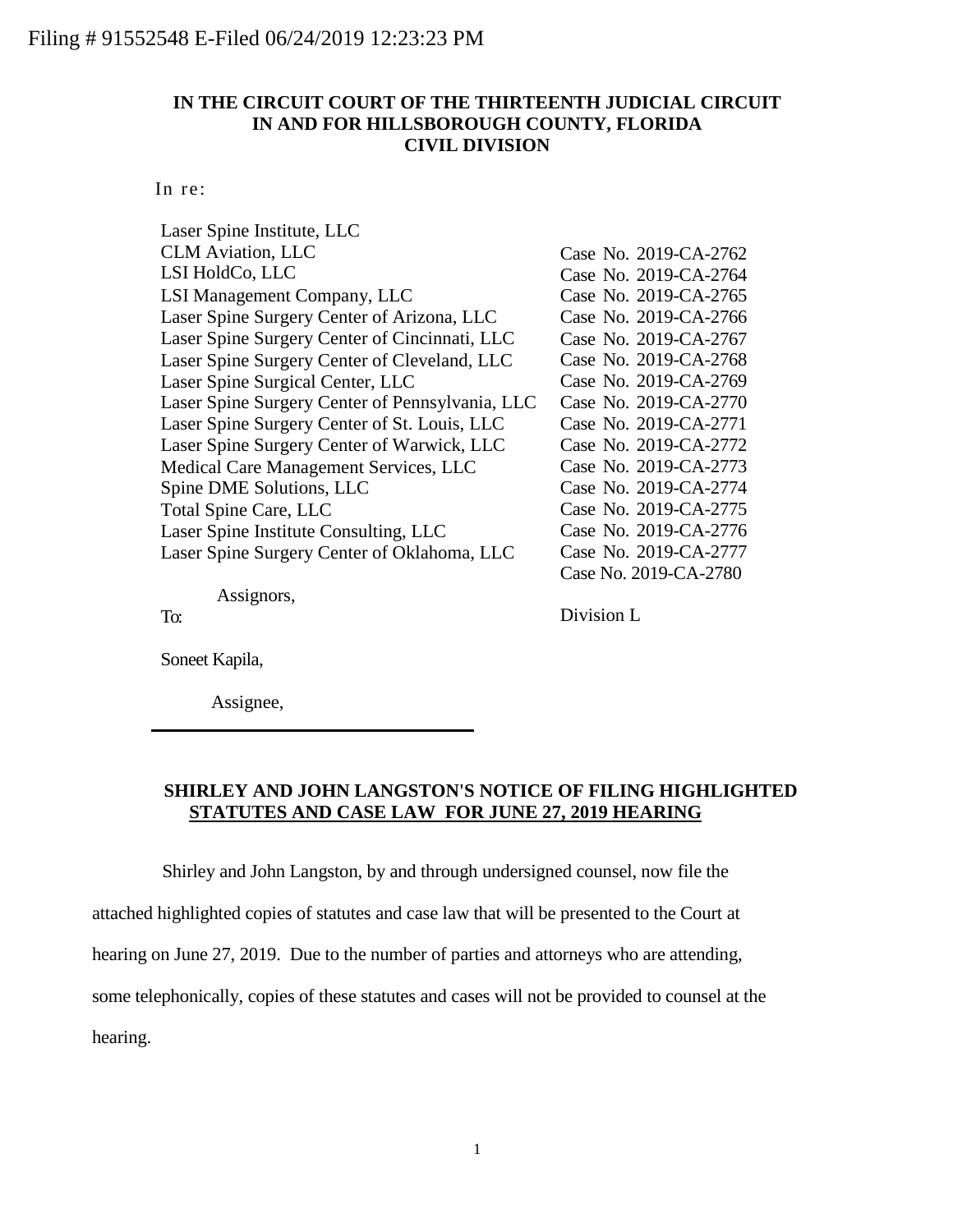**Certificate of Service**: I hereby certify that a copy of the foregoing has been filed and service will be made through the Court's efiling service this  $24<sup>th</sup>$  day of June, 2019.

> /s/Donald J. Schutz Donald J. Schutz, Esq. Fla Bar No. 382701 535 Central Avenue St. Petersburg, FL 33701 727-823-3222 727-895-3222 Telefax 727-480-4425 Cell donschutz@netscape.net don@lawus.com Attorney for John and Shirley Langston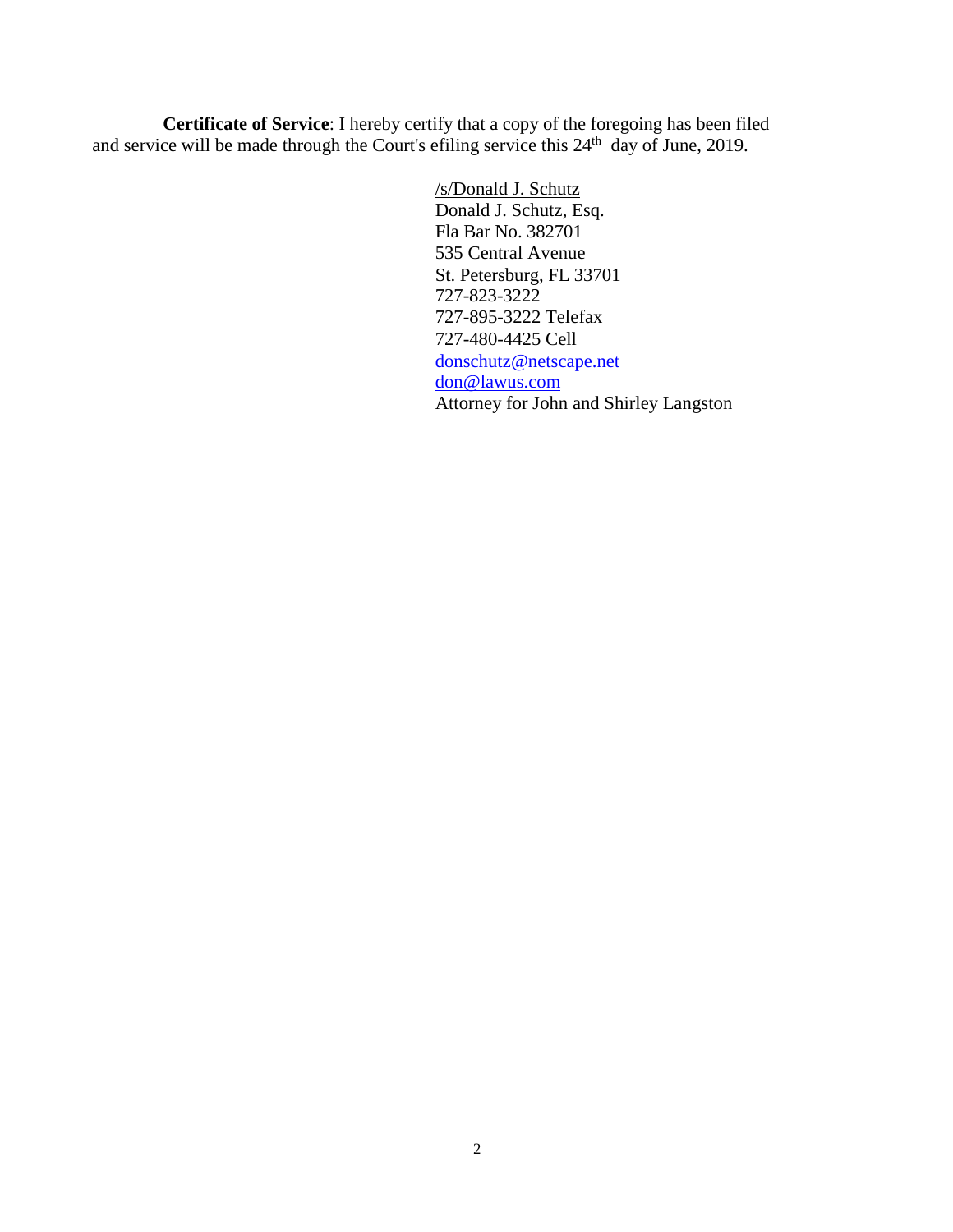#### **458.320 Financial responsibility.**—

(1) As a condition of licensing and maintaining an active license, and prior to the issuance or renewal of an active license or reactivation of an inactive license for the practice of medicine, an applicant must by one of the following methods demonstrate to the satisfaction of the board and the department financial responsibility to pay claims and costs ancillary thereto arising out of the rendering of, or the failure to render, medical care or services:

(a) Establishing and maintaining an escrow account consisting of cash or assets eligible for deposit in accordance with s. 625.52 in the per claim amounts specified in paragraph (b). The required escrow amount set forth in this paragraph may not be used for litigation costs or attorney's fees for the defense of any medical malpractice claim.

(b) Obtaining and maintaining professional liability coverage in an amount not less than \$100,000 per claim, with a minimum annual aggregate of not less than \$300,000, from an authorized insurer as defined under s. 624.09, from a surplus lines insurer as defined under s. 626.914(2), from a risk retention group as defined under s. 627.942, from the Joint Underwriting Association established under s. 627.351(4), or through a plan of self-insurance as provided in s. 627.357. The required coverage amount set forth in this paragraph may not be used for litigation costs or attorney's fees for the defense of any medical malpractice claim.

(c) Obtaining and maintaining an unexpired, irrevocable letter of credit, established pursuant to chapter 675, in an amount not less than \$100,000 per claim, with a minimum aggregate availability of credit of not less than \$300,000. The letter of credit must be payable to the physician as beneficiary upon presentment of a final judgment indicating liability and awarding damages to be paid by the physician or upon presentment of a settlement agreement signed by all parties to such agreement when such final judgment or settlement is a result of a claim arising out of the rendering of, or the failure to render, medical care and services. The letter of credit may not be used for litigation costs or attorney's fees for the defense of any medical malpractice claim. The letter of credit must be nonassignable and nontransferable. Such letter of credit must be issued by any bank or savings association organized and existing under the laws of this state or any bank or savings association organized under the laws of the United States which has its principal place of business in this state or has a branch office that is authorized under the laws of this state or of the United States to receive deposits in this state.

(2) Physicians who perform surgery in an ambulatory surgical center licensed under chapter 395 and, as a continuing condition of hospital staff privileges, physicians who have staff privileges must also establish financial responsibility by one of the following methods:

(a) Establishing and maintaining an escrow account consisting of cash or assets eligible for deposit in accordance with s. 625.52 in the per claim amounts specified in paragraph (b). The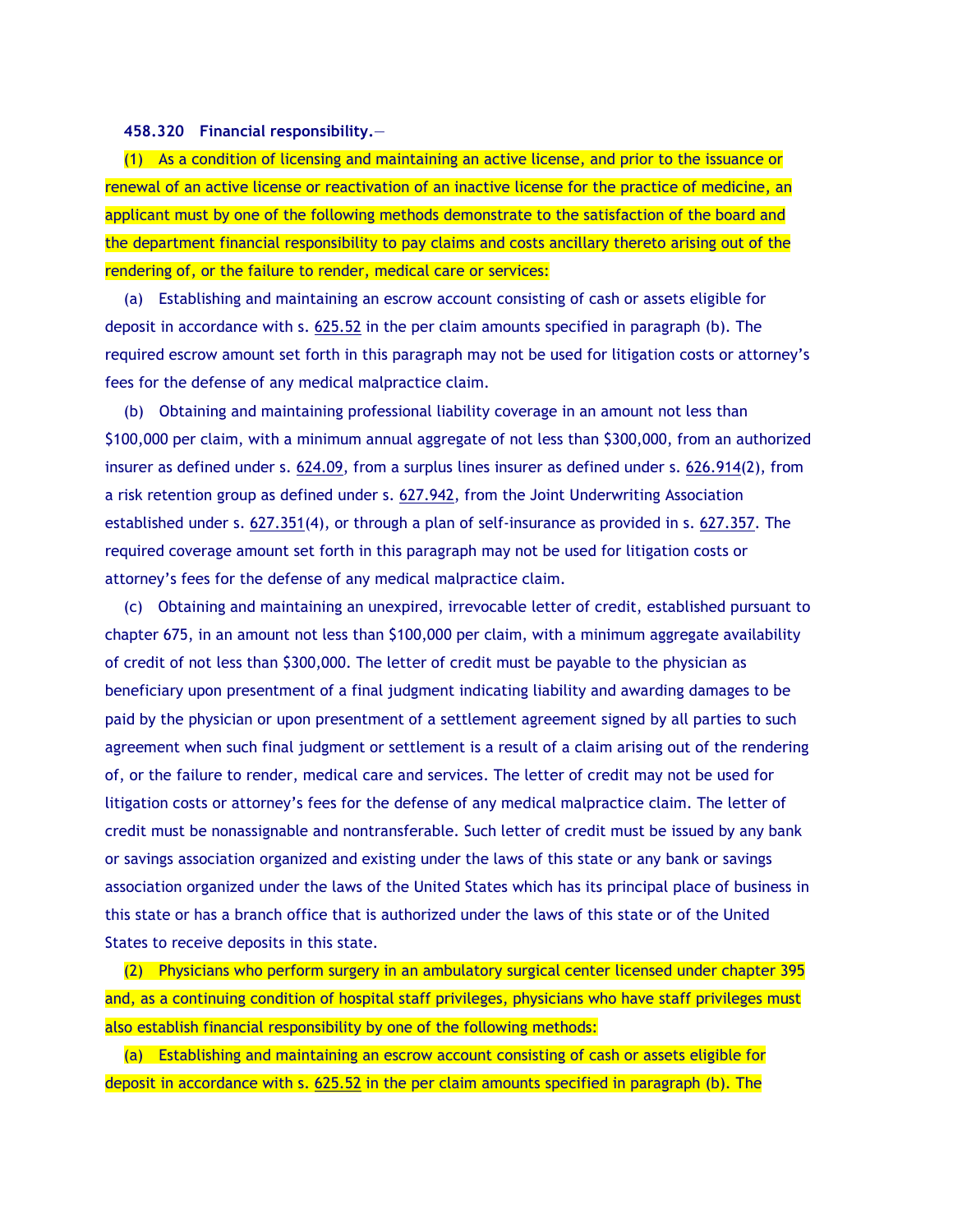required escrow amount set forth in this paragraph may not be used for litigation costs or attorney's fees for the defense of any medical malpractice claim.

(b) Obtaining and maintaining professional liability coverage in an amount not less than \$250,000 per claim, with a minimum annual aggregate of not less than \$750,000 from an authorized insurer as defined under s. 624.09, from a surplus lines insurer as defined under s. 626.914(2), from a risk retention group as defined under s. 627.942, from the Joint Underwriting Association established under s. 627.351(4), through a plan of self-insurance as provided in s. 627.357, or through a plan of self-insurance which meets the conditions specified for satisfying financial responsibility in s.766.110. The required coverage amount set forth in this paragraph may not be used for litigation costs or attorney's fees for the defense of any medical malpractice claim.

(c) Obtaining and maintaining an unexpired irrevocable letter of credit, established pursuant to chapter 675, in an amount not less than \$250,000 per claim, with a minimum aggregate availability of credit of not less than \$750,000. The letter of credit must be payable to the physician as beneficiary upon presentment of a final judgment indicating liability and awarding damages to be paid by the physician or upon presentment of a settlement agreement signed by all parties to such agreement when such final judgment or settlement is a result of a claim arising out of the rendering of, or the failure to render, medical care and services. The letter of credit may not be used for litigation costs or attorney's fees for the defense of any medical malpractice claim. The letter of credit must be nonassignable and nontransferable. The letter of credit must be issued by any bank or savings association organized and existing under the laws of this state or any bank or savings association organized under the laws of the United States which has its principal place of business in this state or has a branch office that is authorized under the laws of this state or of the United States to receive deposits in this state.

This subsection shall be inclusive of the coverage in subsection (1).

(3)(a) Meeting the financial responsibility requirements of this section or the criteria for any exemption from such requirements must be established at the time of issuance or renewal of a license.

(b) Any person may, at any time, submit to the department a request for an advisory opinion regarding such person's qualifications for exemption.

(4)(a) Each insurer, self-insurer, risk retention group, or Joint Underwriting Association must promptly notify the department of cancellation or nonrenewal of insurance required by this section. Unless the physician demonstrates that he or she is otherwise in compliance with the requirements of this section, the department shall suspend the license of the physician pursuant to

ss. 120.569 and120.57 and notify all health care facilities licensed under chapter 395 of such action. Any suspension under this subsection remains in effect until the physician demonstrates compliance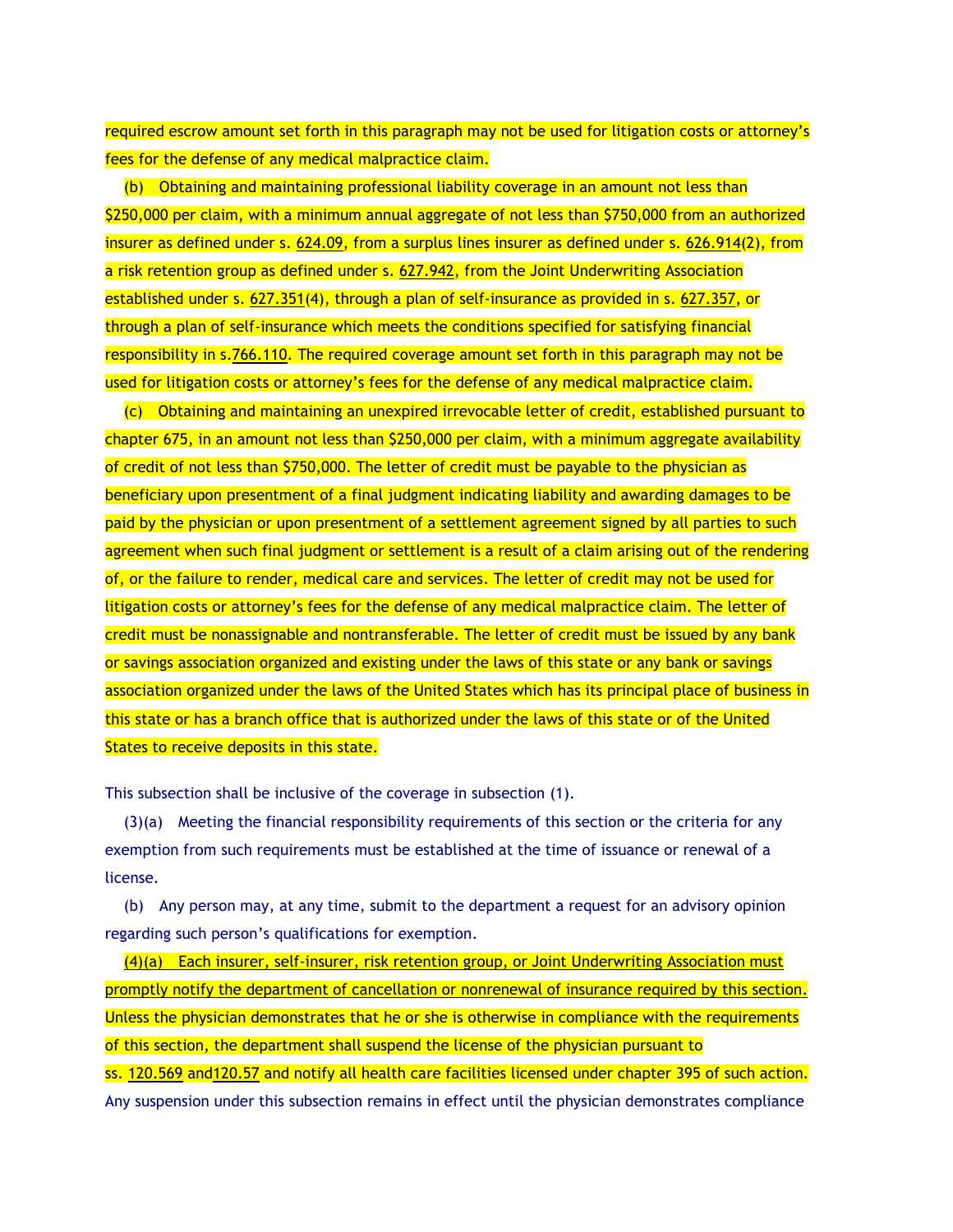with the requirements of this section. If any judgments or settlements are pending at the time of suspension, those judgments or settlements must be paid in accordance with this section unless otherwise mutually agreed to in writing by the parties. This paragraph does not abrogate a judgment debtor's obligation to satisfy the entire amount of any judgment.

(b) If financial responsibility requirements are met by maintaining an escrow account or letter of credit as provided in this section, upon the entry of an adverse final judgment arising from a medical malpractice arbitration award, from a claim of medical malpractice either in contract or tort, or from noncompliance with the terms of a settlement agreement arising from a claim of medical malpractice either in contract or tort, the licensee shall pay the entire amount of the judgment together with all accrued interest, or the amount maintained in the escrow account or provided in the letter of credit as required by this section, whichever is less, within 60 days after the date such judgment became final and subject to execution, unless otherwise mutually agreed to in writing by the parties. If timely payment is not made by the physician, the department shall suspend the license of the physician pursuant to procedures set forth in subparagraphs  $(5)(g)3., 4.,$ and 5. Nothing in this paragraph shall abrogate a judgment debtor's obligation to satisfy the entire amount of any judgment.

(5) The requirements of subsections (1), (2), and (3) do not apply to:

(a) Any person licensed under this chapter who practices medicine exclusively as an officer, employee, or agent of the Federal Government or of the state or its agencies or its subdivisions. For the purposes of this subsection, an agent of the state, its agencies, or its subdivisions is a person who is eligible for coverage under any self-insurance or insurance program authorized by the provisions of s. 768.28(16).

(b) Any person whose license has become inactive under this chapter and who is not practicing medicine in this state. Any person applying for reactivation of a license must show either that such licensee maintained tail insurance coverage which provided liability coverage for incidents that occurred on or after January 1, 1987, or the initial date of licensure in this state, whichever is later, and incidents that occurred before the date on which the license became inactive; or such licensee must submit an affidavit stating that such licensee has no unsatisfied medical malpractice judgments or settlements at the time of application for reactivation.

(c) Any person holding a limited license pursuant to s. 458.317 and practicing under the scope of such limited license.

(d) Any person licensed or certified under this chapter who practices only in conjunction with his or her teaching duties at an accredited medical school or in its main teaching hospitals. Such person may engage in the practice of medicine to the extent that such practice is incidental to and a necessary part of duties in connection with the teaching position in the medical school.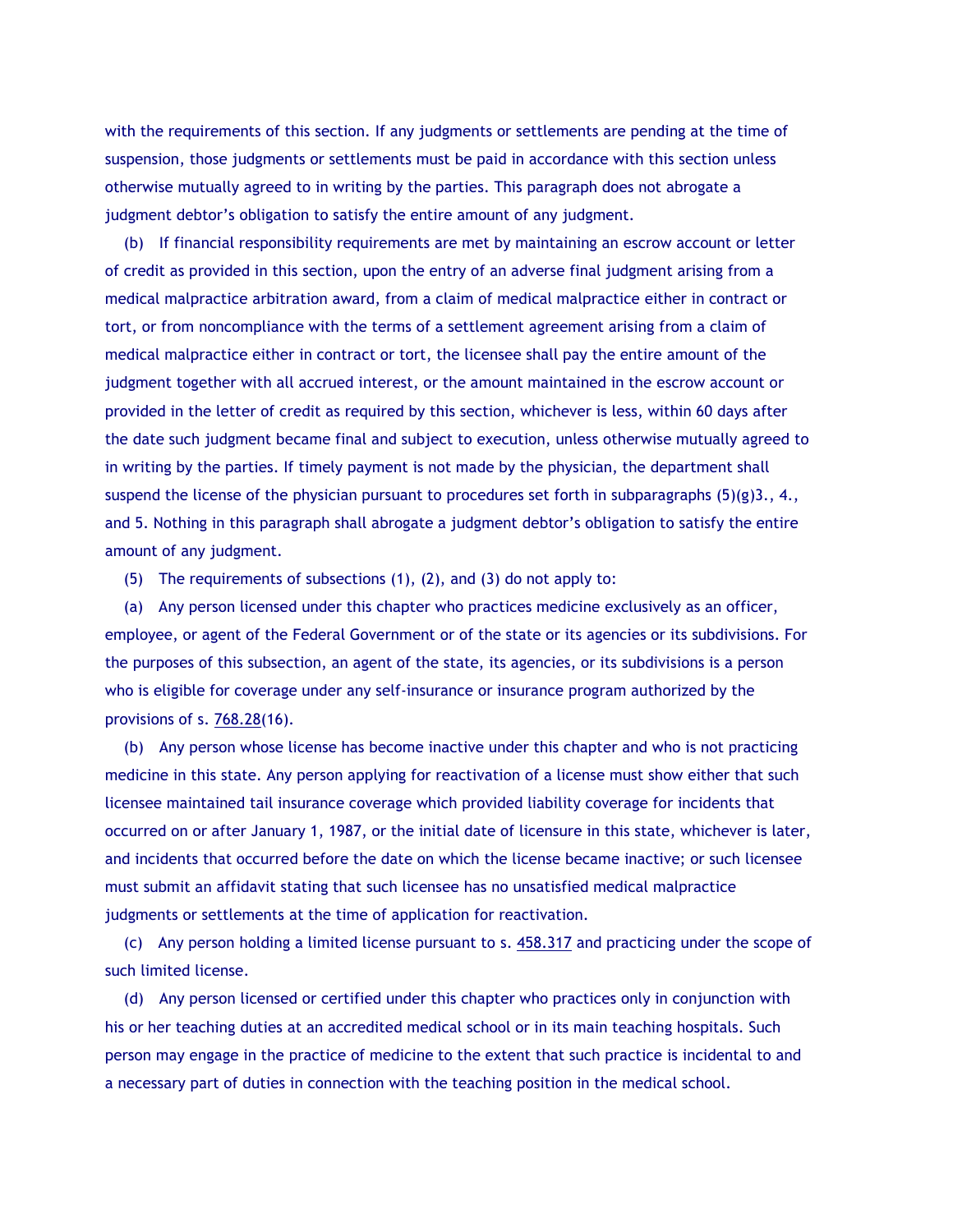(e) Any person holding an active license under this chapter who is not practicing medicine in this state. If such person initiates or resumes any practice of medicine in this state, he or she must notify the department of such activity and fulfill the financial responsibility requirements of this section before resuming the practice of medicine in this state.

(f) Any person holding an active license under this chapter who meets all of the following criteria:

1. The licensee has held an active license to practice in this state or another state or some combination thereof for more than 15 years.

2. The licensee has either retired from the practice of medicine or maintains a part-time practice of no more than 1,000 patient contact hours per year.

3. The licensee has had no more than two claims for medical malpractice resulting in an indemnity exceeding \$25,000 within the previous 5-year period.

4. The licensee has not been convicted of, or pled guilty or nolo contendere to, any criminal violation specified in this chapter or the medical practice act of any other state.

5. The licensee has not been subject within the last 10 years of practice to license revocation or suspension for any period of time; probation for a period of 3 years or longer; or a fine of \$500 or more for a violation of this chapter or the medical practice act of another jurisdiction. The regulatory agency's acceptance of a physician's relinquishment of a license, stipulation, consent order, or other settlement, offered in response to or in anticipation of the filing of administrative charges against the physician's license, constitutes action against the physician's license for the purposes of this paragraph.

6. The licensee has submitted a form supplying necessary information as required by the department and an affidavit affirming compliance with this paragraph.

7. The licensee must submit biennially to the department certification stating compliance with the provisions of this paragraph. The licensee must, upon request, demonstrate to the department information verifying compliance with this paragraph.

A licensee who meets the requirements of this paragraph must post notice in the form of a sign prominently displayed in the reception area and clearly noticeable by all patients or provide a written statement to any person to whom medical services are being provided. The sign or statement must read as follows: "Under Florida law, physicians are generally required to carry medical malpractice insurance or otherwise demonstrate financial responsibility to cover potential claims for medical malpractice. However, certain part-time physicians who meet state requirements are exempt from the financial responsibility law. YOUR DOCTOR MEETS THESE REQUIREMENTS AND HAS DECIDED NOT TO CARRY MEDICAL MALPRACTICE INSURANCE. This notice is provided pursuant to Florida law."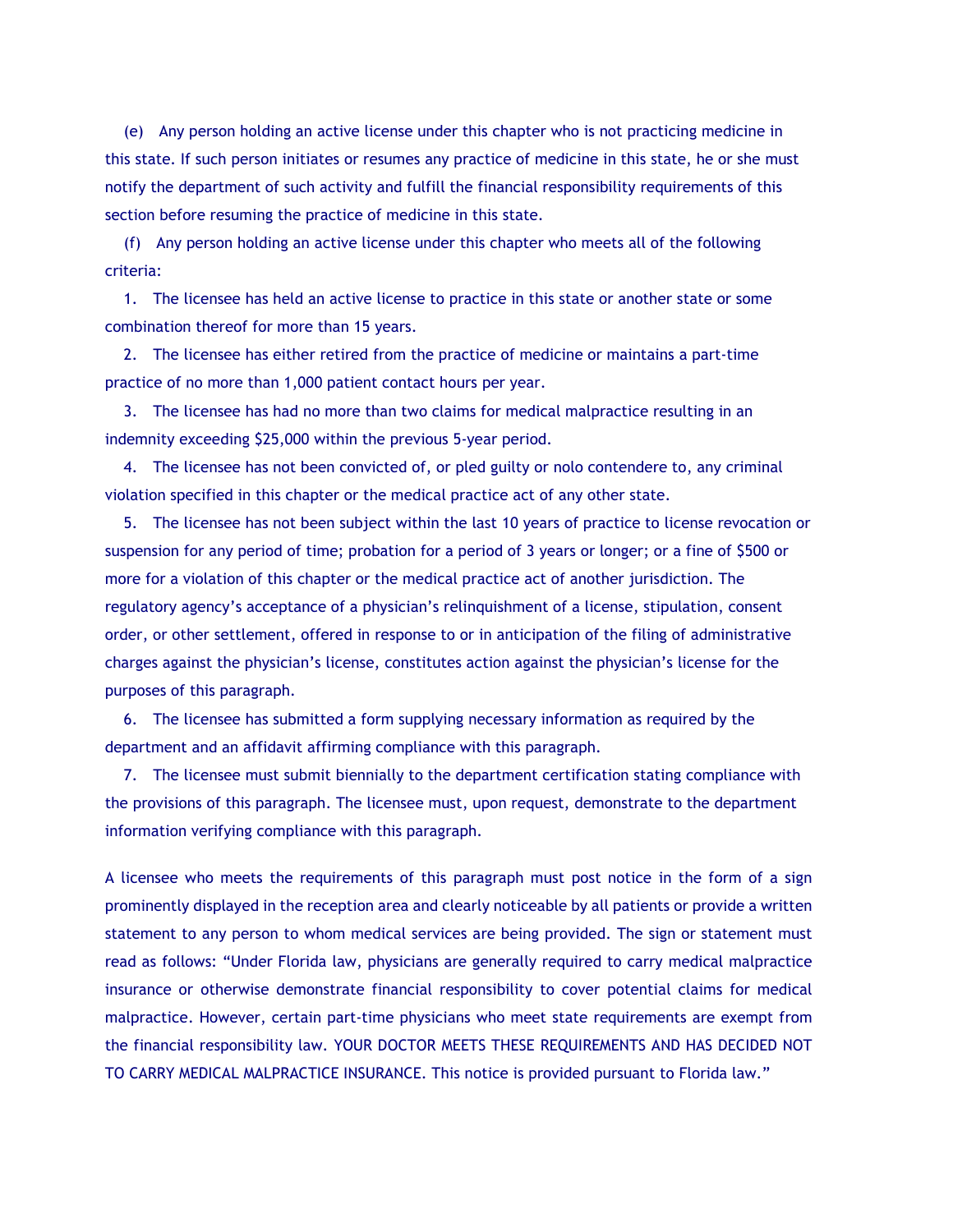(g) Any person holding an active license under this chapter who agrees to meet all of the following criteria:

1. Upon the entry of an adverse final judgment arising from a medical malpractice arbitration award, from a claim of medical malpractice either in contract or tort, or from noncompliance with the terms of a settlement agreement arising from a claim of medical malpractice either in contract or tort, the licensee shall pay the judgment creditor the lesser of the entire amount of the judgment with all accrued interest or either \$100,000, if the physician is licensed pursuant to this chapter but does not maintain hospital staff privileges, or \$250,000, if the physician is licensed pursuant to this chapter and maintains hospital staff privileges, within 60 days after the date such judgment became final and subject to execution, unless otherwise mutually agreed to in writing by the parties. Such adverse final judgment shall include any cross-claim, counterclaim, or claim for indemnity or contribution arising from the claim of medical malpractice. Upon notification of the existence of an unsatisfied judgment or payment pursuant to this subparagraph, the department shall notify the licensee by certified mail that he or she shall be subject to disciplinary action unless, within 30 days from the date of mailing, he or she either:

a. Shows proof that the unsatisfied judgment has been paid in the amount specified in this subparagraph; or

b. Furnishes the department with a copy of a timely filed notice of appeal and either:

(I) A copy of a supersedeas bond properly posted in the amount required by law; or

(II) An order from a court of competent jurisdiction staying execution on the final judgment pending disposition of the appeal.

2. The Department of Health shall issue an emergency order suspending the license of any licensee who, after 30 days following receipt of a notice from the Department of Health, has failed to: satisfy a medical malpractice claim against him or her; furnish the Department of Health a copy of a timely filed notice of appeal; furnish the Department of Health a copy of a supersedeas bond properly posted in the amount required by law; or furnish the Department of Health an order from a court of competent jurisdiction staying execution on the final judgment pending disposition of the appeal.

3. Upon the next meeting of the probable cause panel of the board following 30 days after the date of mailing the notice of disciplinary action to the licensee, the panel shall make a determination of whether probable cause exists to take disciplinary action against the licensee pursuant to subparagraph 1.

4. If the board determines that the factual requirements of subparagraph 1. are met, it shall take disciplinary action as it deems appropriate against the licensee. Such disciplinary action shall include, at a minimum, probation of the license with the restriction that the licensee must make payments to the judgment creditor on a schedule determined by the board to be reasonable and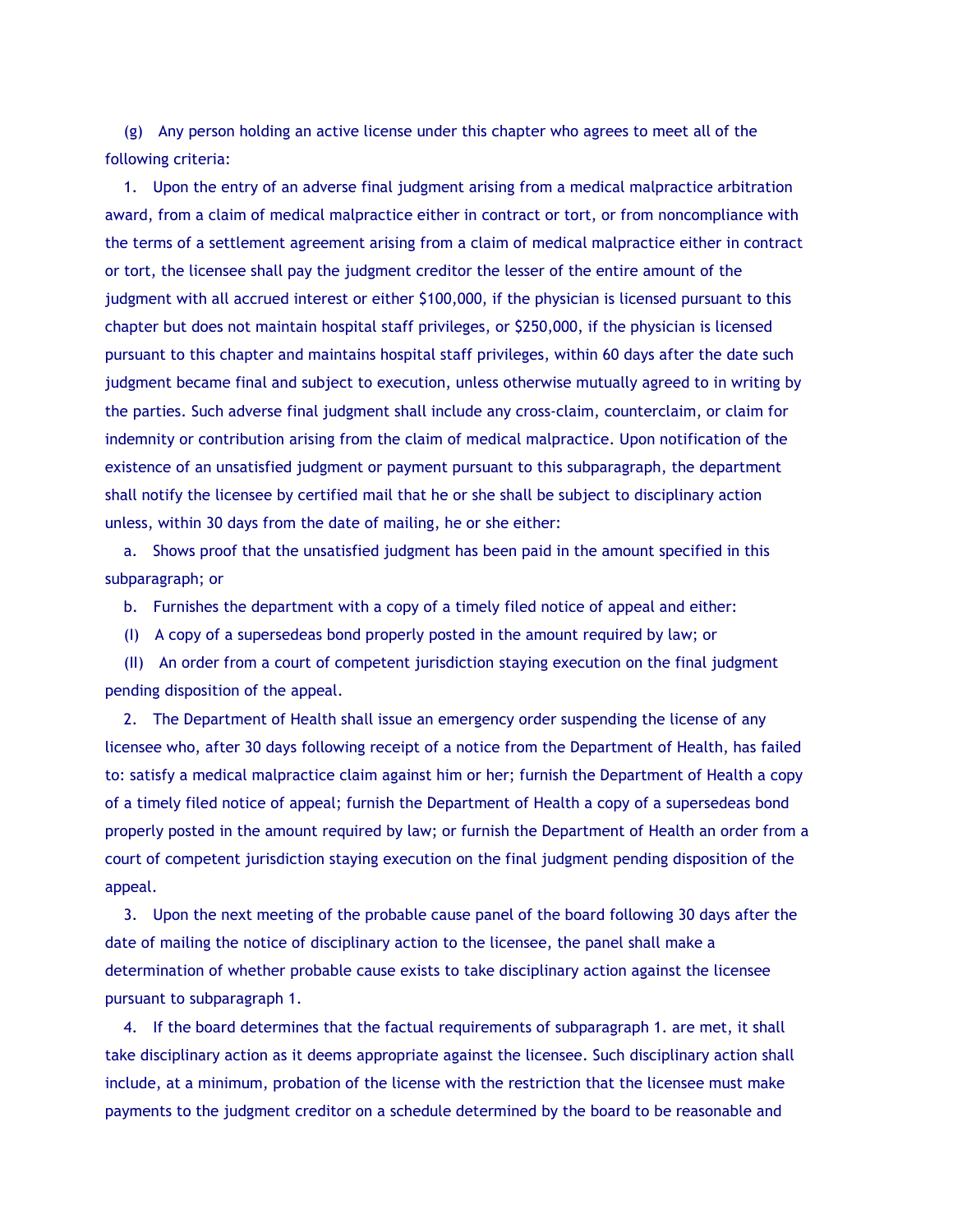within the financial capability of the physician. Notwithstanding any other disciplinary penalty imposed, the disciplinary penalty may include suspension of the license for a period not to exceed 5 years. In the event that an agreement to satisfy a judgment has been met, the board shall remove any restriction on the license.

5. The licensee has completed a form supplying necessary information as required by the department.

A licensee who meets the requirements of this paragraph shall be required either to post notice in the form of a sign prominently displayed in the reception area and clearly noticeable by all patients or to provide a written statement to any person to whom medical services are being provided. Such sign or statement shall state: "Under Florida law, physicians are generally required to carry medical malpractice insurance or otherwise demonstrate financial responsibility to cover potential claims for medical malpractice. YOUR DOCTOR HAS DECIDED NOT TO CARRY MEDICAL MALPRACTICE INSURANCE. This is permitted under Florida law subject to certain conditions. Florida law imposes penalties against noninsured physicians who fail to satisfy adverse judgments arising from claims of medical malpractice. This notice is provided pursuant to Florida law."

(6) Any deceptive, untrue, or fraudulent representation by the licensee with respect to any provision of this section shall result in permanent disqualification from any exemption to mandated financial responsibility as provided in this section and shall constitute grounds for disciplinary action under s. 458.331.

(7) Any licensee who relies on any exemption from the financial responsibility requirement shall notify the department, in writing, of any change of circumstance regarding his or her qualifications for such exemption and shall demonstrate that he or she is in compliance with the requirements of this section.

(8) Notwithstanding any other provision of this section, the department shall suspend the license of any physician against whom has been entered a final judgment, arbitration award, or other order or who has entered into a settlement agreement to pay damages arising out of a claim for medical malpractice, if all appellate remedies have been exhausted and payment up to the amounts required by this section has not been made within 30 days after the entering of such judgment, award, or order or agreement, until proof of payment is received by the department or a payment schedule has been agreed upon by the physician and the claimant and presented to the department. This subsection does not apply to a physician who has met the financial responsibility requirements in paragraphs  $(1)(b)$  and  $(2)(b)$ .

(9) The board shall adopt rules to implement the provisions of this section.

**History.**—ss. 27, 50, ch. 85-175; ss. 47, 67, ch. 86-160; s. 26, ch. 86-245; s. 22, ch. 88-1; s. 2, ch. 90-158; s. 184, ch. 91-108; s. 59, ch. 91-220; s. 4, ch. 91-429; s. 106, ch. 94-218; s. 217, ch. 96-410; s. 1089, ch. 97-103; s. 144, ch.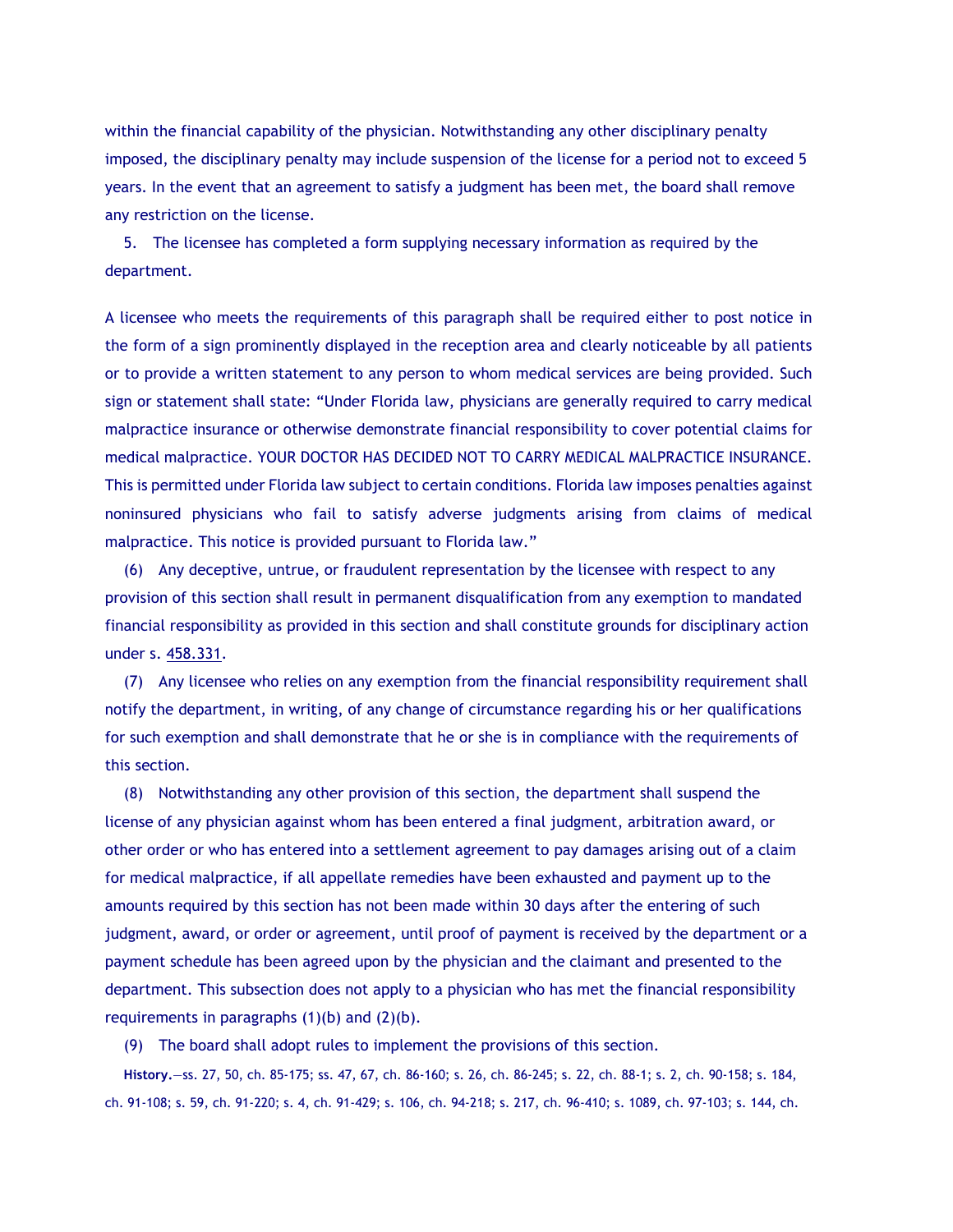97-237; s. 104, ch. 97-261; s. 22, ch. 97-264; s. 20, ch. 97-273; s. 9, ch. 98-166; s. 116, ch. 2000-153; s. 20, ch. 2001- 277; s. 23, ch. 2003-416; s. 75, ch. 2004-5.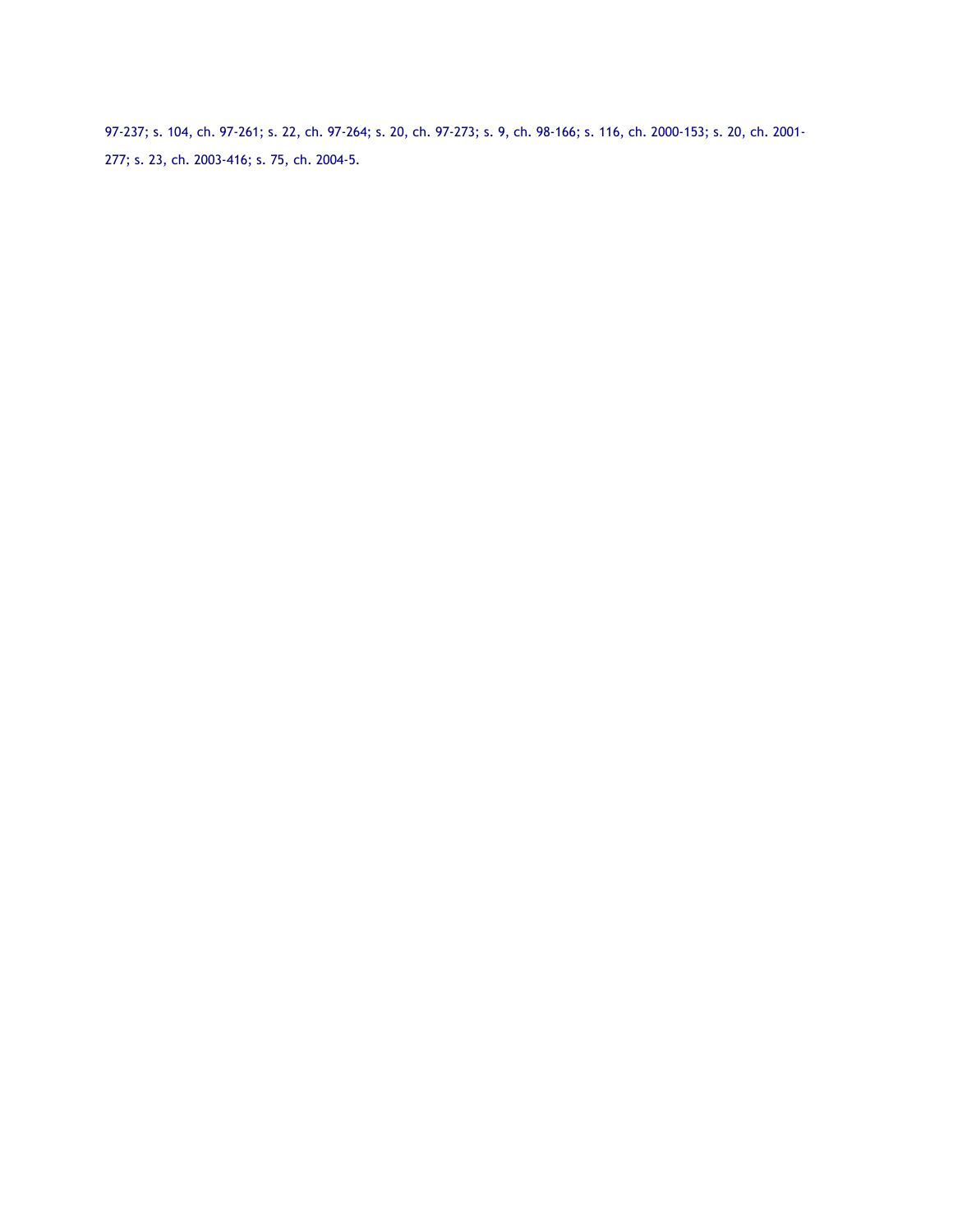**727.101 Intent of chapter.**—The intent of this chapter is to provide a uniform procedure for the administration of insolvent estates, and to ensure full reporting to creditors and equal distribution of assets according to priorities as established under this chapter.

**History.**—s. 1, ch. 87-174.

**727.105 Proceedings against assignee.**—Proceedings may not be commenced against the assignee except as provided in this chapter, but nothing contained in this chapter affects any action or proceeding by a governmental unit to enforce such governmental unit's police or regulatory power. Except in the case of a consensual lienholder enforcing its rights in personal property or real property collateral, there shall be no levy, execution, attachment, or the like in respect of any judgment against assets of the estate in the possession, custody, or control of the assignee.

**History.**—s. 5, ch. 87-174; s. 5, ch. 2007-185.

**727.107 Duties of assignor.**—The assignor shall:

(1) Assist the assignee in the administration of the estate and comply with all orders of the court;

(2) Upon delivery of the assignment to the assignee, deliver to the assignee all of the assets of the estate in the assignor's possession, custody, or control, including, but not limited to, all accounts, books, papers, records, and other documents; and

(3) Within 30 days after the filing date, submit to examination by the assignee, under oath, concerning the acts, conduct, assets, liabilities, and financial condition of the assignor or any matter related to the assignee's administration of the estate.

**History.**—s. 7, ch. 87-174.

**727.108 Duties of assignee.**—The assignee shall:

(1) Collect and reduce to money the assets of the estate, whether by suit in any court of competent jurisdiction or by public or private sale, including, but not limited to, prosecuting any tort claims or causes of action that were previously held by the assignor, regardless of any generally applicable law concerning the nonassignability of tort claims or causes of action.

(a) With respect to the estate's claims and causes of action, the assignee  $\text{may:}$ 

1. Conduct discovery as provided under the Florida Rules of Civil Procedure to determine whether to prosecute such claims or causes of actions.

2. Prosecute such claims or causes of action as provided in this section.

3. Sell and assign, in whole or in part, such claims or causes of action to another person or entity

on the terms that the assignee determines are in the best interest of the estate under s. 727.111(4).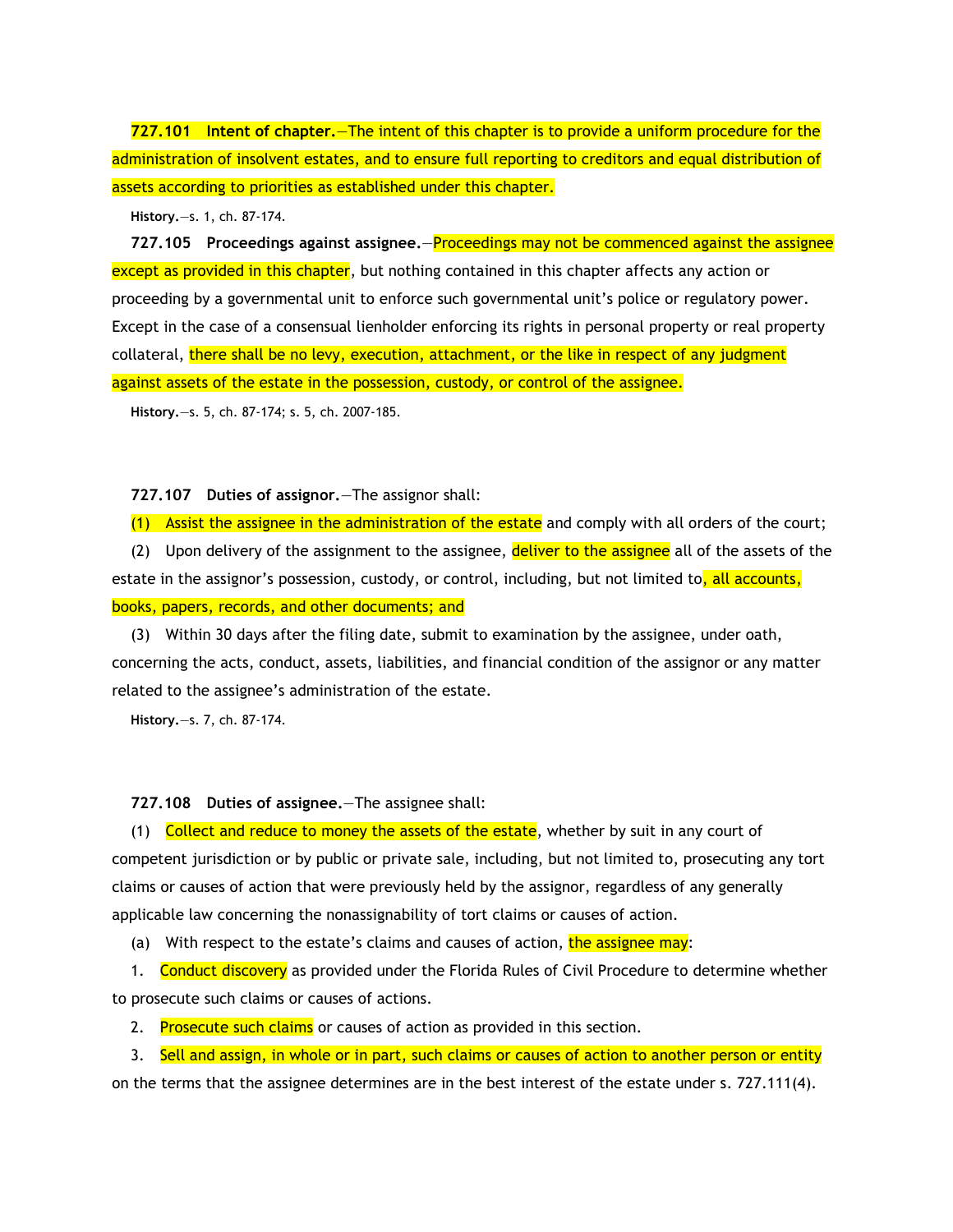(b) In an action in any court by the assignee or the first immediate transferee of the assignee, other than an affiliate or insider of the assignor, against a defendant to assert a claim or chose in action of the estate, the claim is not subject to, and any remedy may not be limited by, a defense based on the assignor's acquiescence, cooperation, or participation in the wrongful act by the defendant which forms the basis of the claim or chose in action.

(2) Within 30 days after the filing date, examine the assignor, under oath, concerning the acts, conduct, assets, liabilities, and financial condition of the assignor or any matter related to the assignee's administration of the estate, unless excused by the court for good cause shown.

(3) Give notice to creditors of all matters concerning the administration of the estate, pursuant to s. 727.111.

(4) Conduct the business of the assignor for a limited period not to exceed 45 calendar days, if doing so is in the best interest of the estate, or for a longer period if in the best interest of the estate, upon notice and until such time as an objection, if any, is sustained by the court. An assignee's authorization to conduct the business of the assignor may be extended for a period longer than 45 days upon service of negative notice. If no timely objection is filed with the court, the assignee may continue to operate the assignor's business for an additional 90 days. The court may extend the 90-day period if it finds an extension to be in the best interest of the estate.

(5) To the extent reasonable in the exercise of the assignee's business judgment, reject an unexpired lease of nonresidential real property or of personal property under which the assignor is the lessee.

(6) To the extent reasonable and necessary, pay administrative expenses of the estate, subject, however, to s. 727.114(1).

(7) To the extent necessary, employ at the expense of the estate one or more appraisers, auctioneers, accountants, attorneys, or other professional persons, to assist the assignee in carrying out his or her duties under this chapter.

(8) Keep regular accounts and furnish such information concerning the estate as may be reasonably requested by creditors or other parties in interest.

(9) File with the court an interim report of receipts and disbursements within 6 months after the filing date unless excused by the court or unless the estate has been sooner distributed in full.

(10) Examine the validity and priority of all claims against the estate.

(11) Abandon assets to duly perfected secured or lien creditors, where, after due investigation, he or she determines that the estate has no equity in such assets or such assets are burdensome to the estate or are of inconsequential value and benefit to the estate.

(12) Pay dividends and secured or priority claims as often as is compatible with the best interests of the estate and close the estate as expeditiously as possible.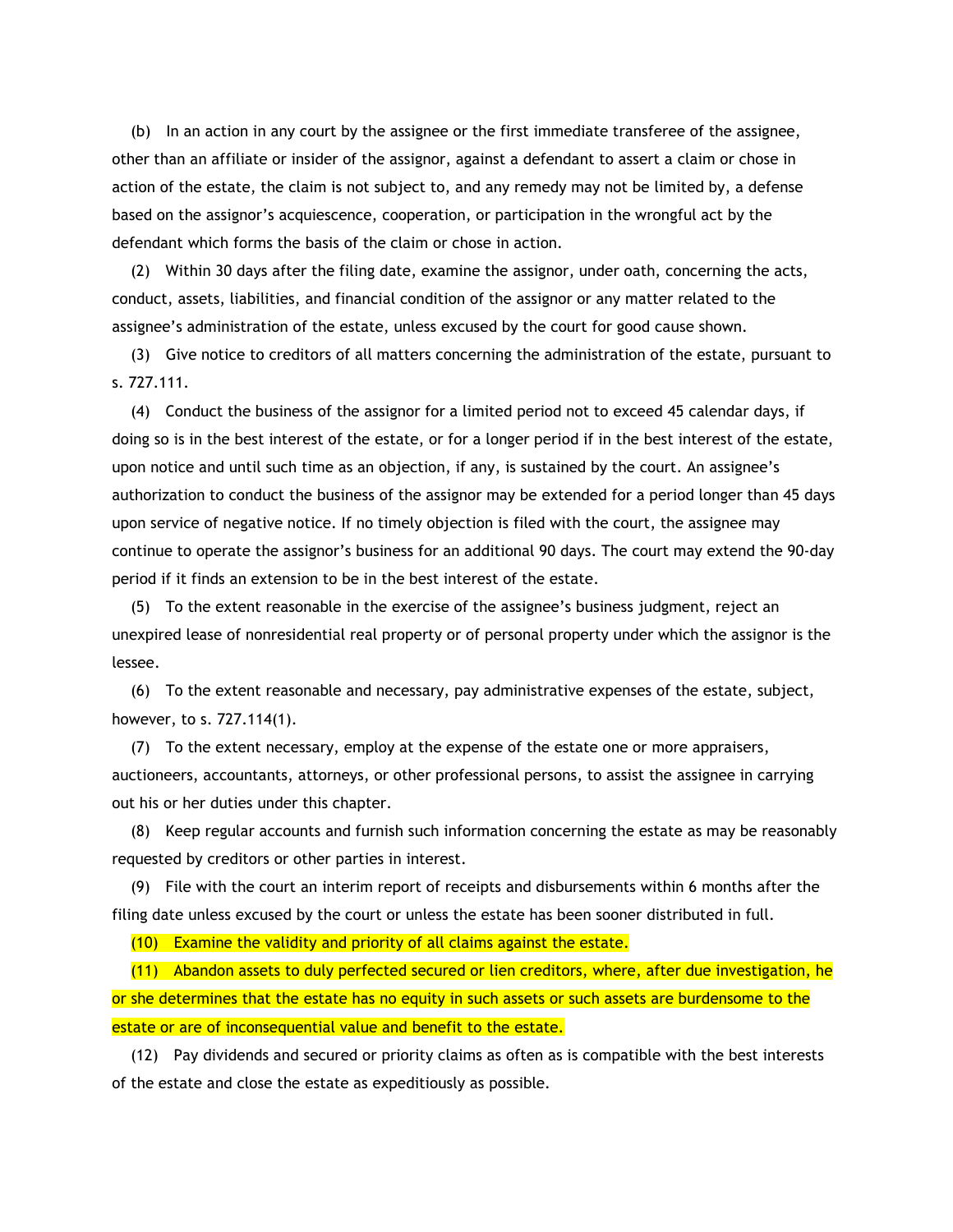(13) File with the court a final report of all receipts and disbursements and file an application for his or her discharge pursuant to s. 727.116.

**History.**—s. 8, ch. 87-174; s. 941, ch. 97-102; s. 6, ch. 2007-185; s. 3, ch. 2013-244.

**727.109 Power of the court.**—The court shall have power to:

(1) Enforce all provisions of this chapter.

(2) Set, approve, or reconsider the amount of the assignee's bond.

(3) Upon notice and a hearing, if requested, authorize the business of the assignor to be conducted by the assignee for longer than 45 calendar days, if in the best interest of the estate.

(4) Allow or disallow claims against the estate and determine their priority and establish a deadline, upon motion by the assignee, for the filing of all claims against the assignment estate arising on or after the date on which the assignor's petition for assignment was filed with the court. The deadline may not occur less than 30 days before notice is received by mail of the order establishing the deadline.

(5) Determine any claims of exemption by the assignor, if disputed.

(6) Authorize the assignee to reject an unexpired lease of nonresidential real property or of personal property under which the assignor is the lessee pursuant to s. 727.108(5).

(7) Upon notice as provided under s. 727.111 to all creditors and consensual lienholders, hear and determine a motion brought by the assignee for approval of a proposed sale of assets of the estate other than in the ordinary course of business, or the compromise or settlement of a controversy, and enter an order granting such motion notwithstanding the lack of objection if the assignee reasonably believes that such order is necessary to proceed with the action contemplated by the motion.

(8) Hear and determine any of the following actions brought by the assignee, which she or he is empowered to maintain:

(a) Enforce the turnover of assets of the estate pursuant to s. 727.106.

(b) Determine the validity, priority, and extent of a lien or other interests in assets of the estate, or to subordinate or avoid an unperfected security interest pursuant to the assignee's rights as a lien creditor under s. 679.3171.

(c) Avoid any conveyance or transfer void or voidable by law.

(9) Approve the assignee's final report and interim and final distributions to creditors.

(10) Approve reasonable fees and the reimbursement of expenses for the assignee and all professional persons retained by the assignee, upon objection of a party in interest or upon the court's own motion.

(11) Hear and determine any motion brought by a party in interest or by the court to close the estate after the passage of 1 year from the date of filing of the petition.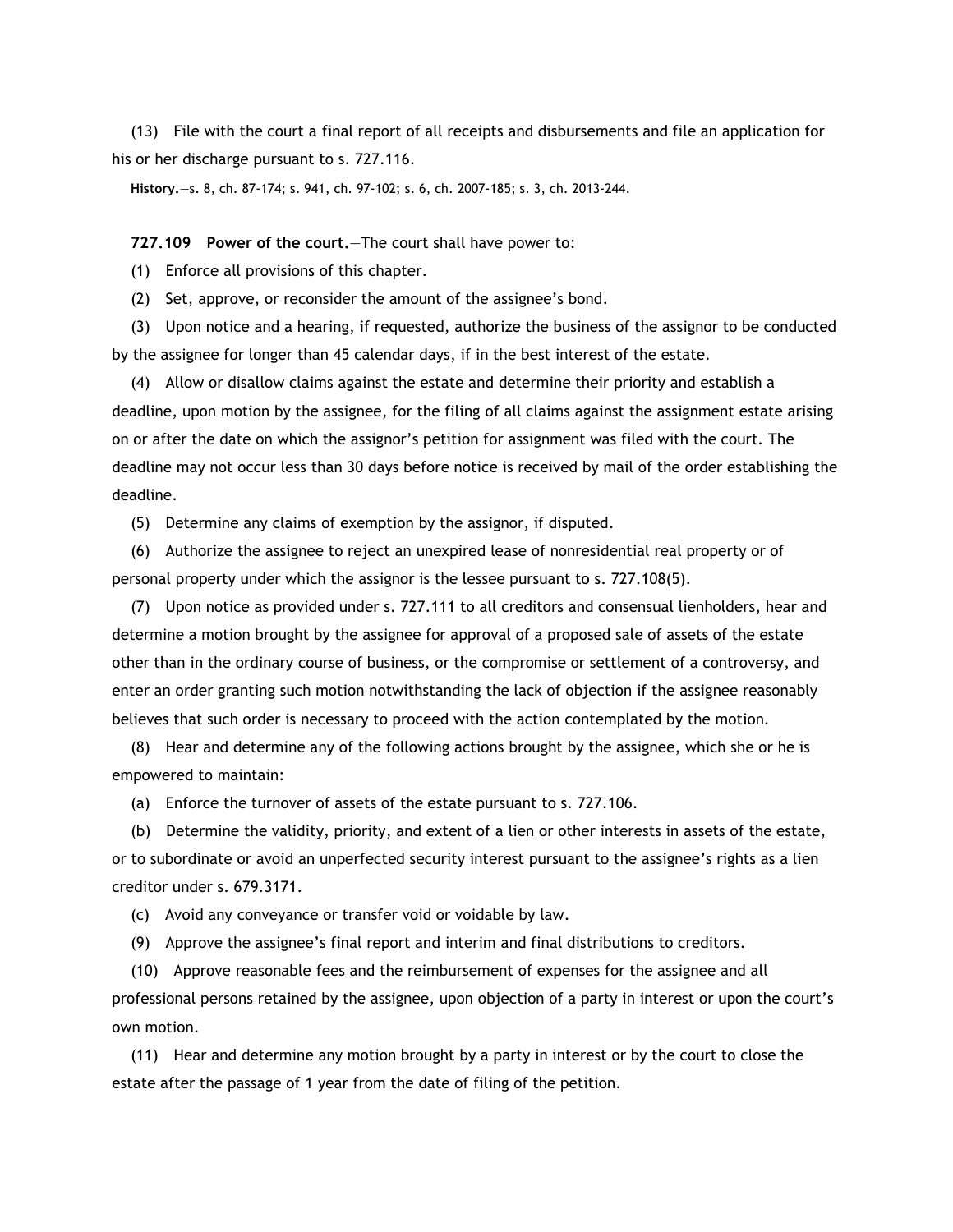(12) Discharge the assignee and the assignee's surety from liability upon matters included in the assignee's final report.

(13) Reopen estates for cause shown.

(14) Punish by contempt any failure to comply with the provisions of this chapter or any order of the court made pursuant to this chapter.

(15) Exercise any other powers that are necessary to enforce or carry out the provisions of this chapter.

**History.**—s. 9, ch. 87-174; s. 942, ch. 97-102; s. 146, ch. 2007-5; s. 7, ch. 2007-185; s. 4, ch. 2013-244.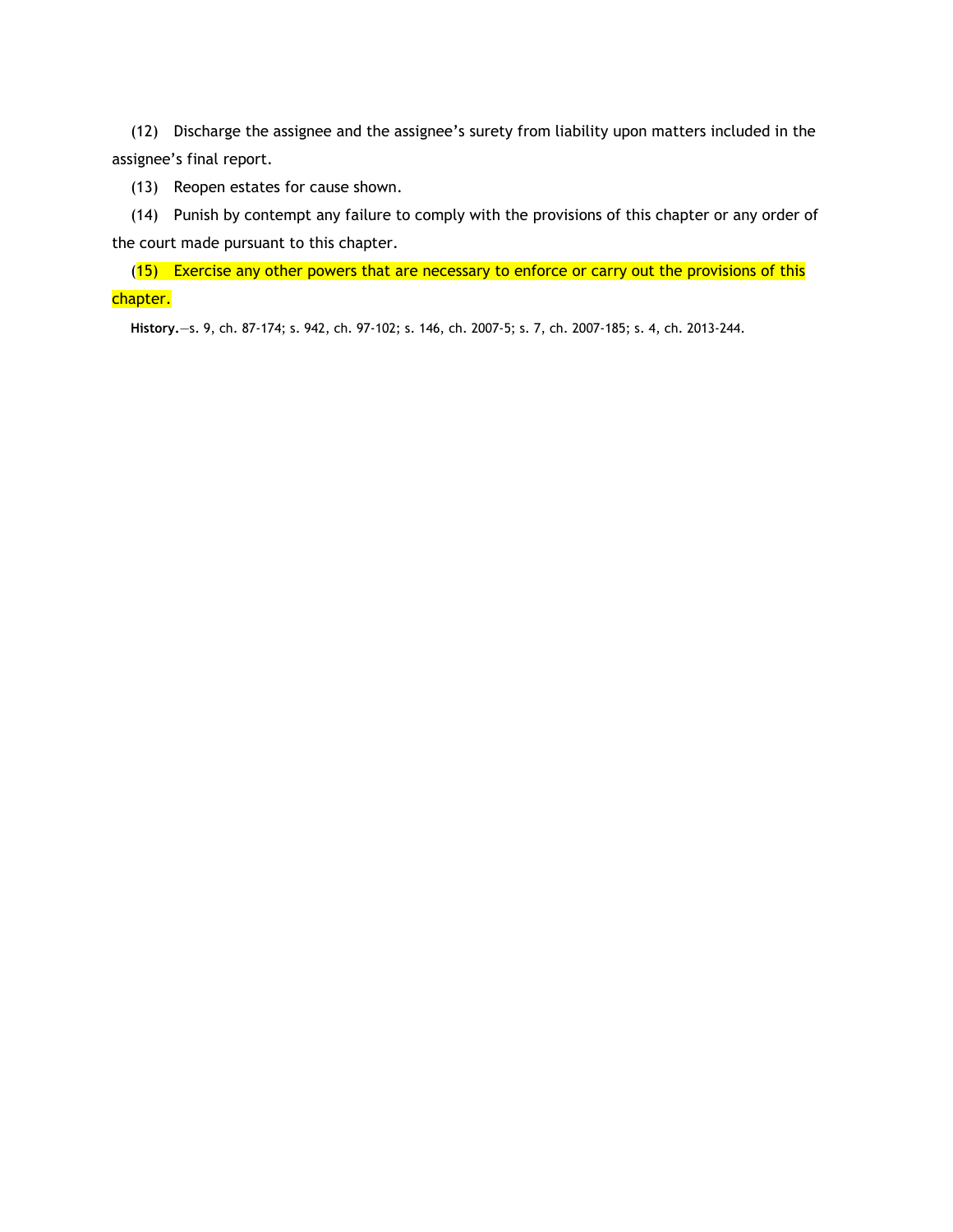# **Bailey v. St. Louis**

Court of Appeal of Florida, Second District December 28, 2018, Opinion Filed Case No. 2D17-895

### **Reporter**

2018 Fla. App. LEXIS 18768 \*; 268 So. 3d 197; 44 Fla. L. Weekly D 128; 2018 WL 6816180

JOE SAMUEL BAILEY, LASERSCOPIC SPINAL CENTERS OF AMERICA, INC.; LASERSCOPIC MEDICAL CLINIC LLC; LASERSCOPIC DIAGNOSTIC IMAGING AND PHYSICAL THERAPY LLC; LASERSCOPIC SPINAL CENTER OF FLORIDA, LLC; and LASERSCOPIC SURGERY CENTER OF FLORIDA, Appellants/Cross-Appellees, v. JAMES S. ST. LOUIS, D.O.; MICHAEL W. PERRY, M.D.; EFO HOLDINGS L.P.; EFO GENPAR, INC.; EFO LASER SPINE INSTITUTE, LTD.; LASER SPINE INSTITUTE, LLC; LASER SPINE MEDICAL CLINIC, LLC; LASER SPINE PHYSICAL THERAPY, LLC; and LASER SPINE SURGICAL CENTER, LLC, Appellees/Cross-Appellants.

**Prior History:** [\*1] Appeal from the Circuit Court for Hillsborough County; Richard A. Nielsen, Judge.

Bailey v. St. Louis, 196 So. 3d 375, 2016 Fla. App. LEXIS 1375 (Fla. Dist. Ct. App. 2d Dist., Feb. 3, 2016)

**Counsel:** William J. Schifino of Burr & Forman LLP Tampa; Stuart C. Markman, Kristin A.

Norse, and Robert W. Ritsch of Kynes, Markman & Felman, P.A., Tampa; Jennifer G. Altman and Shani Rivaux of Pillsbury Winthrop Shaw, Pittman LLP, Miami, for Appellants/Cross-Appellees.

Stacey D. Blank and Joseph H. Varner, III of Holland & Knight LLP, Tampa, for Appellees/Cross-Appellants.

**Judges:** KELLY, Judge. CASANUEVA and CRENSHAW, JJ., Concur.

**Opinion by:** KELLY

## **Opinion**

### KELLY, Judge.

This is the second appeal from a final judgment entered in favor of the appellants/cross-appellees in an action against the appellees/cross-appellants for breach of fiduciary duty, conspiracy, defamation, slander per se, tortious interference, and violation of the Florida Deceptive and Unfair Trade Practices Act (FDUTPA). The factual background underlying this litigation is fully set forth in *Bailey v. St. Louis*, 196 So. 3d 375 (Fla. 2d DCA 2016) (*Bailey I*), and repeating it here is unnecessary. In Bailey I, we affirmed the final judgment but reversed the damages awarded by the trial court. On remand, with the exception of adding an award for punitive damages, the trial court awarded the same damages this court had previously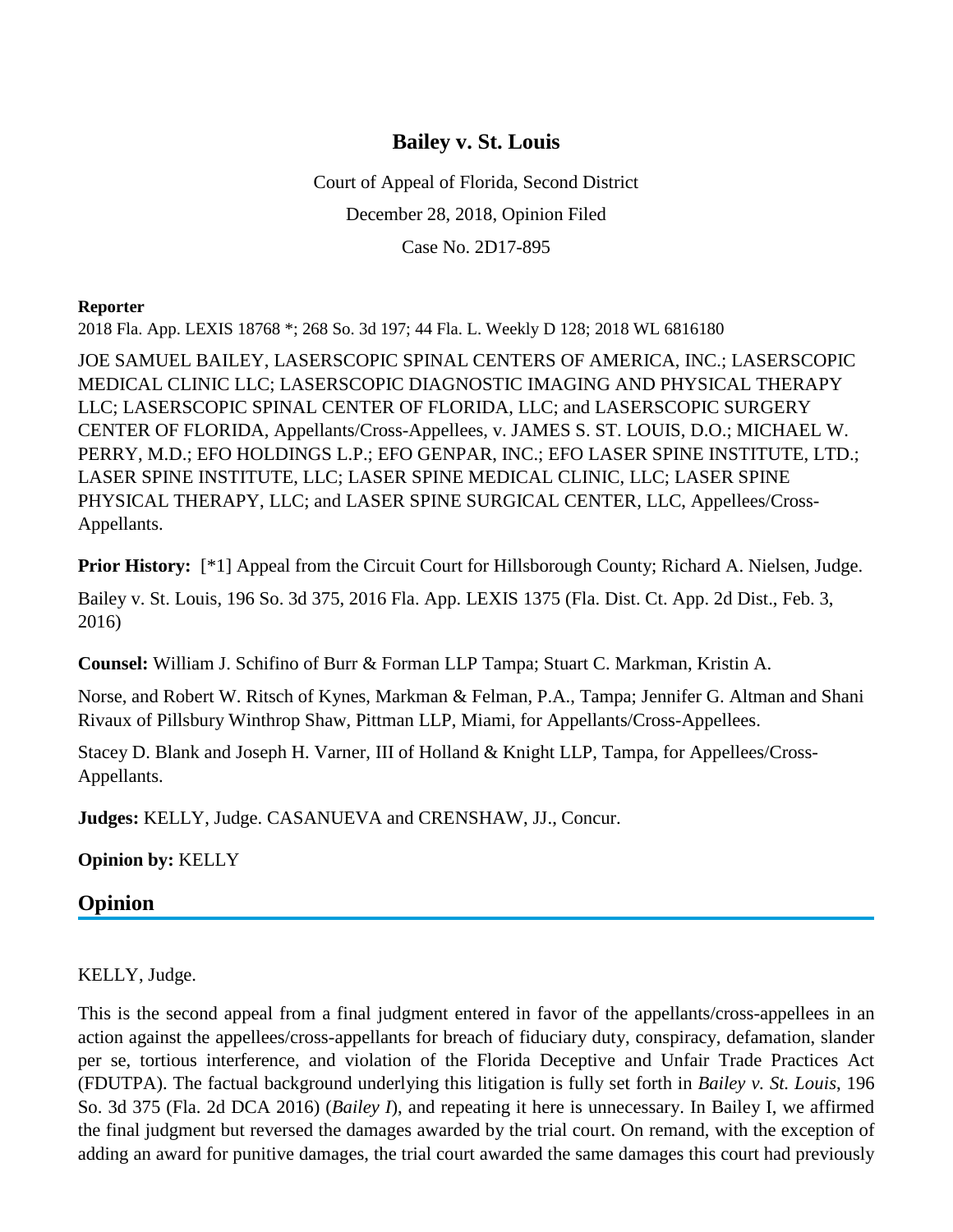reversed. [\*2] Again, we reverse those awards. As to the remaining issues raised in the appeal and in the cross-appeal, we affirm without further comment.

In *Bailey I*, the appellants had prevailed on claims for breach of fiduciary duty, conspiracy, slander per se, tortious interference, and violation of FDUTPA. We reversed the damages awarded for everything but slander per se because, as explained in our opinion, we could not square the awards with the evidence or the trial court's findings, which were quite limited with respect to damages. *See* 196 So. 3d at 377. We also reversed the trial court's decision not to award monetary damages for the appellees' FDUTPA violations and not to award punitive damages. *See id.* We determined that the trial court incorrectly ruled that it could not award monetary damages under FDUTPA and that it also erroneously found that the facts did not support an award of punitive damages. *See id.*

There were two components to the total damage award of \$1,600,000 at issue in *Bailey I*. The first was an award of \$300,000 to Laserscopic Spine Centers of America, Inc. (Spine), for out-of-pocket damages for tortious inference. With respect to this award we stated, "In its order, the trial court accepted [\*3] the calculations of only one of the experts 'as to out of pocket losses,' and it found that the expert testified that the Appellants suffered out-of-pocket damages of \$6,831,172." 196 So. 3d at 377 (footnote omitted). Yet, the *total* award of damages was only \$1,600,000. The trial court offered no explanation as to how it ended up entering a total award that was less than one-fourth of the amount it cited for out-of-pocket damages alone, and the record provided no insight into the basis for the award.<sup>1</sup>

On remand, the trial court again awarded \$300,000. By way of explanation, the court stated that it had rejected the appellants' expert's testimony as to out-of-pocket losses. However, as explained in *Bailey I*, the trial court had expressly accepted the expert's calculation regarding out-of-pocket losses. The court purports to explain how it determined that \$300,000 was the proper award. Its reasoning, however, is nearly a verbatim repeat of the arguments the appellees unsuccessfully urged us to accept in *Bailey I*. Moreover, the court's explanation rests on the flawed premise that it had rejected the expert's calculations. Accordingly, we again reverse the trial court's award to Spine and remand for entry [\*4] of an award in the amount of \$6,831,172, which is the amount the trial court found was established by the appellants' expert's testimony.

The remaining \$1,050,000 of the damage award was the second component at issue in *Bailey I*. Appellant Laserscopic Spinal Centers of America, Inc. (Spinal), was awarded damages for breach of fiduciary duty, conspiracy, and tortious interference, while appellant Laserscopic Medical Clinic, LLC (LMC), received an award on a claim for breach of fiduciary duty. The appellants had sought damages under various theories, including disgorgement. On appeal, the appellants argued that the trial court had awarded no disgorgement damages, while the appellees argued that the entire \$1,050,000 was an award of "lost profits measured by the yardstick of [Laser Spine Institute's] allegedly ill-gotten profits, which [it] was similarly required to disgorge." Because of the way the trial court had prepared its order, it was not possible to determine with certainty whether all or a portion of the award was for disgorgement. What we could determine, however, was that if it was for disgorgement, it was "grossly insufficient." *Id.* at 378.

<sup>&</sup>lt;sup>1</sup> The appellees' argument to the trial court was not helpful in terms of understanding the award. Their approach to damages had been to simply argue that the appellants had not proved they suffered *any* damages as a result of the appellees' conduct. They did not challenge the appellants' out-of-pocket figure, nor did they offer any alternative theory upon which the trial court might have based its award of \$300,000.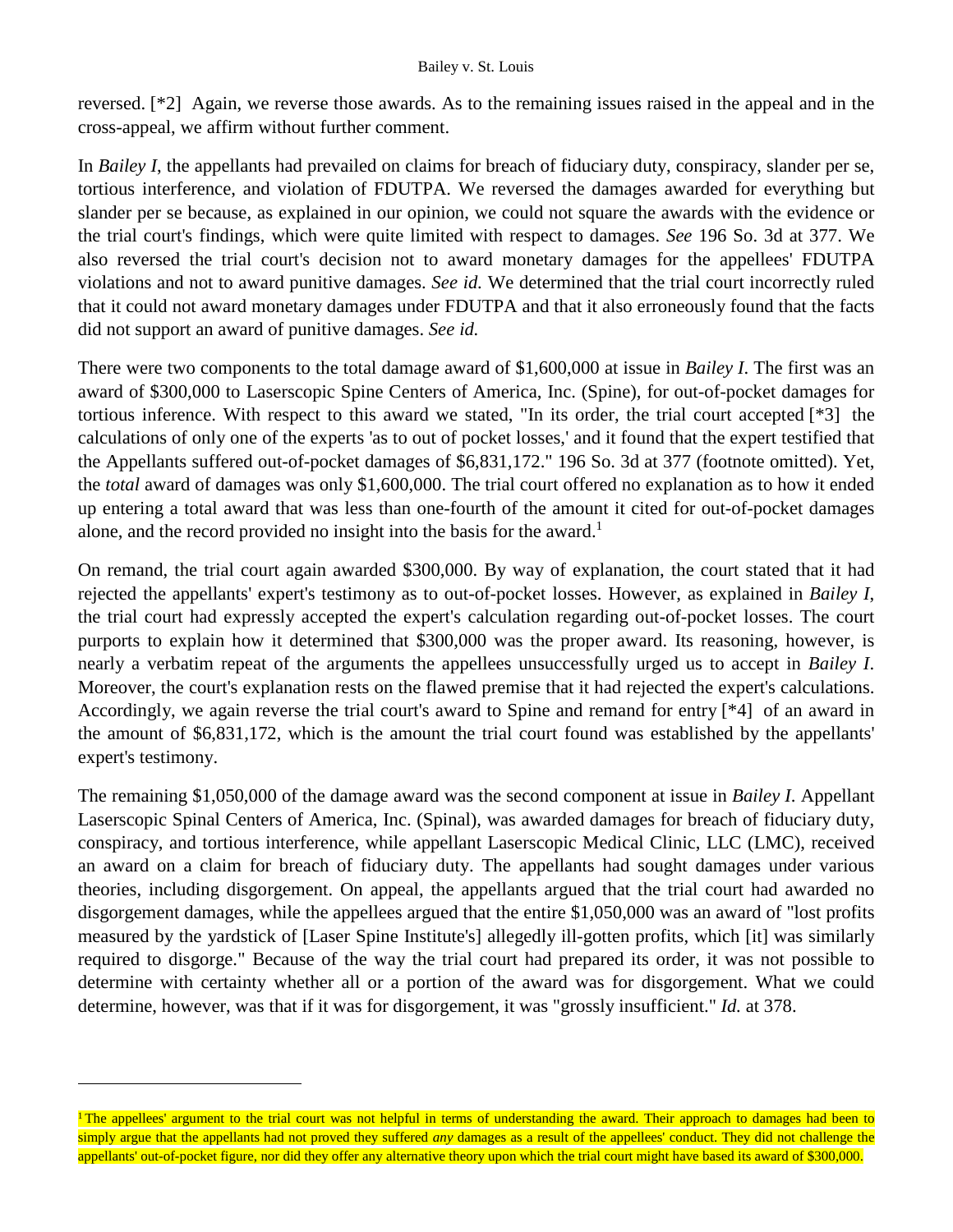The appellants had sought disgorgement of approximately [\*5] \$264,000,000. This figure represented the value of Laser Spine Institute (LSI) in 2009 plus \$77.5 million in distributions paid to the owners between 2005 and 2009.<sup>2</sup> In their argument to the trial court, the appellees had taken the position that even if the court found some wrongdoing, any profits LSI earned were attributable solely to the efforts of management and not to any wrongdoing; therefore, the court should not award anything to the appellants.<sup>3</sup> Because it was their position that the appellants were not entitled to any damages, the appellees did not put on any evidence as to what amount of LSI's profits short of \$264,000,000 could be attributed to their wrongful conduct.

On appeal, and without explaining how the court might have arrived at \$1,050,000 rather than \$264,000,000, the appellees argued the award reflected the trial court's conclusion that only this portion of LSI's profits was attributable to the appellees' wrongdoing. In support of this, the appellees pointed to the "Damages" section of the trial court's order and specifically to the trial court's citation to *Pidcock v. Sunnyland America, Inc.*, 854 F. 2d 443, 447-48 (11th Cir.1988). The trial court cited *Pidcock* for the proposition that a plaintiff may only recover [\*6] profits attributable to the underlying wrong and not profits attributable to a defendant's "special or unique efforts" and that "aggressive or enterprising" management activities "may break the causal chain" between the wrongdoing and the defendant's profits. This, according to the appellees, was the reason the trial court limited the award. We will not repeat our discussion of *Pidcock* here. Suffice it to say that we thoroughly analyzed its applicability to the facts as found by the trial court, and we concluded that the limiting principles *Pidcock* discusses were inapplicable. *See Bailey I*, 196 So. 3d at 378. Thus, we held that if the award was for disgorgement, it was "grossly insufficient." *See id.*

Although we did not address it in our opinion, the appellees also argued that "in cases involving the misappropriation of proprietary information, a court will limit the disgorgement of a defendant's profits 'to the amount of time it would have taken the defendant to independently develop its product without the benefit of the plaintiff's trade secrets—in other words, the "head start" period.'" Thus, they argued that the trial court awarded "lost profits/disgorgement damages in an amount equal to the profits LSI [\*7] derived from this head start." However, the trial court had found the appellants' misappropriation claims were barred by the statute of limitations. Further, at trial the appellants' did not seek to recover lost profits, instead focusing on disgorgement, business destruction damages, and out-of-pocket damages. Accordingly, we rejected this argument as well.

On remand, the trial court confirmed it was awarding disgorgement damages but then entered the same award we had reversed as "grossly inadequate." This appears to have happened because the appellees convinced the trial court that we had not actually found the award to be inadequate, we had simply found

<sup>&</sup>lt;sup>2</sup> While the parties have referred to the recovery the appellants sought as disgorgement of profits, it would be more accurate to describe it as disgorgement of the appellees' wrongful gain. *See* Restatement (Third) of Restitution and Unjust Enrichment § 3 (Am. Law. Inst. 2011). A conscious wrongdoer is liable for the "net profit attributable to the underlying wrong." Restatement (Third) of Restitution and Unjust Enrichment § 51(4). As used in section 51(4), "[p]rofit includes any form of use value, proceeds, or consequential gains." Restatement (Third) of Restitution and Unjust Enrichment  $\S$  51(5)(a). The appellees have not challenged, nor have we considered, the use of these particular elements to calculate "profit" for the purposes of disgorgement. Nor have they challenged the accuracy of the amounts testified to by the appellants' expert. At trial they offered no alternative method by which to calculate the amount of profits subject to disgorgement because it was their position that *none* of the profits LSI earned were subject to disgorgement.

<sup>&</sup>lt;sup>3</sup> In *Bailey I* we discussed at length the trial court's findings regarding the appellees' wrongful conduct. 196 So. 3d at 377-78. When we reference "wrongdoing" in this opinion we are referring to the conduct we detailed in *Bailey I*.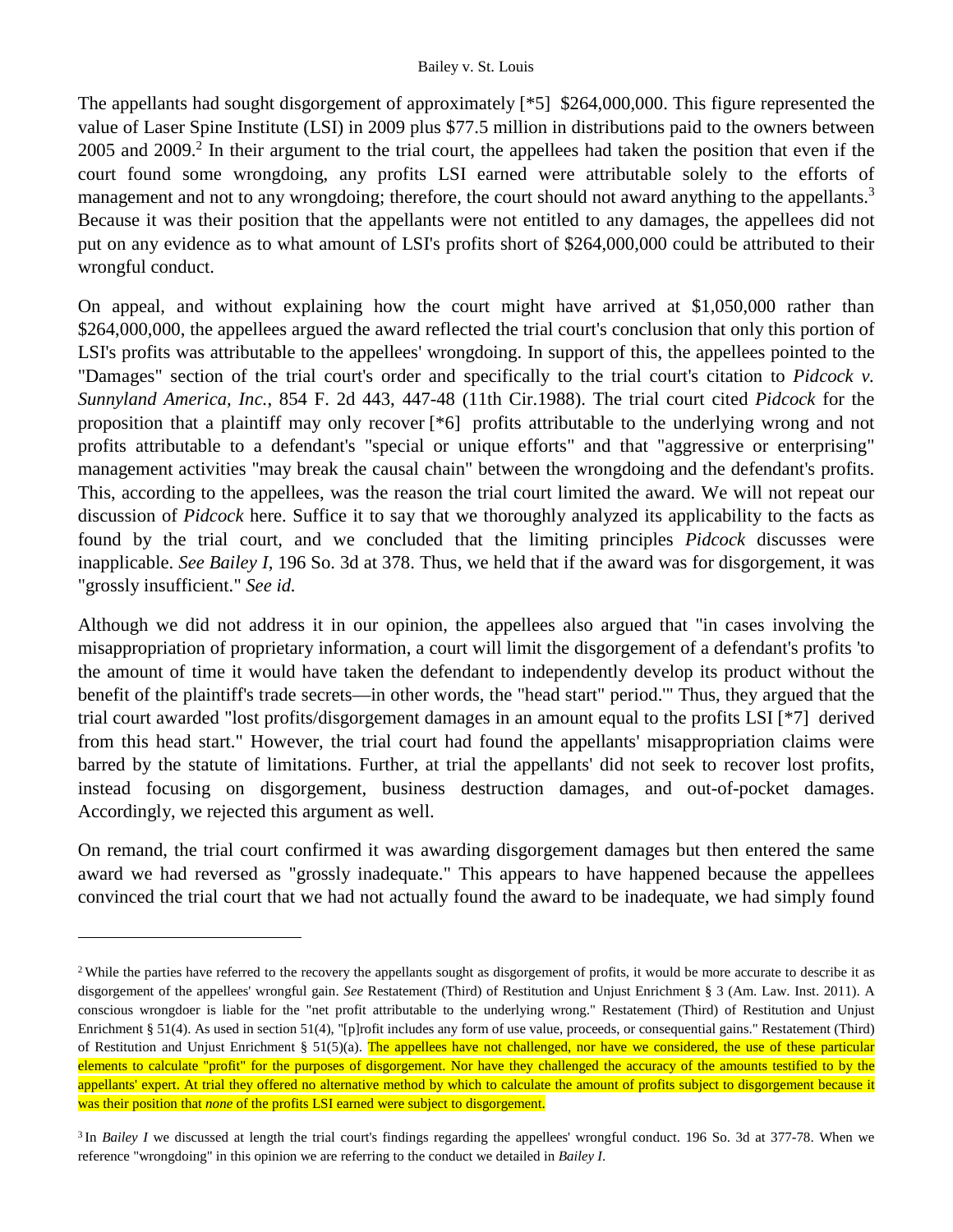it to be inadequately explained. And as was the case with the out-of-pocket award, the appellees apparently convinced the trial court it could explain its award by adopting the arguments the appellees had made and we had rejected in *Bailey I*.

In explaining the award on remand, the trial court's overarching focus is on why it believed Spinal was not successful, which as we explain below, is not part of the equation for determining the degree to which a wrongdoer's profits are attributable to its wrongful conduct. First, the trial court [\*8] points to the appellants' "lack of business skills" and states that because of their lack of skill and poor business decisions they "should not be awarded disgorgement damages beyond the amounts in the final judgment." It also states it is rejecting the appellants' demand for disgorgement damages equal to all the profits earned by LSI because there is no causal relationship between the appellees' tortious conduct and all the profits. The court elaborates, stating that the appellees succeeded because of a "unique combination of individual, skilled medical doctors; highly effective and inventive executives, managers and administrators; creative marketing and advertising programs; and the availability and use of proper capital" and that even though Spinal "followed the same business model, it was not able to succeed."

The trial court's focus on the appellants' supposed lack of business skills as a basis to limit disgorgement shows a complete misapprehension of the principles applicable to disgorgement. Disgorgement is a remedy designed to deter wrongdoers by making it unprofitable to engage in the wrongful behavior. *See Duty Free World, Inc. v. Miami Perfume Junction, Inc.*, 253 So. 3d 689, 698 (Fla. 3d DCA 2018) ("'Disgorgement is an equitable remedy intended to prevent unjust [\*9] enrichment.'" (quoting *S.E.C. v. Monterosso*, 756 F. 3d 1326, 1337 (11th Cir. 2014))); Restatement (Third) of Restitution and Unjust Enrichment § 1 (Am. Law Inst. 2011) ("A person who is unjustly enriched at the expense of another is subject to liability in restitution."); Restatement (Third) of Restitution and Unjust Enrichment § 3 ("A person is not permitted to profit by his own wrong."). The point of disgorgement is to deter wrongdoers by stripping them of the gains from their conduct:

Restitution requires full disgorgement of profit by a conscious wrongdoer, not just because of the moral judgment implicit in the rule of this section, but because any lesser liability would provide an inadequate incentive to lawful behavior. If A anticipates (accurately) that unauthorized interference with B's entitlement may yield profits exceeding any damages B could prove, A has a dangerous incentive to take without asking—since the nonconsensual transaction promises to be more profitable than the forgone negotiation with B. The objective of that part of the law of restitution summarized by the rule of § 3 is to frustrate any such calculation.

*Id.* § 3 cmt. c; *see also* § 51 cmt. e ("The object of the disgorgement remedy—to eliminate the possibility of profit from conscious wrongdoing—is one of the cornerstones of the law of restitution and unjust enrichment.").

This case is a classic example of what [\*10] this comment from the Restatement describes. As we detailed in *Bailey I*, when the appellants did not accept the appellees' offer to invest in Spinal, the appellees told them "you're going to accept this offer or we're going to take your doctors and we're going to take your company. And we're going to go up the street and we're going to do it ourselves." 196 So. 3d at 380. When threatened with litigation, the appellees said they were not concerned because the business would make ten times whatever damages they might have to pay in a lawsuit. *See id.* at 380-81.

Had the appellants been limited to recovering under a lost profits theory, that prediction would unquestionably be accurate. However, the measure of damages for disgorgement is not the profits the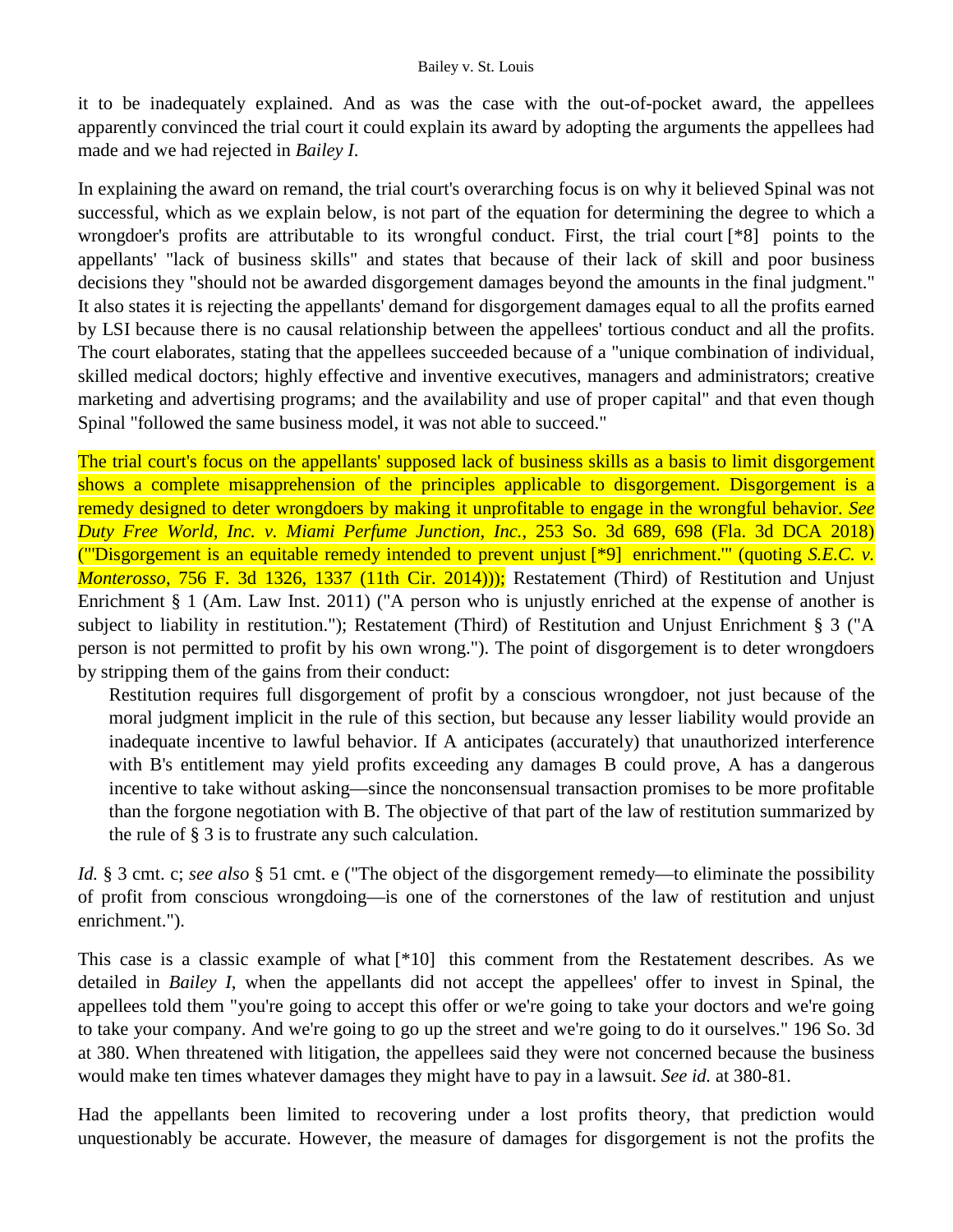appellants might have made absent the wrongdoing—the measure of damages for conscious wrongdoing is the appellees' "net profit attributable to the underlying wrong." Restatement (Third) of Restitution and Unjust Enrichment § 51(4); *see also Duty Free*, 253 So. 3d at 698 ("The equitable remedy of disgorgement is measured by the defendant's ill-gotten profits or gains rather than the plaintiff's losses."). "When the defendant has acted in conscious disregard of the claimant's rights, the whole of the resulting gain is treated as unjust enrichment, even though [\*11] the defendant's gain may exceed" the claimant's loss. Restatement (Third) of Restitution and Unjust Enrichment § 3 cmt. c. In fact, disgorgement may be awarded even if the claimant has not sustained any loss. Restatement (Third) of Restitution and Unjust Enrichment § 3, reporter's note a. ("[I]t is clear not only that there can be restitution of wrongful gain exceeding the plaintiff's loss, but that there can be restitution of wrongful gain in cases where the plaintiff has suffered an interference with protected interests but no measurable loss whatsoever."). The trial court's comments regarding the appellants' business acumen are misplaced in determining a disgorgement award.

To the extent the trial court's order can be read to rely on the limiting principles articulated in *Pidcock*, we specifically considered and rejected the applicability of those principles in *Bailey I. See* 196 So. 3d at 378- 79. Our rejection of this as a basis to limit the award of disgorgement was the law of the case, and the trial court was bound by our determination. *See Specialty Rests. Corp. v. Elliott*, 924 So. 2d 834, 837 (Fla. 2d DCA 2005) ("[Q]uestions of law that have actually been decided on appeal must govern the case in the same court and in the trial court through all subsequent stages of the proceedings."). Moreover, the "business model" to which the court attributes the appellees' success is the one it stole from [\*12] the appellants along with its doctors, key employees, and everything else. In other words, what the trial court said amounts to a finding that the appellees' success was in fact attributable to their wrongdoing.

Lastly, the trial court sets out the reasoning it used to arrive at the figure of \$1,050,000. However, it relies on the "head start" formula the appellees unsuccessfully argued in support of the award in *Bailey I*. As explained above, we rejected that argument as inapposite. Further, the trial court took this "head start" concept and more or less turned it on its head. The trial court reasoned that Spinal's operations were interrupted for approximately six months; therefore, the appellants were only entitled to six months of LSI's profits. Again, the trial court misapprehends the nature of the disgorgement remedy by measuring the award based on what the *appellants lost*—six months of profits—not what the appellees gained. *See Guyana Tel. & Tel. Co., Ltd. v. Melbourne Int'l Commc'ns, Ltd.*, 329 F. 3d 1241, 1249 (11th Cir. 2003) (reversing where a jury was instructed to measure the plaintiff's right to restitution in terms of its loss rather than the benefit conferred on the defendants because "[r]estitution is a remedy that is often available to victims of a wrong. Restitution [\*13] measures a plaintiff's recovery according to the defendant's, rather than the plaintiff's, rightful position").

Accordingly, we again reverse the awards for breach of fiduciary duty, conspiracy, and tortious interference and remand for the court to enter an award of disgorgement. Because the only testimony regarding the manner in which the disgorgement award should be measured came from the appellants' expert, the award should be calculated according to the formula he proposed. Specifically, the court should enter an award based on the total value of LSI in 2009 combined with the total of the distributions to the owners of LSI between 2005 and 2009.<sup>4</sup> We also reverse the award for out-of-pocket damages and remand for entry of an award of \$6,831,172.

Reversed and remanded for entry of a judgment in accordance with this opinion.

<sup>4</sup> It appears from the evidence in the record that the proper amount of the award at a minimum falls between \$264,000,000 and \$265,000,000.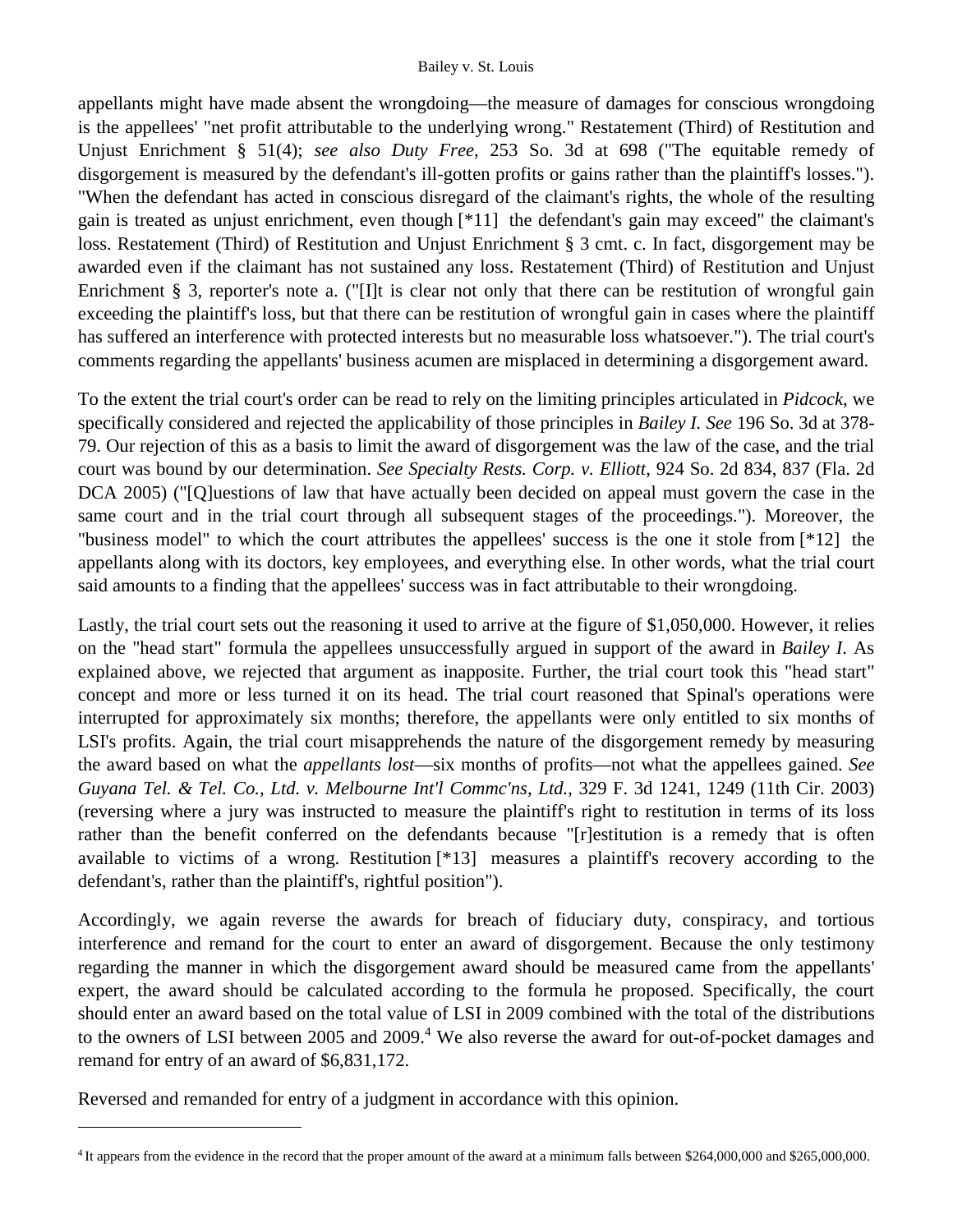# CASANUEVA and CRENSHAW, JJ., Concur.

**End of Document**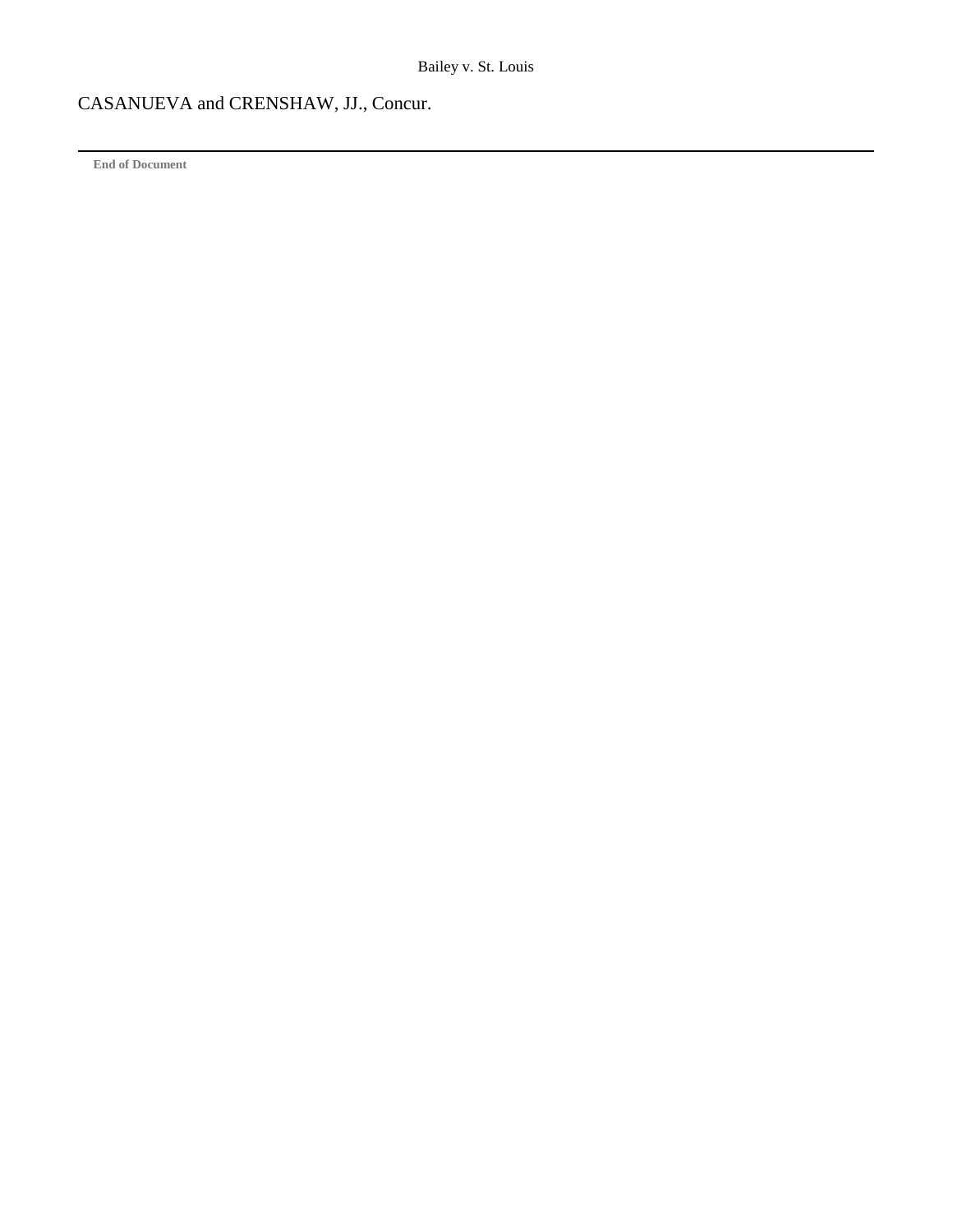# **Carlton Fields, P.A. v. LoCascio**

Court of Appeal of Florida, Third District March 30, 2011, Opinion Filed Nos. 3D10-130 & 3D10-106

### **Reporter**

59 So. 3d 246 \*; 2011 Fla. App. LEXIS 4327 \*\*; 36 Fla. L. Weekly D 677

Carlton Fields, P.A., Appellant, vs. Edward J. LoCascio, Appellee.

**Subsequent History:** Released for Publication May 4, 2011.

Rehearing denied by Carlton Fields, P.A. v. LoCascio, 2011 Fla. App. LEXIS 7787 (Fla. Dist. Ct. App. 3d Dist., May 4, 2011)

Related proceeding at LoCascio v. Estate of LoCascio, 2011 Fla. App. LEXIS 10170 (Fla. Dist. Ct. App. 3d Dist., June 29, 2011)

**Prior History:** [\*\*1] Non-Final Appeals from the Circuit Court for Miami-Dade County, Valerie R. Manno-Schurr, Judge. Lower Tribunal Nos. 07-11384; 03-22688.

LoCascio v. Sharpe, 23 So. 3d 1209, 2009 Fla. App. LEXIS 16067 (Fla. Dist. Ct. App. 3d Dist., 2009)

**Counsel:** Carlton Fields, and Marsha G. Madorsky; Carlton Fields, and Sylvia H. Walbolt and Stephanie C. Zimmerman (St. Petersburg), for appellant.

Austin Carr, for appellee.

**Judges:** Before GERSTEN, WELLS and SALTER, JJ.

**Opinion by:** SALTER

## **Opinion**

### [\*247] SALTER, J.

This is an appeal by a law firm, Carlton Fields, from two orders subordinating its judgment for attorney's fees and costs payable by its client to a later-entered judgment for damages against that client in a separate case. Finding that there is no basis to apply the equitable subordination doctrine, we reverse the orders.

Edward S. LoCascio (Father) was accused, and later convicted, of murdering his wife in 2001. The couple had a son, appellee Edward J. LoCascio (Son). Beginning in 2002, Carlton Fields represented the Father in the probate proceedings regarding his late wife's estate. Starting in 2003, it also represented the Father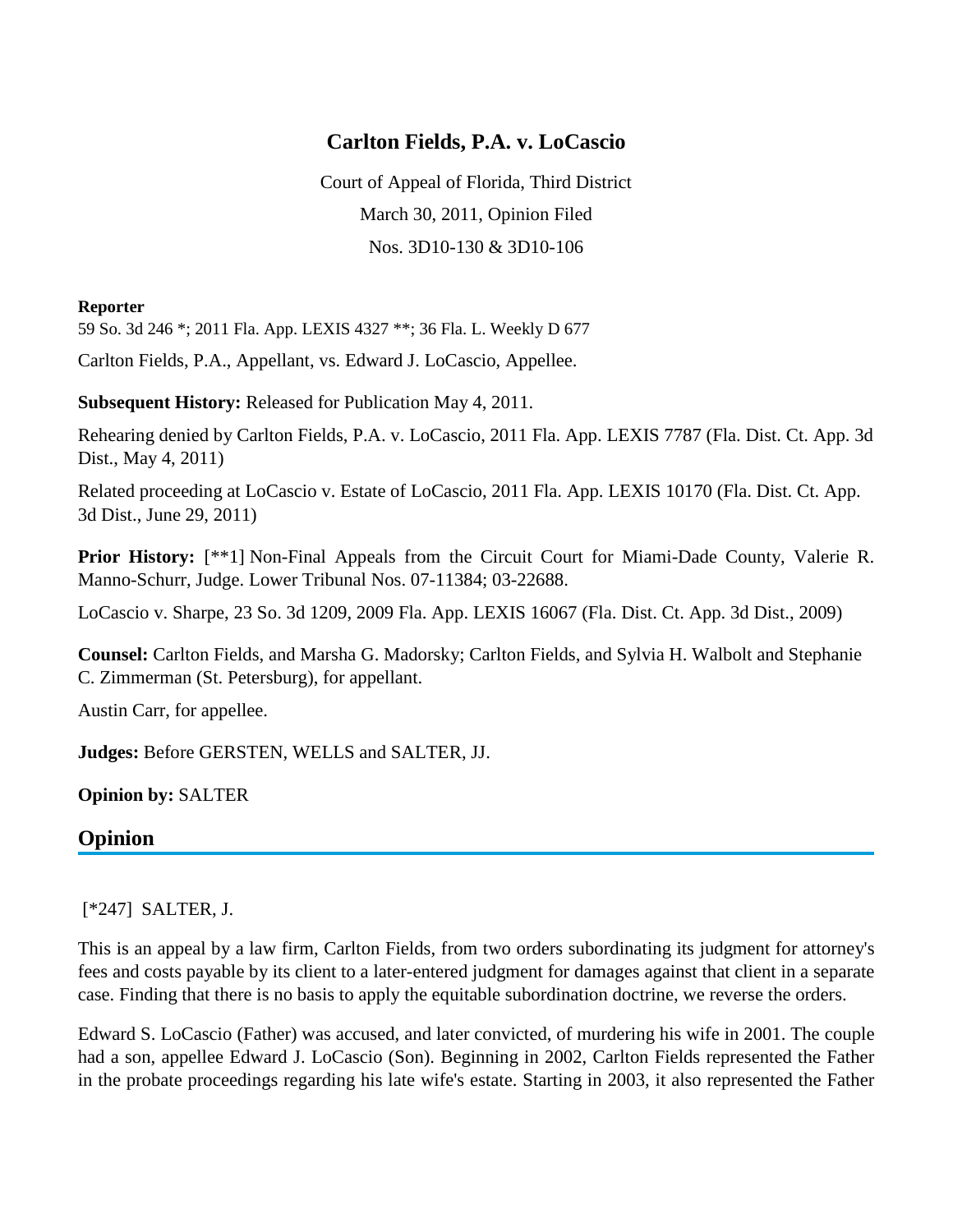#### Carlton Fields, P.A. v. LoCascio

in Slayer Statute<sup>1</sup> and wrongful death actions brought against him by the Son. In late 2001, the probate court froze assets jointly owned by the Father and his late wife.

The Father was convicted in February 2007 of arranging the murder of his wife by his brother. The firm sued the Father in April 2007 to recover its unpaid fees and costs. In May 2007, the Father agreed to a consent judgment which was in turn entered by the circuit court. The final judgment (\$803,212.92) was recorded in Miami-Dade and Palm Beach Counties, and a judgment lien certificate was issued later that same month. Although the Son has asserted that the amount of unpaid attorney's fees and costs embodied in the Carlton Fields final judgment is "collusive," he provided no evidence that the law firm's attorneys did not provide the applicable legal services, actually expend the hours billed (at reasonable hourly rates), or incur the costs charged. <sup>2</sup> There is no evidence in the record to suggest that in filing its collection suit, and in obtaining and perfecting a judgment lien, Carlton Fields had any intention to harm the Son, benefit the Father, or accomplish anything other than the collection of actually-incurred fees and costs for legal services.

Eighteen months later, in November 2008, the Son obtained a compensatory and punitive damages judgment (for over \$75 million) against the Father in the wrongful death action. In November 2009, the Son moved to subordinate the Carlton Fields fee judgment to his own judgment in the wrongful death action, so that he could levy against his Father's assets first, before the law firm. The trial court granted the motion and subordinated the law firm's fee judgment. This appeal followed.

### *Analysis*

Equitable subordination is an "extraordinary remedy" typically sought in a bankruptcy proceeding to address "gross misconduct" or actions by a creditor that are "egregious and severely unfair to other creditors." *Toy King Dist. v. Liberty Sav. Bank*, 256 B.R. 1 (M.D. Fla. 2000). The elements of equitable subordination are:

(1) "The claimant must have engaged in some type of  $[**4]$  inequitable conduct." (2) "The misconduct must have resulted in injury to the creditors of the bankrupt or conferred an unfair advantage on the claimant." (3) "Equitable subordination [\*248] of the claim must not be inconsistent with the provisions of the Bankruptcy Code."

*Id*. 256 B.R. at 195 (quoting *Benjamin v. Diamond (In re Mobile Steel Co.)*, 563 F.2d 692, 699-705 (5th Cir. 1977)). In *Pepper v. Litton*, 308 U.S. 295, 311, 60 S. Ct. 238, 84 L. Ed. 281 (1939), the Supreme Court of the United States observed that the common thread in such cases is "the violation of rules of fair play and good conscience by the claimant . . . in disregard of the standards of common decency and honesty." There is simply no evidence of any of these elements in this case.

<sup>1</sup> § 732.802, Fla. Stat. (2001). The Slayer [\*\*2] Statute claims were addressed here in a prior appeal, *LoCascio v. Sharpe*, 23 So. 3d 1209 (Fla. 3d DCA 2009).

<sup>&</sup>lt;sup>2</sup> The Son does not question  $[**3]$  the hours billed, the hourly rate, the costs charged, or the total billings. These topics could have been, but were not, questioned at the hearing on the motion to subordinate the Carlton Fields judgment. At oral argument, counsel for the Son acknowledged that the issue is the priority of the Carlton Fields judgment, not the amount.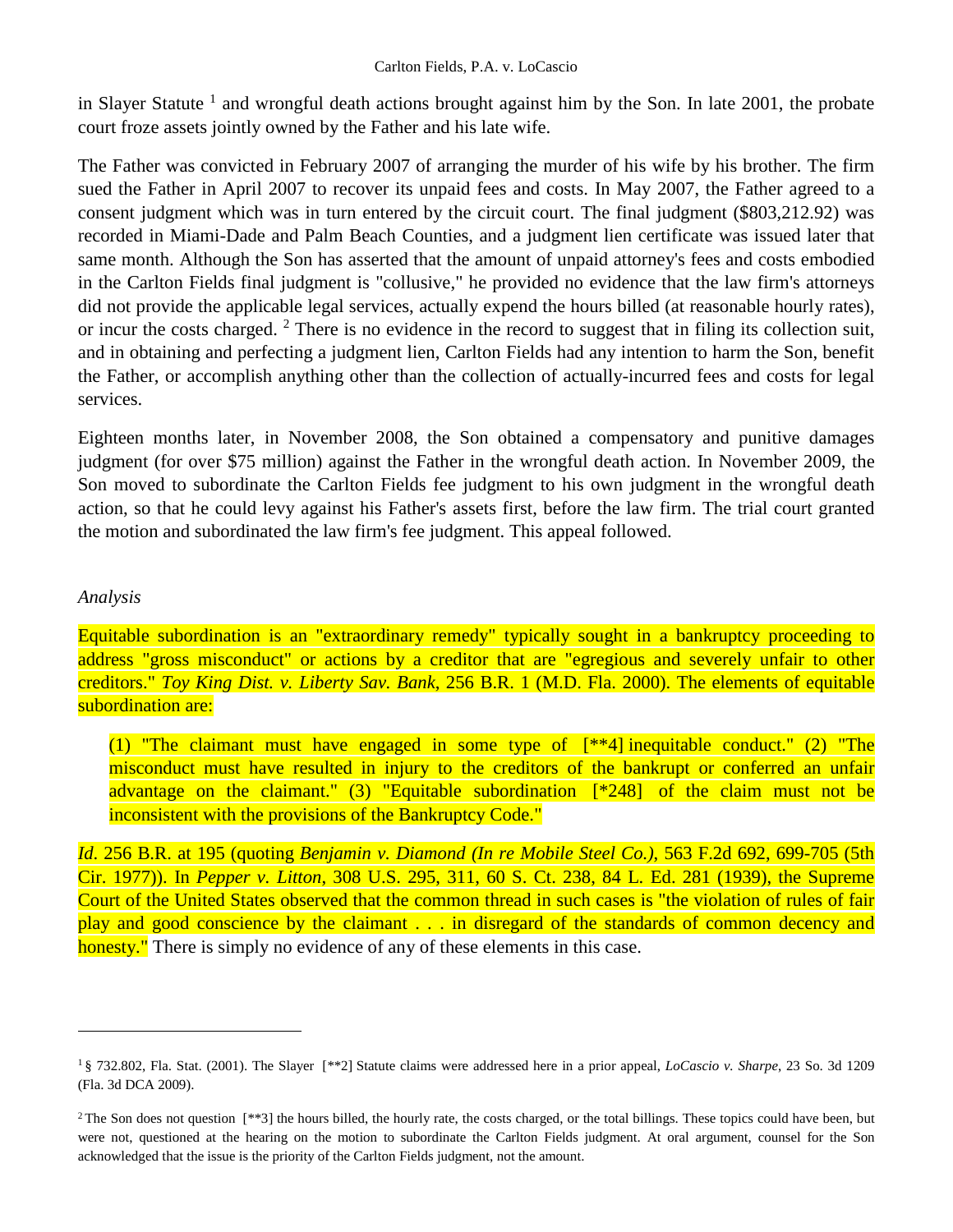The Father was entitled to retain legal counsel. Carlton Fields was entitled to agree to represent him. Any firm representing the Father would have been entitled to charge for its services. The firm took reasonable steps to legally protect and collect its claim for fees due. There is nothing inherently fraudulent or inequitable about these activities; they are not a "violation of the rules of fair play and good conscience." *Id*.

The Son's argument that Carlton Fields' judgment [\*\*5] against his Father is a collusive agreement, a "misuse of court process," or a "sham," is not persuasive. The Son did not present any evidence to demonstrate that the Carlton Fields judgment represented anything other than a bona fide effort to collect upon a duly-incurred debt for services rendered. Similarly, allegations that Carlton Fields' collection lawsuit and judgment against the Father were "unbeknownst" to the Son and his counsel in the wrongful death case (and in the probate case regarding his late mother's estate) are unsupported by any legal authority imposing a duty upon Carlton Fields to give such notice to the Son. Nor can the consent judgment be considered a "fraud on the court," as the Son has called it. If anything, it promoted judicial economy by avoiding senseless litigation regarding an undisputed debt.

Finally, the Son argues that a reversal of the subordination orders (restoring the priority of the Carlton Fields judgment against the Father's remaining assets) would result in a "perversion of Florida law" by making the Son pay Carlton Fields' fees and costs incurred in representing the very man who murdered his Mother. But the Father was not and could not be prohibited [\*\*6] from hiring and agreeing to pay an attorney to represent him. It follows that neither he nor his attorneys did anything inequitable in recording the amount owed Carlton Fields in a final judgment and lien.

The orders subordinating judgment are therefore reversed.

**End of Document**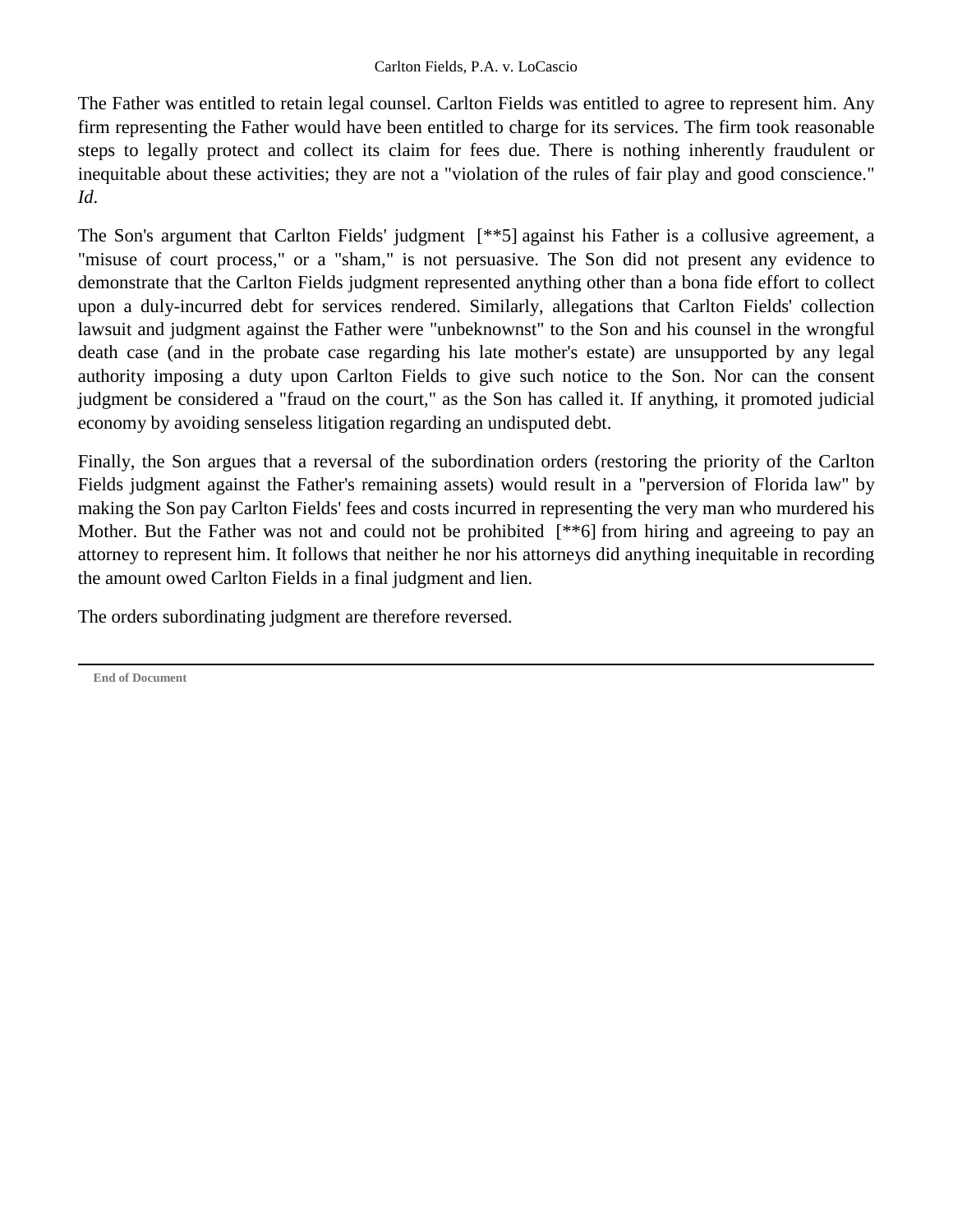# **Moffatt & Nichol, Inc. v. B.E.A. Int'l Corp.**

Court of Appeal of Florida, Third District October 20, 2010, Opinion Filed No. 3D08-2089

#### **Reporter**

48 So. 3d 896 \*; 2010 Fla. App. LEXIS 15828 \*\*; 35 Fla. L. Weekly D 2315

Moffatt & Nichol, Inc., etc., Appellant, vs. B.E.A. International Corp., Inc., etc., Appellee.

**Subsequent History:** Released for Publication December 16, 2010.

Rehearing denied by Moffatt & Nichol, Inc. v. B.E.A. Int'l Corp., 2010 Fla. App. LEXIS 20162 (Fla. Dist. Ct. App. 3d Dist., Dec. 16, 2010)

**Prior History:** [\*\*1] An Appeal from a non-final order from the Circuit Court for Miami-Dade County, Gerald D. Hubbart, Judge. Lower Tribunal No. 04-22836.

**Counsel:** Bush Ross and A. Christopher Kasten, II (Tampa), for appellant.

Fowler White Burnett, Ronald G. Neiwirth and Helaine S. Goodner, for appellee.

**Judges:** Before WELLS and SHEPHERD, JJ., and SCHWARTZ, Senior Judge.

**Opinion by:** SHEPHERD

## **Opinion**

### [\*897] SHEPHERD, J.

This is an appeal of a non-final order denying a judgment creditor's Amended Motion for Proceedings Supplementary and Motion for Issuance of Writ of Execution, pursuant to Florida Rule of Appellate Procedure 9.130(a)(4). We have jurisdiction. The question presented is whether one particular creditor has standing to pursue derivative claims, alleging loss or damage to a person or entity, against a debtor company, which has made a statutory assignment for the benefit of creditors pursuant to Chapter 727 of the Florida Statutes after the assignment has been made. For the reasons set forth below, we answer the question in the negative.

### **FACTUAL AND PROCEDURAL BACKGROUND**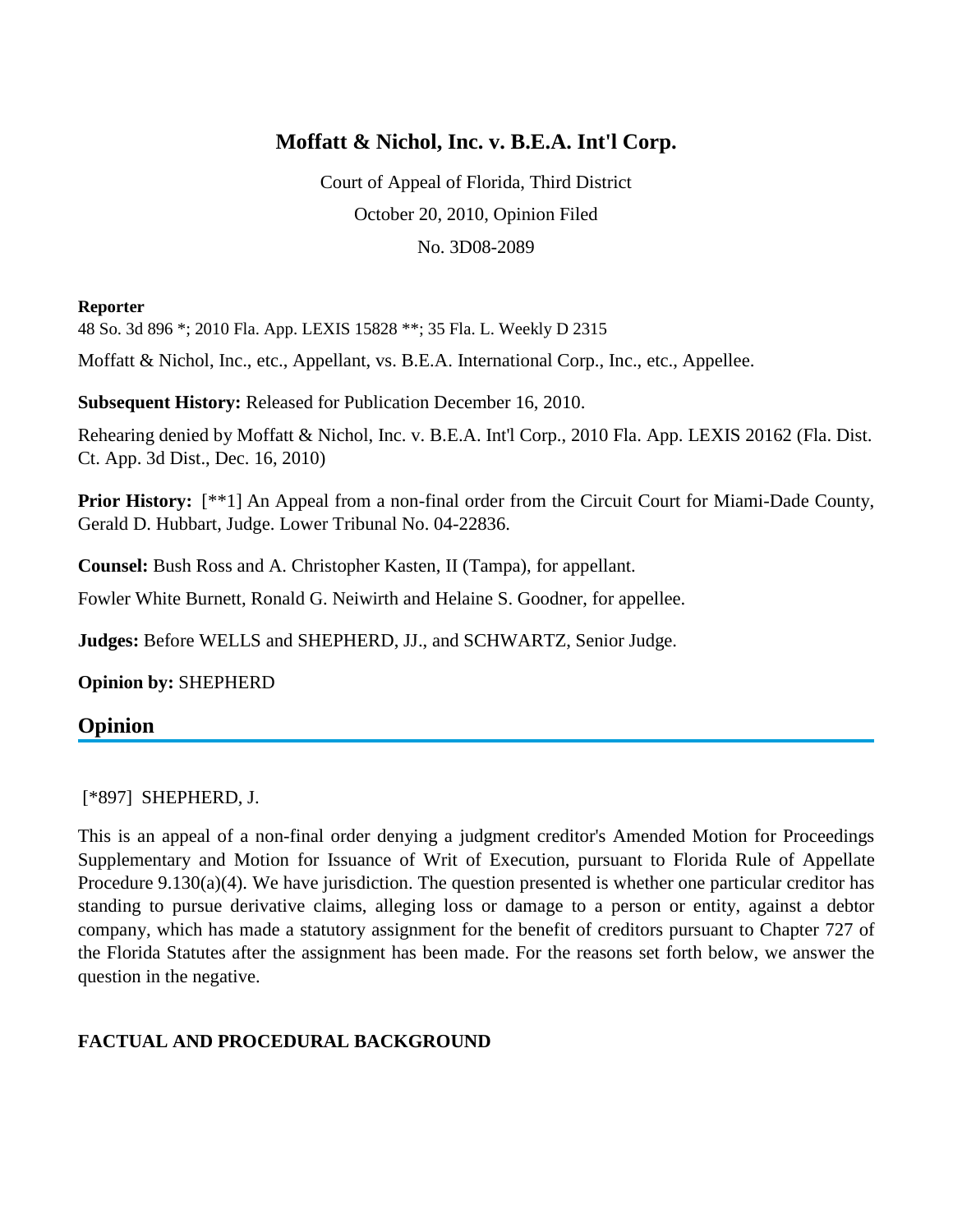This case arises from a thwarted effort by appellant, Moffatt & Nichol, Inc., etc. (Moffatt), to obtain a writ of execution <sup>1</sup> and conduct proceedings supplementary in furtherance  $[**2]$  of recovering \$ 179,926.46 due it under the terms of an Amended Final Judgment rendered in its favor and against appellee, B.E.A. International Corporation, Inc., etc. (BEAI), on March 25, 2008, as a result of BEAI's breach of the payment terms of an architectural services agreement between the two entities ("the Contract Case"). On April 29, 2008, Moffatt executed a judgment lien certificate and sent it to the Secretary of State for recording. On that same date, BEAI made an Assignment for the Benefit of Creditors, pursuant to Chapter 727 of the Florida Statutes, to Michael Phelan, a fiduciary appointed by BEAI for the purpose of liquidating BEAI's assets for the benefit of all creditors. *See* § 727.101, Fla. Stat. (2008). Two days later, Michael Phelan timely filed a separate Petition Commencing Assignment for The Benefit of Creditors in the circuit court to facilitate the performance of his duties ("the Assignment Case"). *See* § 727.104, Fla. Stat. (2008).

Two [\*\*3] weeks after that, on May 17, 2008, Moffatt filed a Motion for Proceedings Supplementary in the Contract Case against the assignor, BEAI, and a related third party, BEA Architects, Inc. ("BEAA"), which Moffatt alleges miraculously appeared to continue the business of BEAI in all respects-same location, employees, office equipment, telephone numbers, website, and President (Bruno Ramos) with the same \$ 250,000 salary. On June 25, 2008, over Moffatt's objection, the trial court in the Assignment Case granted Assignee Michael Phelan's request for approval of a contract for the sale of certain specified assets of BEAI to BEAA, free and clear of all liens and encumbrances, including the judgment lien held by Moffatt, [\*898] for the sum of \$ 25,000. The order acknowledged Moffatt's position that the filing of the petition did not compromise Moffatt's right to engage in proceedings supplementary in the Contract Case.

Two days later, Moffatt filed an Amended Motion for Proceedings Supplementary and to Implead Third Parties in the Contract Case. The motion sought to add Art, Design & Construction, Inc. ("ADC"), River Property, a joint venture ("River Property"), 4111 Lejeune Road, Inc. ("4111 Lejeune [\*\*4] Road"), Ahern-Plummer, Inc. ("Ahern-Plummer"), Addition Acquisitions, LLC ("Addition Acquisitions"), Bruno Ramos and his wife, Maritz Ramos, as additional third-party defendants. <sup>2</sup> Moffatt alleged that BEAA and the proposed additional corporate defendants were all majority owned by the Ramoses, and the Assignment for the Benefit of Creditors was nothing more than an elaborately planned fraudulent transfer scheme, orchestrated and executed by BEAI's hand-picked statutory assignee for the purpose of shielding BEAA from any successor liability claims the order approving the sale might offer. Moffatt further argued, based on but brief discovery, that it appeared BEAI failed to schedule significant assets on the Assignment, which were held by certain of the additional defendants as alter egos of BEAI, and BEAI had transferred hundreds of thousands of dollars in cash to ADC the day after the Assignment was executed, in contravention of section 726.106 of Florida's Uniform Fraudulent Transfers Act. Finally, Moffatt argued it was entitled to pursue all of these claims in its own name and capacity, separate and distinct from Michael Phelan, the Assignee. It is on this point the trial court [\*\*5] disagreed and on which we affirm.

<sup>&</sup>lt;sup>1</sup> Under the decisional law of this district, the issuance of a valid writ of execution and its return unsatisfied are jurisdictional prerequisites for proceedings supplementary. *See* § 56.29, Fla. Stat. (2008); *Mejia v. Ruiz*, 985 So. 2d 1109, 1112 (Fla. 3d DCA 2008).

<sup>2</sup> 4111 Lejeune Road, Ahern-Plummer, and Addition Acquisitions are joint venture partners in River Property.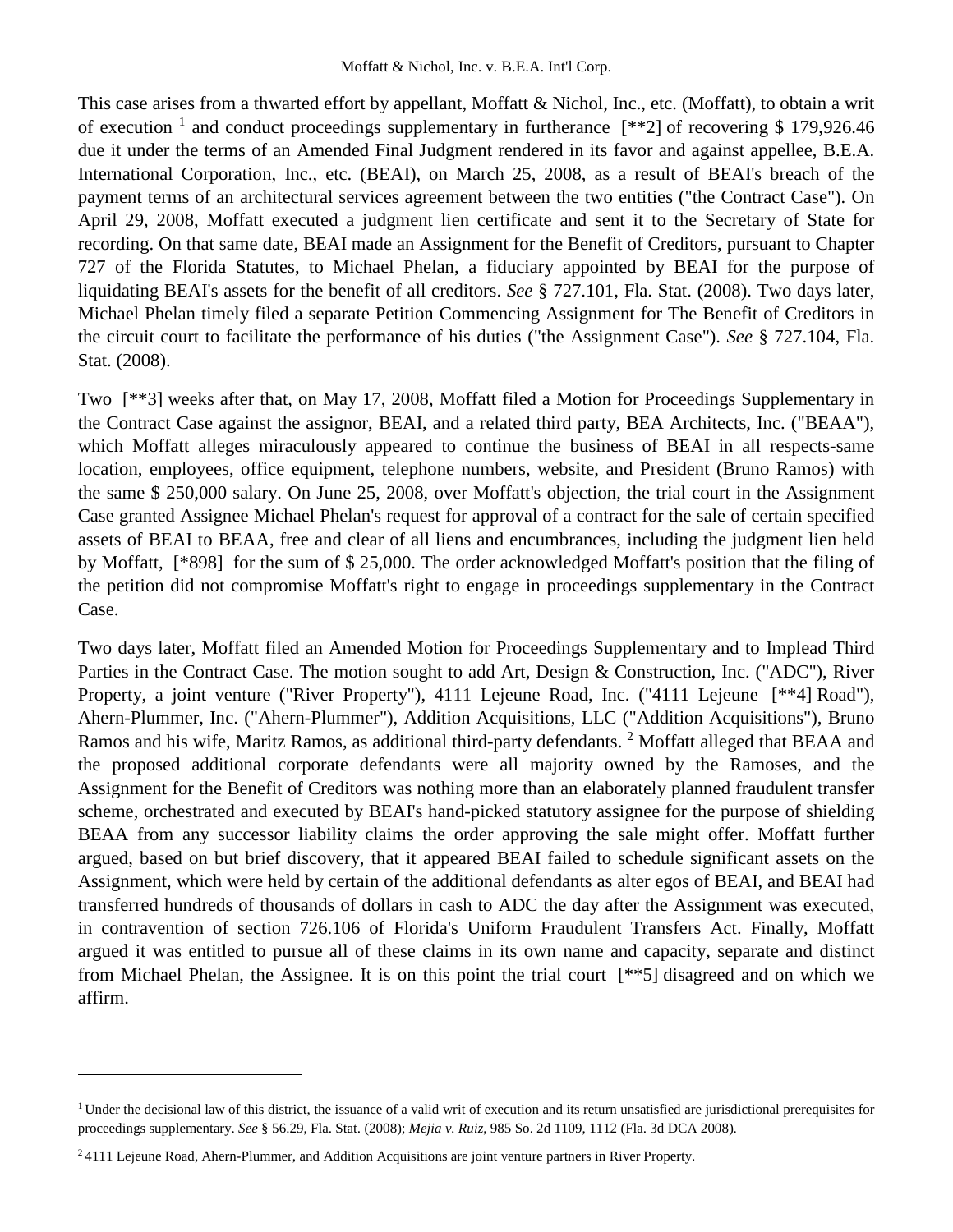### **ANALYSIS**

Moffatt's principal argument on appeal is that the trial court in the Contract Case erred by failing to appreciate that Moffatt does not seek to reach any assets in the "possession, custody or control of the assignee" in the Assignment Case within the meaning of Chapter 727 of the Florida Statutes, but only property in the hands of entities not parties to that case-i.e., the proposed additional third-party defendants named in the Amended Motion for Proceedings Supplementary. In support of its argument, Moffatt directs our attention to section 727.105 of the Florida Statutes (2008), which states, in relevant part, that "[e]xcept in the case of a consensual lienholder <sup>3</sup> enforcing its rights in personal property or real property collateral, there shall be no levy, execution, attachment or the like in respect of any judgment against assets of the estate in the possession, custody, or control of the assignee."

In former times, Moffatt's argument might have had merit. However, one year before the execution of the Assignment for the Benefit of Creditors in this case, Florida's legislature adopted its most extensive revision of Chapter 727, [\*899] Florida Statutes, in a decade. *See* Ch. 2007-185, Laws of Fla. (eff. July 1, 2007). In this revision, the definition of "asset" in section 727.103(1), was expanded to include, for the first time, the phrase, "claims and causes of action, whether arising by contract or tort." As amended, the definition now reads:

"Asset" means a legal or equitable interest [\*\*7] of the assignor in property, which includes anything that may be the subject of ownership, whether real or personal, tangible or intangible, **including claims and causes of action, whether arising by contract or in tort**, wherever located, and by whomever held at the date of the assignment, except property exempt by law from forced sale.

§ 727.103(1), Fla. Stat. (2008) (emphasis added). In addition, the standard assignment form, found in section 727.104(1)(b), corresponds to the statute by specifically including "claims and choses in action." See § 727.104(1)(b), Fla. Stat. (2008). <sup>4</sup> Thus, under the terms of Florida's Assignment for the Benefit of Creditors law as it presently exists, the assignor conveys to the assignee **all** of its assets as defined in section 727.103(1), except such assets as are exempt by law from levy and sale under an execution. Collectively, these assets create an "estate." *See* § 727.103(9), Fla. Stat. (2008). The assignee, in turn, is required to take possession of, protect and preserve, and liquidate the assets of the estate and to convert the estate to money. *See* §§ 727.104(1)(b), .108, Fla. Stat. (2008). Under the statutory scheme as it now exists, only an assignee [\*\*8] has standing to pursue fraudulent transfers, preferential transfers or other derivative claims.<sup>5</sup>

<sup>&</sup>lt;sup>3</sup> A "[c]onsensual lienholder" is defined in Chapter 727 as "a creditor that has been granted a security interest or lien in personal property [\*\*6] or real property of the assignor prior to the date on which a petition is filed with the court and whose security interest or lien has been perfected in accordance with applicable law." § 727.103(6), Fla. Stat. (2008). In contrast to the analogous automatic stay provision of the United States Bankruptcy Code, *see* 11 U.S.C. § 362(a) (2008), the filing by a debtor of an Assignment for the Benefit of Creditors does not automatically stay the enforcement by a consensual lienholder of its legal rights in the security. *See* § 727.105, Fla. Stat. However, Moffatt is not a consensual lienholder within this section.

<sup>4</sup> This language also appears in the version of section 727.104(1)(b) prior to the 2007 revisions. *See* § 727.104(1)(b), Fla. Stat. (2006).

<sup>5</sup> This change brings the administration of estates under Florida's Assignment for the Benefit of Creditors law into conformity with the United States Bankruptcy Code, 11 U.S.C. §§ 101-1532. For more than fifty years, it has been settled law in bankruptcy that only a bankruptcy trustee has standing to bring derivative claims. *See, e.g*., *In re Gen. Dev. Corp*., 179 B.R. 335 (S.D. Fla. 1995) (finding derivative claims are among the assets of an estate, which only the trustee has standing to prosecute). The same rule applies to preferential and fraudulent transfers.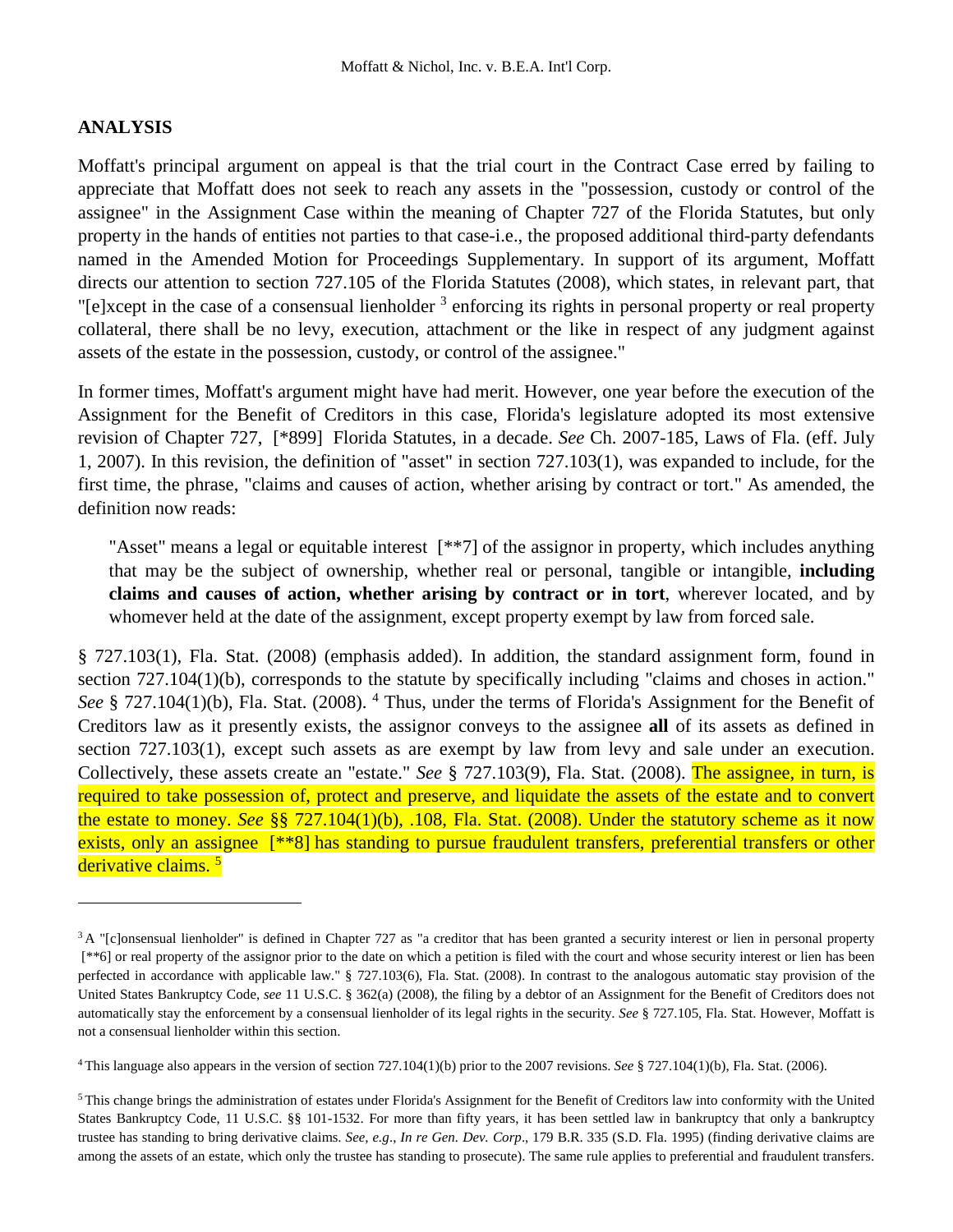Moffatt places primary reliance for its position that it has an independent right to pursue derivative claims against the proposed additional third-party defendants on *Seminole Boatyard v. Christoph*, 715 So. 2d 987 (Fla. 4th DCA 1998). *Seminole Boatyard* is inapposite. In *Seminole Boatyard*, Seminole obtained a \$ 746,998 judgment for unpaid rent against its commercial tenant, Florida Atlantic Marine ("FAM"), after which FAM filed for bankruptcy. *Id*. at 988. Seminole then filed a separate action against Robert Christoph, the president of FAM, alleging he had diverted funds from FAM before the bankruptcy filing, and also had "intentionally used FAM to 'break' George Whitten, the president of Seminole, and force Seminole to lose its property through foreclosure." *Id*. In the meanwhile, Christophe purchased the bankruptcy estate's claims against himself, obtaining [\*\*10] a general release from the trustee in bankruptcy that [\*900] included all rights, claims and causes of action against him that accreted to the bankruptcy trustee by virtue of the filing. *Id*. Christophe then successfully deployed the release as a complete bar on summary judgment in the separate action brought by Seminole on the theory that Seminole's claim was among those accreted. *Id*. at 989. In its order approving Christophe's claims purchase, the bankruptcy court expressly declined to opine concerning whether Seminole's claim had, in fact, been released. *Id*. at 988.

On Seminole's appeal from the trial court's adverse summary decision, the Fourth District Court reversed, relying principally on *E.F. Hutton & Co. v. Hadley*, 901 F. 2d 979 (11th Cir. 1990), which involved a negligence claim against a broker, and which held that "nothing in the Bankruptcy Code authorizes a trustee to collect money owed to a creditor of the estate, but not to the estate." *Seminole Boatyard*, 715 So. 2d at 989 (citing *E.F. Hutton*, 901 F. 2d at 986). Based upon *E.F. Hutton*, the court found that Seminole, not the bankrupt estate, was the real party in interest to seek to pierce FAM's corporate veil and assert an alter [\*\*11] ego claim or such other claims as existed for unpaid rent as against Christophe personally. *Seminole Boatyard*, 715 So. 2d at 990. In short, the district court of appeal concluded that Seminole's action was for money owed it as a distinct creditor and not to the estate as a whole.

The case before us is the obverse of *Seminole Boatyard*. Unlike Seminole in its case, Moffatt is not trying to collect money owed to it via an independent claim of misbehavior. Moffatt makes no allegation that any one of the proposed additional third-party defendants against whom it wishes to proceed has caused it a particularized harm separate and distinct from the detriment that may have befallen any other creditor of the assignment estate. Instead, Moffatt's proposed supplemental proceeding is nothing more than a collection action for the purpose of assembling assets to satisfy its own judgment. Since at least 2007, the right to pursue such "claims[,] causes of action" and "choses in action" has resided solely in a duly appointed assignee for the benefit of **all** creditors upon the appointment of the assignee. <sup>6</sup>

*See* 11 U.S.C. §§ 547(b), 548(a); *In re Curry & Sorenson, Inc*., 57 B.R. 824, 828-29 (B.A.P. 9th Cir. 1986) ("An action to set aside a fraudulent transfer must be brought in the name of the bankruptcy estate as the real party in interest."); *In re Fritz*, 88 B.R. 434, 435 (Bankr. S.D. Fla. 1988) (holding pursuant to 11 U.S.C. sections 544(b) and 548(a) of the Bankruptcy Code, a fraudulent transfer claim is [\*\*9] "available only to a bankruptcy trustee, not to a creditor"); *In re Davidson Lumber*, 19 B.R. 871 (Bankr. S.D. Fla. 1982) (finding petitioning creditors lacked standing to challenge transfer as fraudulent or preferential because such statutory remedies could be asserted only by a bankruptcy trustee or debtor-in-possession).

<sup>6</sup> Citing to *Biloxi Casino Corp. v. Wolf*, 900 So. 2d 734 (Fla. 4th DCA 2005), and *Continental Cigar Corp. v. Edelman & Co*., 397 So. 2d 957 (Fla. 3d DCA 1981), [\*\*12] Moffatt also argues the trial court had no discretion to deny proceedings supplementary to implead third parties. Although *Biloxi* states that "[u]pon a showing of the statutory prerequisites, the court has no discretion to deny the motion," 900 So. 2d at 734, *Biloxi* did not address any of the issues presented here. *Continental Cigar* is irrelevant for the same reason. Moffatt, however, failed to cite *Arellano v. Bisson*, 847 So. 2d 998 (Fla. 3d DCA 2003), in which this Court affirmed the trial court's denial of a judgment creditors' motion for proceedings supplementary and to implead a third party because the property the judgment creditors wished to attach was not property that could be reached to satisfy a debt. The same is true in this case.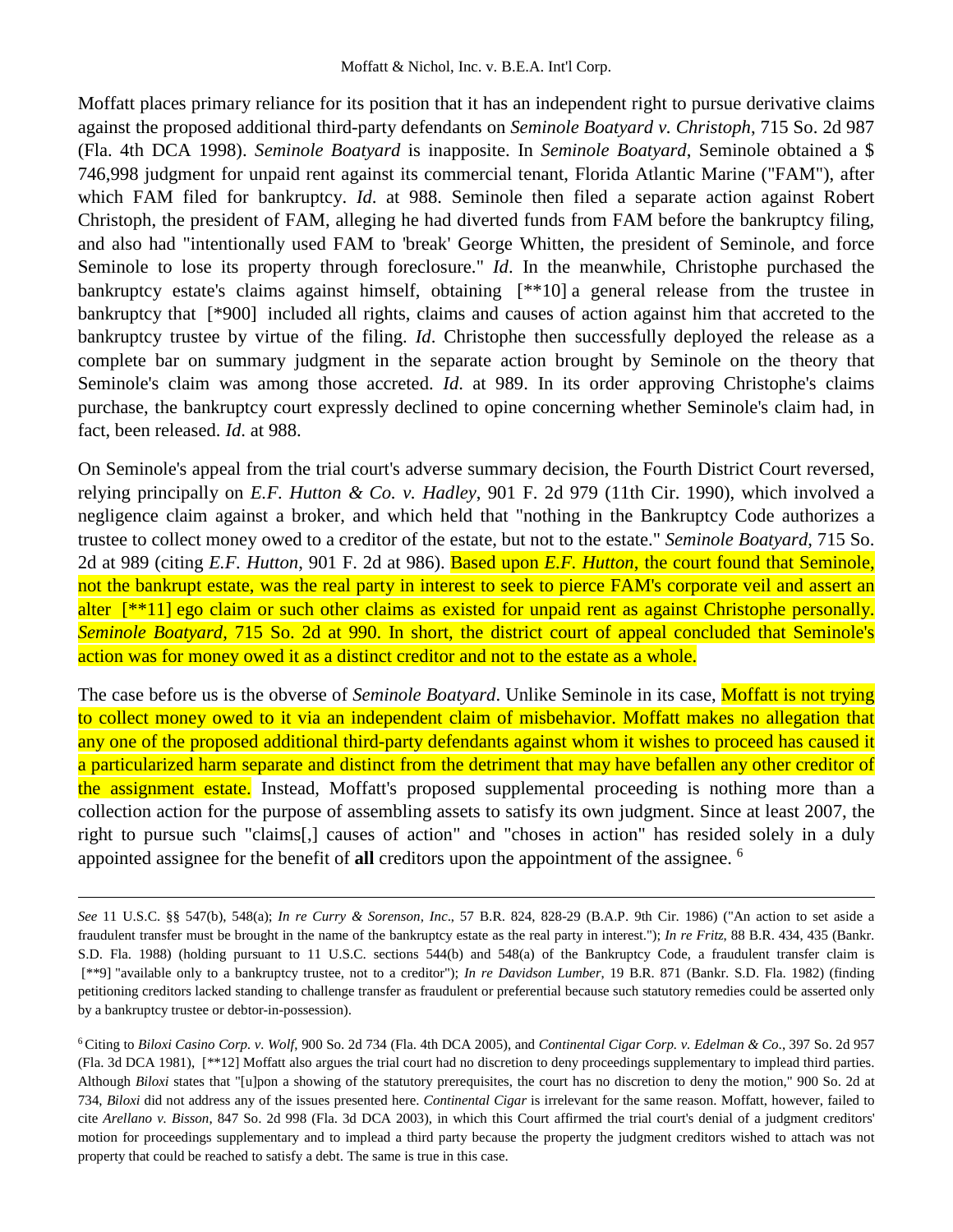We acknowledge Moffatt's concern that the Assignment for Benefit of Creditors statute may offer a larger window for collusion than might appear to be the case in a bankruptcy proceeding since, under the assignment statute as it exists, the assignor in an Assignment for the Benefit of Creditors action chooses the assignee. However, this concern is neither expressly included among Moffatt's points on appeal in this case, nor the true thrust of the [\*\*13] argument Moffatt makes to us. We do note, however, that the assignee, upon appointment, is a fiduciary that is required to post a bond, the sufficiency of which is [\*901] challengeable by any interested party, who must be given notice of the proceeding.

In the final analysis, Moffatt's stratagem is an impermissible end-run around the Assignment for the Benefit of Creditors statute, and an improper attempt to get to the head of the line, in front of all the other creditors of BEAI, in violation of the spirit, if not the letter, of the Assignment for the Benefit of Creditors statute. *See In re Prime Motor Inns, Inc*., 135 B.R. 917, 920 (Bankr. S.D. Fla. 1992) ("To grant individual creditors . . . the right to prosecute avoidance actions . . . would unfairly enable individual creditors to pursue their own parochial or insular interests, to the detriment of all other creditors."). We hold that, like a bankruptcy trustee, an assignee for the benefit of creditors has the exclusive authority to pursue fraudulent transfers and other "choses in action" for the benefit of all creditors.

Affirmed.

**End of Document**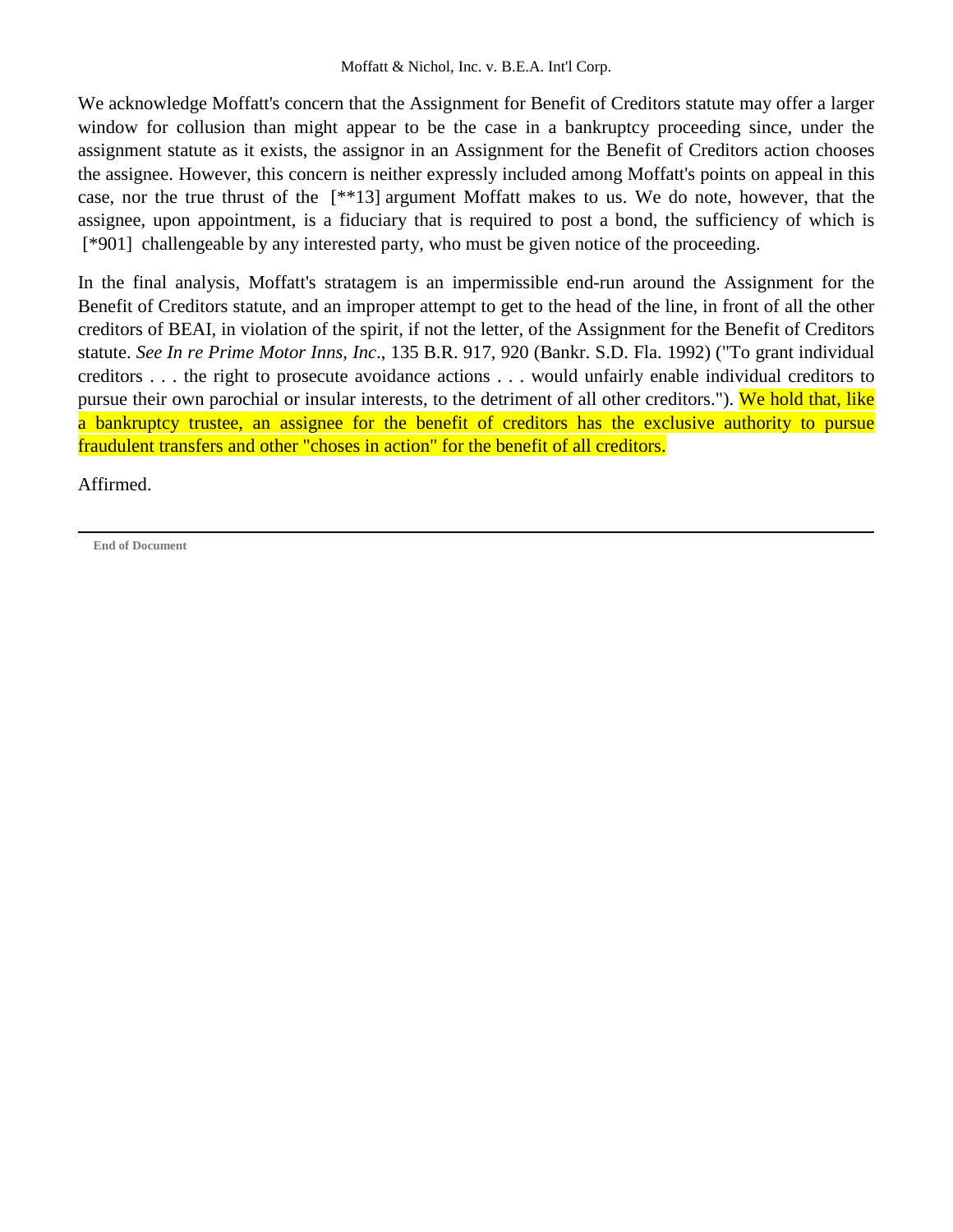# **Pro Finish, Inc. v. Estate of Estate of All Am. Trailer Mfrs.**

Court of Appeal of Florida, Fourth District August 3, 2016, Decided No. 4D15-2966

#### **Reporter**

204 So. 3d 505 \*; 2016 Fla. App. LEXIS 11731 \*\*; 41 Fla. L. Weekly D 1802

PRO FINISH, INC., Appellant, v. ESTATE OF ALL AMERICAN TRAILER MANUFACTURERS, INC., and JOHN ALAN MOFFA, as Assignee of the Estate of All American Trailer Manufacturers, Inc., Appellee.

**Prior History:** [\*\*1] Appeal from the Circuit Court for the Seventeenth Judicial Circuit, Broward County; Jack B. Tuter, Judge; L.T. Case No. CACE13-026100(07).

**Counsel:** Justin C. Carlin of Golden Carlin, Fort Lauderdale, for appellant.

Stephen C. Breuer of Moffa, Bonacquisti & Breuer, PLLC, Plantation, for appellee.

**Judges:** MAY, J. GROSS and KLINGENSMITH, JJ., concur.

### **Opinion by:** MAY

## **Opinion**

### [\*505] MAY, J.

Failure to strictly adhere to chapter 727's requirements mandates a reversal in this case. A creditor appeals a trial court order approving the assignee's final report, and a second order denying reinstatement of the creditor's lien. We find merit in the creditor's argument that the debtor's assignee failed to comply with chapter 727, Florida Statutes (2013), and reverse.

Pro Finish, Inc. ("creditor") obtained a final judgment against All American Trailer Manufacturers, Inc. ("debtor") for breach of contract and fraud. The creditor filed a motion alleging that, in June 2012, it served a writ of garnishment on a bank holding an account titled in the debtor's name. On June 15, 2012, the debtor petitioned for Chapter 11 bankruptcy. The bankruptcy court ultimately dismissed the case on June 11, 2013.

On May 2, 2013, the creditor filed a judgment lien certificate with the Florida Secretary [\*\*2] of State, Division of Corporations ("May 2, 2013 Lien"), on the debtor's assets. At 10:51 a.m. on November 26, 2013, the creditor filed a judgment lien certificate with the Florida Secretary of State, Division of Corporations ("November 26, 2013 Lien"), on the debtor's assets.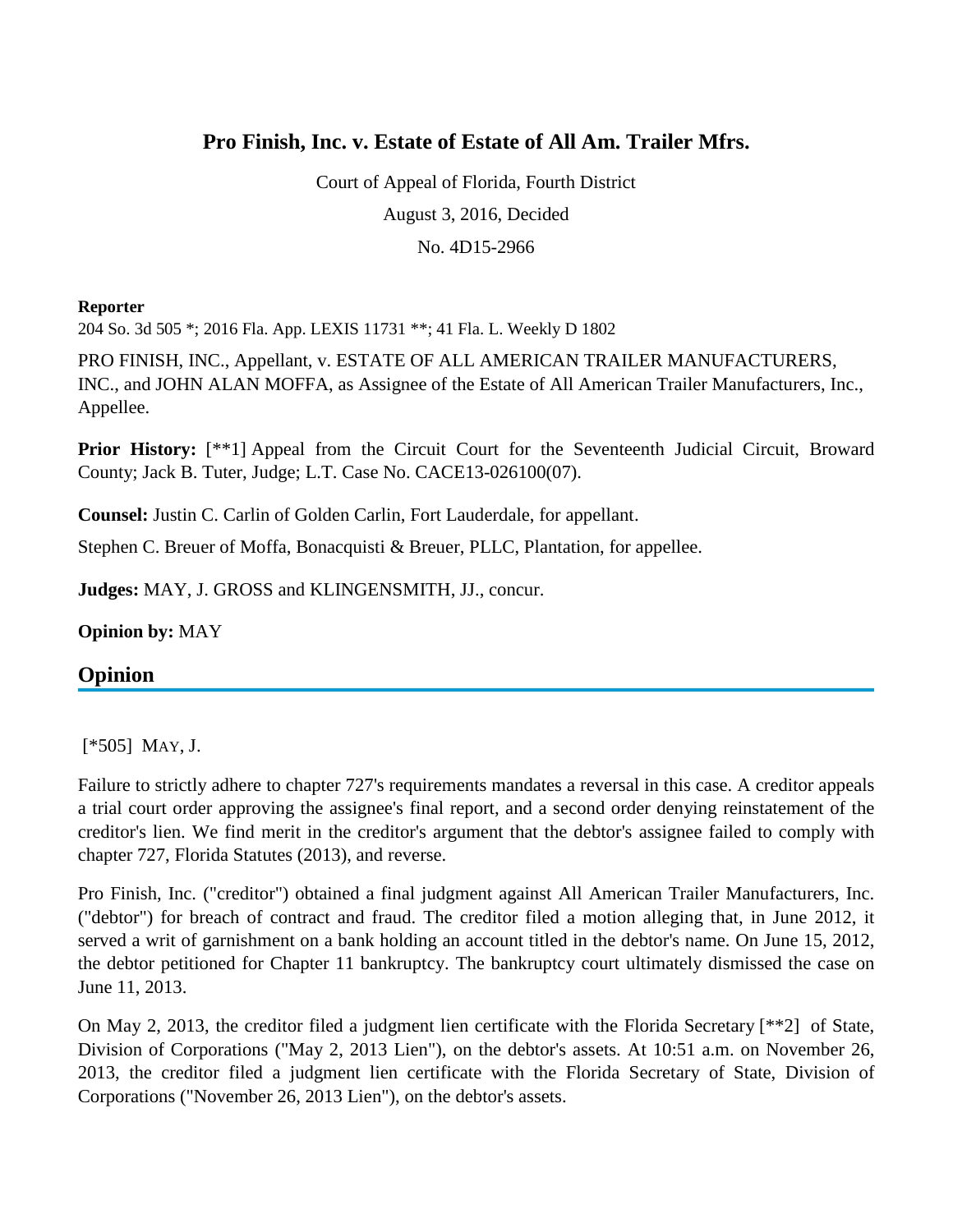At 5:36 p.m. on November 26, 2013, the debtor's assignee petitioned the trial court for assignment for the benefit of creditors under section 727.104, Florida Statutes ("ABC Proceeding"). He alleged that he became the debtor's assignee, pursuant to a June 11, 2013, assignment ("June 11, 2013 Assignment"). The June 11, 2013 Assignment was not executed until July 15, 2013, but had a stated effective date of [\*506] June 11, 2013.<sup>1</sup>

On March 6, 2014, the assignee moved to approve sale of assets free and clear of liens, encumbrances, and interests to Bad 2D Bone Trailers, Inc. ("Bad 2D Bone"). The assignee argued that the November 26, 2013 Lien was not secured by the debtor's assets because the creditor filed it months after the June 11, 2013 Assignment. On March 27, 2014, the creditor objected to the assignee's [\*\*3] motion and moved to set aside the June 11, 2013 Assignment on the ground that it was invalid, fraudulent, and in contravention of chapter 727, Florida Statutes. It also moved to dismiss the ABC Proceeding.

On September 22, 2014, the trial court heard the assignee's motion to approve sale and the creditor's objections and motion to set aside or dismiss the ABC Proceeding. The creditor's counsel argued the June 11, 2013 Assignment was fraudulent because the assets had been transferred a month before the assignment, the assignee failed to properly record the June 11, 2013 Assignment, and the assignee failed to properly petition for the ABC Proceeding within the statutorily required time.

The assignee responded that the debtor properly assigned the assets to him on May 8, 2014, but the trial court dismissed the original assignment for the benefit of creditor's case due to the pending bankruptcy. The assignee then obtained another assignment on June 11, 2013. Bad 2D Bone was operating with the assets under an "Interim Operating Agreement," until the assignee could sell them. He admitted that a relative of the debtor's principal ran Bad 2D Bone.

The trial court orally overruled the creditor's objections to the sale, approved [\*\*4] the proposed sale at the highest appraised price, and denied the creditor's motion to set aside and dismiss the ABC Proceeding. On September 29, 2014, the trial court entered a written order reflecting its oral ruling. The assignee then petitioned for approval of his final report and discharge as assignee. The creditor moved for reinstatement of its May 2, 2013 Lien and objected to the assignee's petition for approval of final report and discharge of assignee.

On June 29, 2015, the trial court entered the Approval Order, which included distributions to the assignee's counsel, the assignee, and the assignee's accountants. The trial court also entered the Order Denying Lien Reinstatement. From these orders, the creditor now appeals.

The creditor argues the trial court erred in entering the Approval Order and in failing to dismiss the ABC Proceeding as invalid and void. It emphasizes that chapter 727 procedures for a debtor's assignment of assets are strictly construed and the debtor's assignee failed to strictly follow the procedures, rendering the June 11, 2013 Assignment invalid. The assignee was required to record the assignment, and file a petition and bond with the trial court within [\*\*5] ten days after delivery of the assignment, which it failed to do.

We have de novo review of the trial court's application and interpretation of Chapter 727, Florida Statutes. *Hillsborough Cty. v. Lanier*, 898 So. 2d 141, 143 (Fla. 2d DCA 2005).

<sup>&</sup>lt;sup>1</sup> The creditor also alleged the June 11, 2013 Assignment was not recorded until February 13, 2014, but the record provided fails to establish this fact.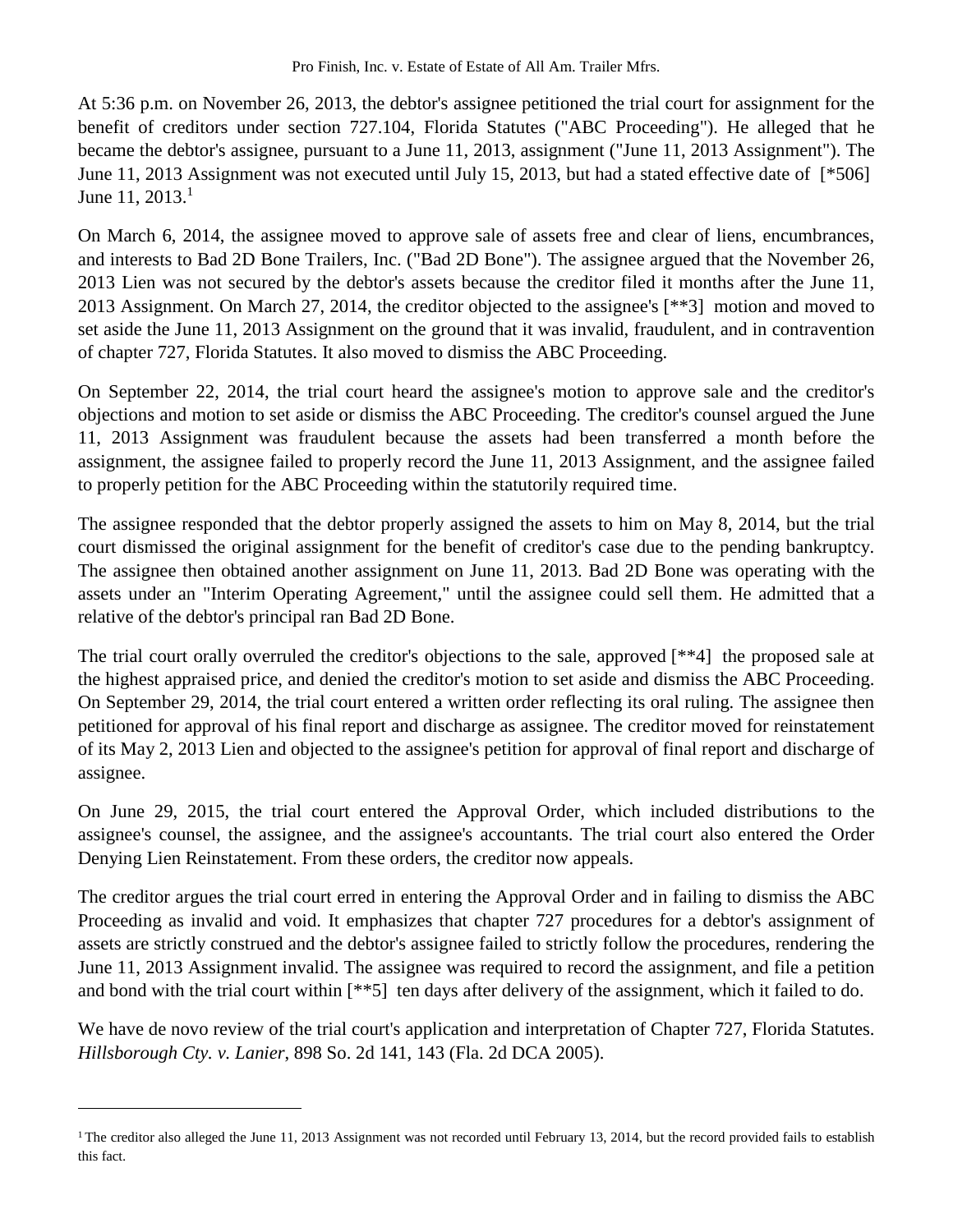Chapter 727 "provide<sup>[s]</sup> a uniform procedure for the administration of insolvent estates, and . . . ensure<sup>[s]</sup> full reporting to creditors and equal distribution of assets according to priorities as established under [chapter 727]." § 727.101, Fla. Stat. (2013). Section 727.104(1), Florida Statutes, provides [\*507] the form of the assignment and requires compliance with it. § 727.104(1), Fla. Stat. (2013); *see Smith v. Effective Teleservices, Inc.*, 133 So. 3d 1048, 1050-51 (Fla. 4th DCA 2014). The June 11, 2013 Assignment did substantially follow the required form.

"Section 727.104 . . . [also] requires the assignee to record the assignment in the public records as well as to file a petition and bond in the circuit court." *Moecker v. Antoine*, 845 So. 2d 904, 910-11 (Fla. 1st DCA 2003). Subsection (2) requires that this be done within ten days after delivery of the assignment to the assignee. § 727.104(2), Fla. Stat.

Here, the record lacks evidence as to when the June 11, 2013 Assignment was recorded. The only record evidence of the June 11, 2013 Assignment is a copy attached to the ABC Proceeding petition. It does not indicate whether or when it was recorded. But, the creditor also argues the assignee failed to file the ABC Proceeding petition within the section 727.104(2) time limits. The creditor suggests the failure to timely petition the trial court for the [\*\*6] ABC Proceeding "is in direct contravention of Chapter 727 and violates public policy, which favors the expedient payment of just debts to creditors and prompt notice to creditors of an assignment of the debtor's assets." We agree and reverse.

"There is little case law addressing chapter 727, and none addresses the issues presented here." *Lanier*, 898 So. 2d at 144. However, "the provisions of an assignment which are inconsistent with the applicable statute are void, and the assignment as a whole is void where it fails to comply with such a statute, or is against public policy." 21 C.J.S. Creditor and Debtor § 9 (footnotes omitted).

Here, the assignee failed to file the petition in the circuit court within ten days of delivery of the assignment. The assignee petitioned for the ABC Proceeding on November 26, 2013, and signed the acceptance of the June 11, 2013 Assignment on July 15, 2013. Although the June 11, 2013 Assignment met the section 727.104(1) form requirements, the untimely filing invalidated the ABC Proceeding under section 727.104(2).

Section 727.111, Florida Statutes (2013), required the assignee to also publish notice of the June 11, 2013 Assignment in the newspapers for four consecutive weeks, within ten days of filing the petition, and provide "notice to all known creditors [\*\*7] within 20 days after filing the petition." § 727.111(1), Fla. Stat. While the creditor does not argue that the assignee failed to provide notice of the ABC Proceeding, we note that the record shows the publication took place on January 23, 2014, which also violated section 727.111's time limit.

The intent of chapter 727 is to provide a uniform procedure, ensure full reporting to creditors, and ensure equal distribution per priority. § 727.101, Fla. Stat. The assignee untimely petitioned for the ABC Proceeding, and failed to publish notice as required by section 727.111. The assignee's failure to strictly comply with the statutory requirements rendered the assignment invalid and void. The trial court erred in overruling the creditor's objections, approving the sale, and in its final order approving the distribution of assets.

We reverse based upon the debtor's failure to comply with sections 727.104 and 727.111, Florida Statutes. We do not reach the creditor's two remaining arguments.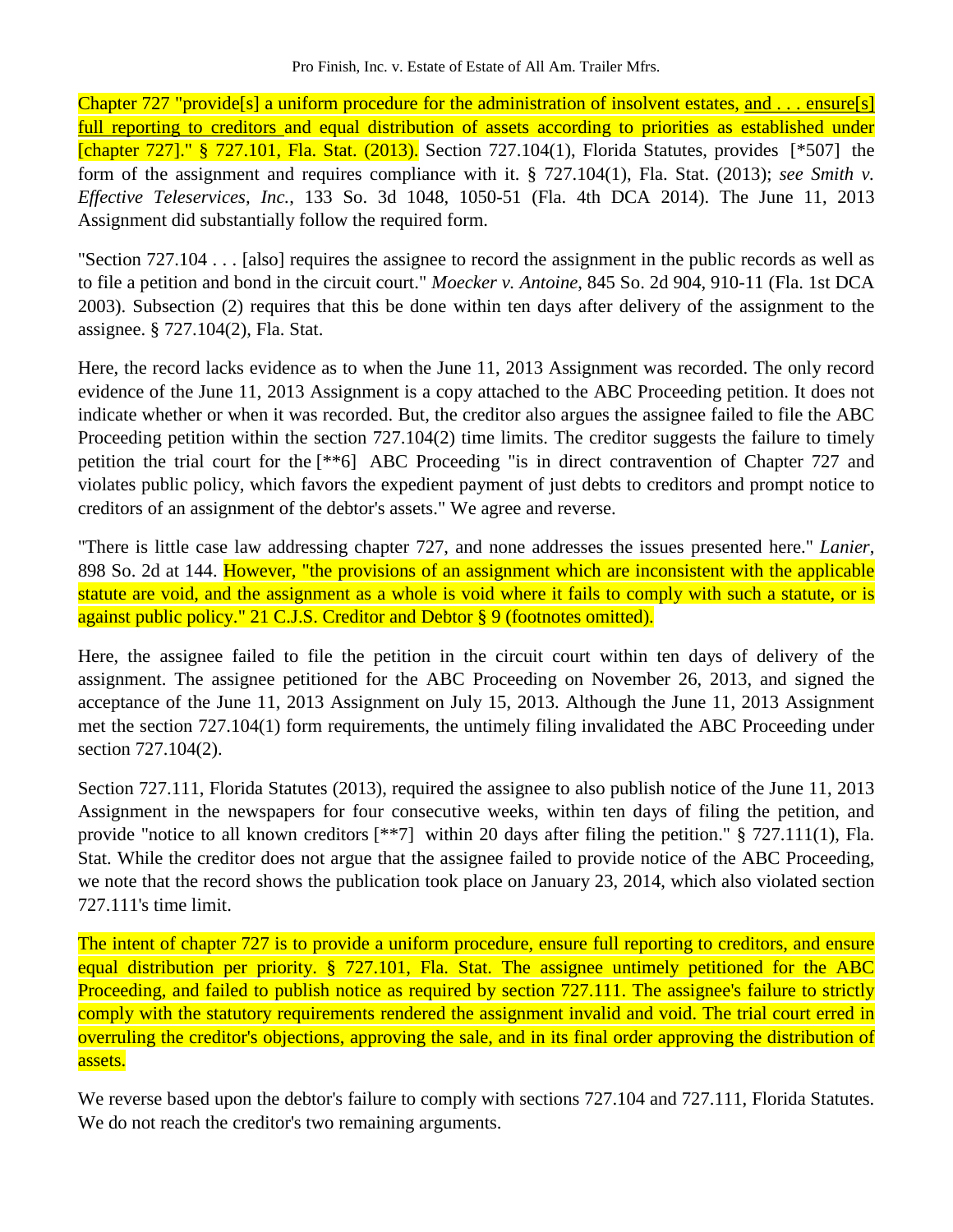# *Reversed and remanded*.

GROSS and KLINGENSMITH, JJ., concur.

**End of Document**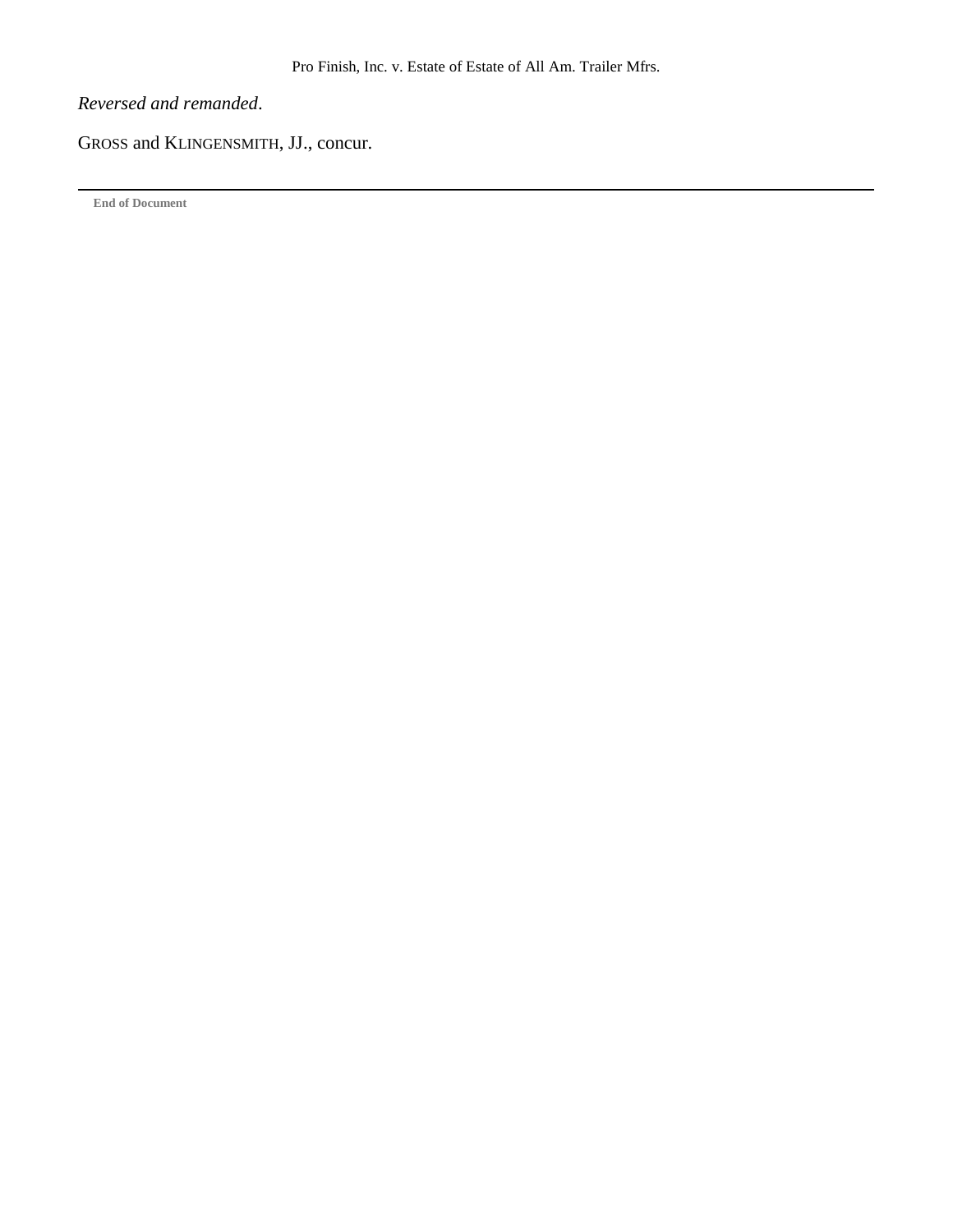# **Smith v. Effective Teleservices, Inc.**

Court of Appeal of Florida, Fourth District January 8, 2014, Decided Nos. 4D12-3952 and 4D12-3957

### **Reporter**

133 So. 3d 1048 \*; 2014 Fla. App. LEXIS 144 \*\*; 39 Fla. L. Weekly D 123; 2014 WL 51686

ALLERD CHARLES SMITH, Appellant, v. EFFECTIVE TELESERVICES, INC., a Florida corporation, n/k/a ETECH, INC., DILIP BAROT, individually, ETECH TEXAS, LLC, a Florida Limited Liability Company, ETECH TEXAS, LLC, a Delaware Limited Liability Company, and MATTHEW F. ROCCO, individually, Appellees.

**Prior History:** [\*\*1] Consolidated appeals from the Circuit Court for the Fifteenth Judicial Circuit, Palm Beach County; Catherine M. Brunson, Judge; L.T. Case No. 502005CA006080XXXXMB AO.

Effective Teleservices, Inc. v. Smith, 16 So. 3d 256, 2009 Fla. App. LEXIS 11584 (Fla. Dist. Ct. App. 4th Dist., 2009)

**Counsel:** Erik Figlio, John Beranek, Robert N. Clarke, Jr., and Richard Doran of Ausley & McMuller, Tallahassee, and Peter M. Feaman, of Peter M. Feaman, P.A., Boynton Beach, for appellant.

Alan B. Rose and Roy E. Fitzgerald of Page Mracheck, Fitzgerald, Rose, Konokpa & Dow, P.A., West Palm Beach, for appellee, Etech Texas, LLC.

W. Chester Brewer, Jr. of W. Chester Brewer, Jr., P.A., West Palm Beach, for appellee, Matthew F. Rocco.

**Judges:** GROSS, J. WARNER and KLINGENSMITH, JJ., concur.

**Opinion by:** GROSS

# **Opinion**

## [\*1049] GROSS, J.

The primary question presented in this case is as follows: After a judgment debtor files a Chapter 727 assignment for the benefit of creditors, may a judgment creditor separately pursue a Chapter 726 claim that the judgment debtor fraudulently transferred assets to a third party before making the Chapter 727 assignment? In [\*1050] these circumstances, we hold that if a Chapter 727 assignee has abandoned or sold and assigned a judgment creditor's fraudulent transfer claim, the judgment creditor may pursue the Chapter 726 claim. The assignee's abandonment [\*\*2] or sale and assignment of a claim is a condition precedent to a judgment creditor's ability to bring suit outside of a Chapter 727 assignment. Because the impleader complaint here at issue pleaded compliance with all conditions precedent to suit, we reverse the final judgment dismissing the judgment creditor's impleader complaint.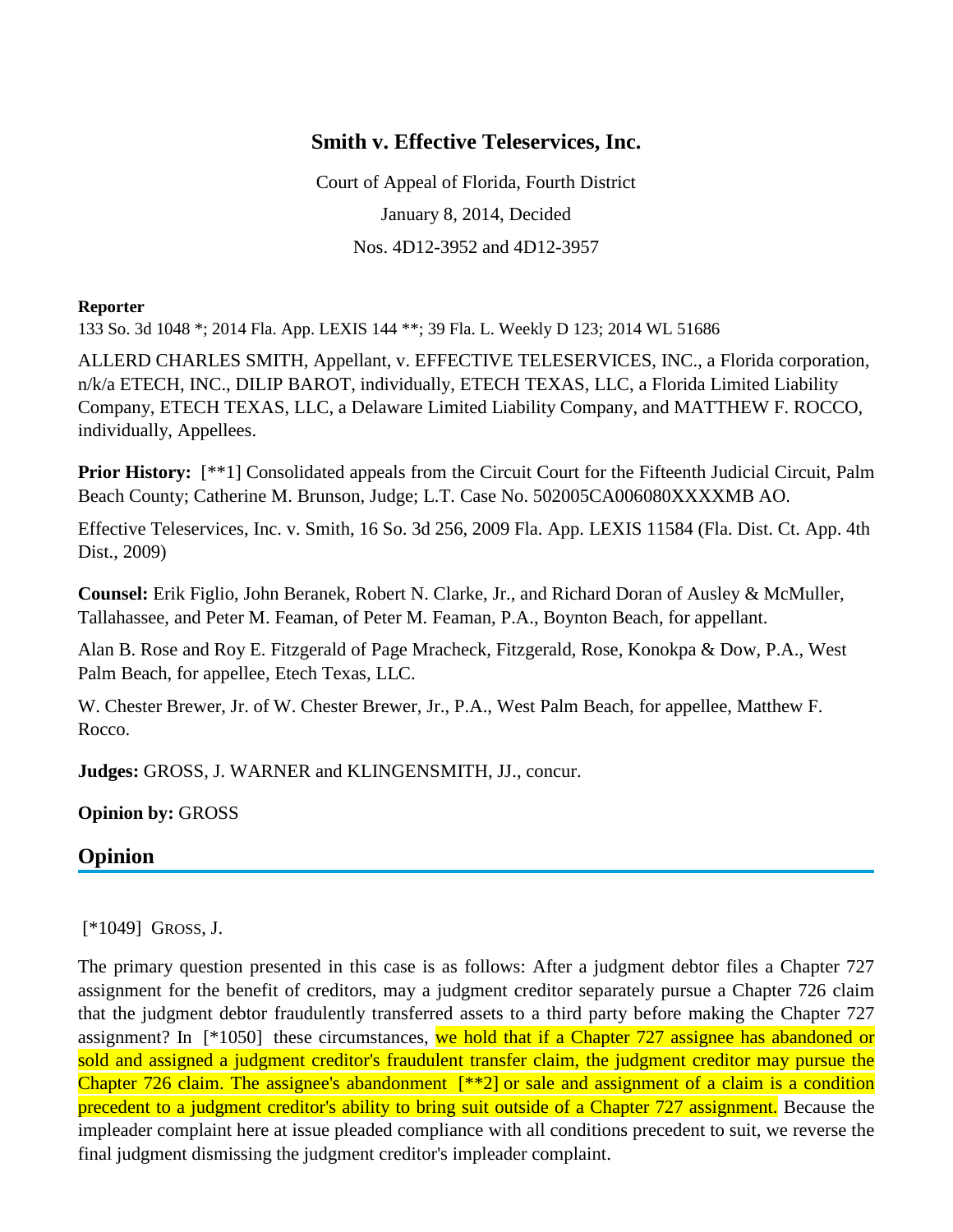Allerd Smith filed an action against Effective Teleservices and its chairman Dilip Barot. Smith recovered judgments against Effective for \$1.3 million and Barot for \$8.7 million. Later, the circuit court entered a separate final judgment in favor of Smith, and against Effective and Barot, for \$1.5 million in attorney's fees and \$451,176.69 in costs.

Next, Smith filed an impleader complaint against appellees Etech Texas, LLC and Matthew Rocco, alleging that they participated in a scheme to defraud Smith out of the ability to collect on his two judgments. The operative complaint alleged that Effective's assets were transferred to Etech Texas, a company created by Barot, and that Etech Texas continued to run Effective's operations at the same location, with the same employees, using the same website, and with the same customers. Rocco worked as the chief executive [\*\*3] officer of Effective and continued in the same capacity at Etech Texas. Alleging legal theories turning on the claim of a fraudulent transfer of assets under sections 726.105(1)(a), 726.105(1)(b)2, and 726.106(1), Florida Statutes (2010), the impleader complaint sought various remedies including the voiding of the transfer of assets to Etech Texas or the sale of Etech Texas's assets.

According to the complaint, after the transfer of assets to Etech Texas, Effective executed a Chapter 727 assignment for the benefit of creditors, assigning Effective's remaining assets to an assignee. Relying upon the assignment for the benefit of creditors, Etech Texas and Rocco filed motions to dismiss the impleader complaint, claiming that Smith lacked standing to pursue the causes of action; they relied on *Moffatt & Nichol, Inc. v. B.E.A. International Corp*., 48 So. 3d 896, 899 (Fla. 3d DCA 2010), to argue that "only an assignee has standing to pursue fraudulent transfers, preferential transfers or other derivative claims." The circuit court granted the motions and dismissed the impleader complaint with prejudice.

Resolution of this case requires examination of two chapters of the Florida Statutes—Chapter 727, [\*\*4] involving assignments for the benefit of creditors, and Chapter 726, the Uniform Fraudulent Transfer Act.

"An assignment for the benefit of creditors is an alternative to bankruptcy and allows a debtor to voluntarily assign its assets to a third party [assignee] in order to liquidate the assets to fully or partially satisfy creditors' claims against the debtor." *Hillsborough Cnty. v. Lanier*, 898 So. 2d 141, 143 (Fla. 2d DCA 2005); *see also* § 727.104(1)(b), Fla. Stat. (2010). The stated intent of Chapter 727 "is to provide a uniform procedure for the administration of insolvent estates, and to ensure full reporting to creditors and equal distribution of assets according to priorities as established under this chapter." § 727.101, Fla. Stat. (2010).

The mechanics of Chapter 727 are that the assignor assigns to the assignee "all of its assets, except such assets as are exempt by law from levy and sale under an execution"; the assets so assigned become the "estate" of the assignor. § 727.104(b), Fla. Stat. [\*1051] (2010); § 727.103(9), Fla. Stat. (2010) (defining an "estate" as including "all of the assets of the assignor"). A mandatory duty of the assignor is to "deliver to the assignee all of [\*\*5] the assets of the estate in the assignor's possession, custody, or control." § 727.107(2), Fla. Stat. (2010). Among the duties of the assignee are to "[c]ollect and reduce to money the assets of the estate." § 727.108(1), Fla. Stat. (2010). The assignee is authorized to prosecute the "estate's claims and causes of action," including actions to "recover money or other assets of the estate" and to "avoid any conveyance or transfer void or voidable by law under s. 727.109(8)(c)." §§ 727.108(1)(a), 727.110(1)(a), (c), Fla. Stat. (2010).

Significant to this appeal is Chapter 727's definition of "asset":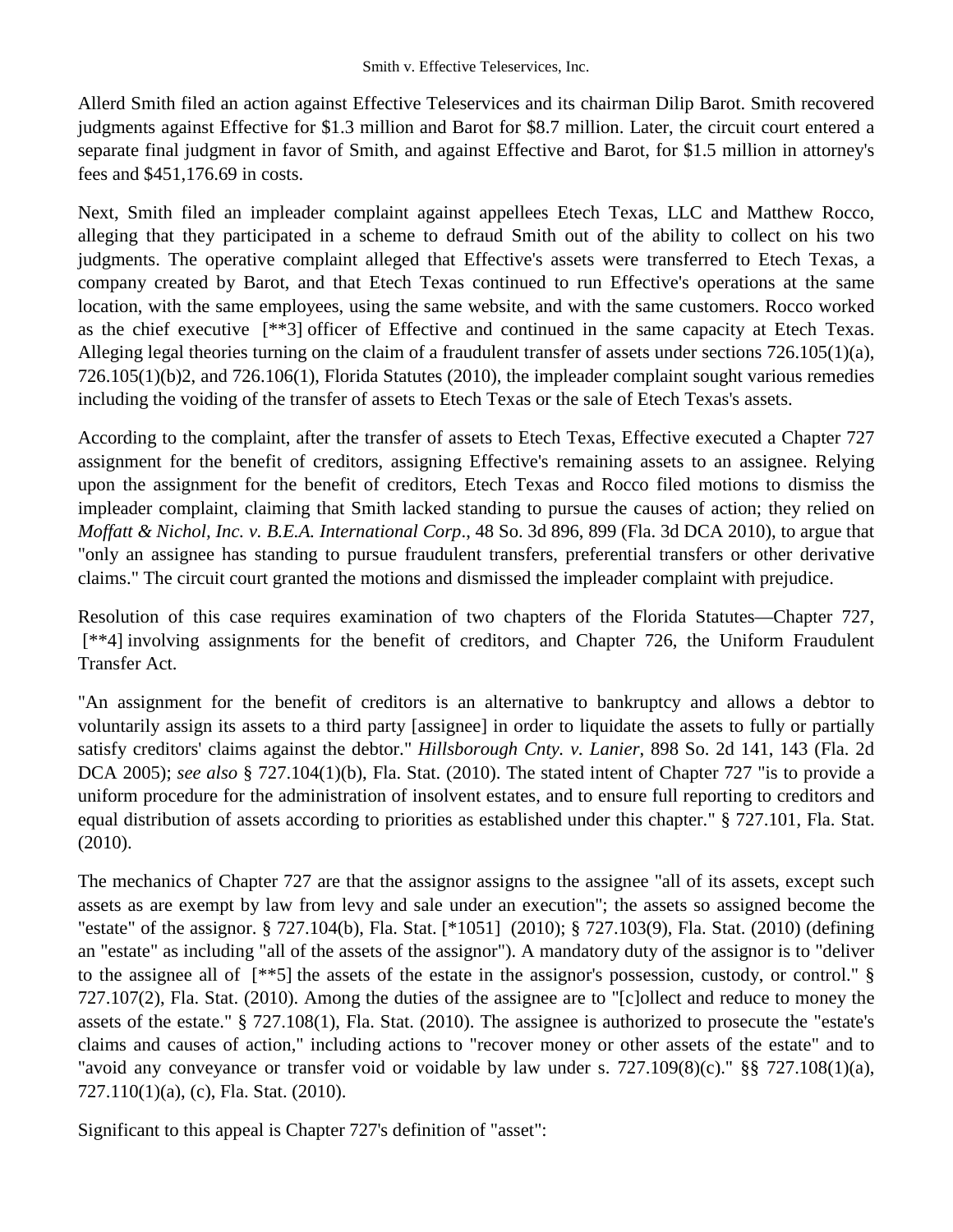"Asset" means a legal or equitable interest of the assignor in property, which includes *anything that may be the subject of ownership, whether real or personal, tangible or intangible*, including claims and causes of action, whether arising by contract or in tort, *wherever located, and by whomever held* at the date of the assignment, except property exempt by law from forced sale.

§ 727.103(1), Fla. Stat. (2010) (emphasis added).

The central question here is whether the property Effective transferred to Etech Texas prior to the assignment fits within the above definition of an estate's "asset." [\*\*6] To the extent that these transfers are voidable under Chapter 726, the Uniform Fraudulent Transfer Act, we hold that the assignor's equitable interest in the property so transferred is an asset of the estate under section 727.103(1).

The concern of both Chapter 726 and Chapter 727 is to protect the rights of creditors. Fraudulent transfer laws such as Chapter 726 "generally attempt[] to protect creditors from transactions which are designed to, or have the effect of, unfairly draining the pool of assets available to satisfy creditor claims or which dilute legitimate creditor claims at the expense of false or lesser claims." 37 Am. Jur. 2d *Fraudulent Conveyances and Transfers* § 1 (updated Nov. 2013). Chapter 726 "prevents debtors from placing property beyond reach of their creditors when those assets should legitimately be made available to satisfy creditor demands." *Id*.

A fraudulent transfer of property is voidable at the instance of a creditor. *See* § 726.109(1), Fla. Stat. (2010) (using the word "voidable" to describe the application of  $\S$  726.105(1)(a)). Where the fraudulent transfer act applies, a "transferor retains equitable ownership of assets that are fraudulently transferred to [\*\*7] a third party, and those assets remain subject to attachment by the transferor's creditors." 37 Am. Jur. 2d *Fraudulent Conveyances and Transfers* § 77 (updated Nov. 2013). Such an "equitable ownership" is contemplated within the section 727.103(1) definition of "asset"; it is an "equitable interest of the assignor in property . . . wherever located, and by whomever held at the date of the assignment." Because the impleader complaint alleged a fraudulent transfer of assets, Effective retained equitable ownership of the property transferred to Etech Texas, so that the equitable interest was an asset of the estate under sections 727.104(1)(b), 727.103(9), and 727.103(1).

Chapter 726 thus works hand in hand with Chapter 727, which authorizes an assignee to bring an action to "avoid any conveyance or transfer void or voidable by law." §§ 727.110(1)(c), 727.109(8)(c), Fla. Stat. (2010). The assignee is authorized to bring a Chapter 726 action because the assignee is a Chapter 726 "creditor."

[\*1052] Sections 726.105 and 726.106, Florida Statutes (2010), define the circumstances where a transfer by a debtor is fraudulent as to a creditor.<sup>1</sup> Under Chapter 726, it is the "creditor" who may

. . . .

<sup>1</sup> Section 726.105 provides, in pertinent part:

<sup>(1)</sup> A transfer made or obligation incurred by a debtor is fraudulent as to a creditor, whether the creditor's claim arose before or after the transfer was made or the obligation was incurred, if the debtor made the transfer or incurred the obligation:

<sup>(</sup>a) With actual intent to hinder, delay, or defraud any creditor of the debtor; or

<sup>(</sup>b) Without receiving a reasonably equivalent value in exchange for the transfer or obligation, and the debtor:

<sup>2.</sup> Intended to incur, or believed or reasonably should have believed that he or she would incur, debts beyond his or her ability to pay as they became due.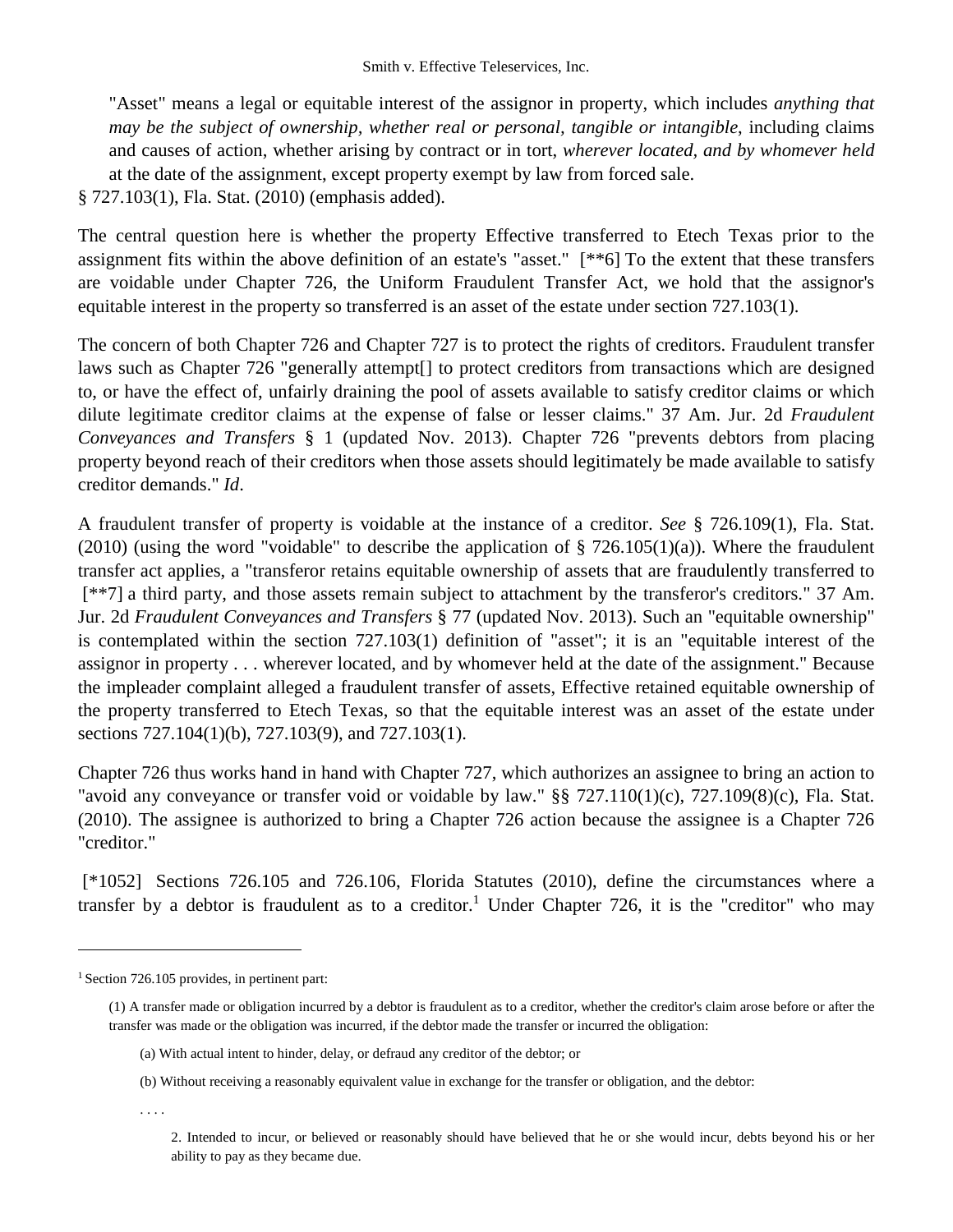"obtain" the [\*\*8] remedies provided by the statute against a transferee. § 726.108(1), Fla. Stat. (2010). Chapter 726 broadly defines a "creditor" as "a person who has a claim." § 726.102(4), Fla. Stat. (2010). Authorized by section 727.110(1)(c) to avoid a voidable transfer, the assignee is a "creditor" who may bring a Chapter 726 claim.

A separate section of Chapter 727 operates to bar Smith's fraudulent transfer claim outside of the Chapter 727 proceeding. Section 727.105 provides, in pertinent part,

Except in the case of a consensual lienholder enforcing its rights in personal property or real property collateral, there shall be no levy, execution, attachment, or the like in respect of any judgment against assets of the estate in the possession, custody, or control of the assignee.

Assuming the occurrence of a fraudulent transfer, Smith's Chapter 726 proceedings against the property in the possession of Etech Texas would amount to an impairment of the equitable interest in that property "in the possession, custody, or control of the assignee."

In sum, in the context of a Chapter 727 assignment for the benefit of creditors, only the assignee may bring a Chapter 726 fraudulent transfer claim. This conclusion is consistent with the underlying rationale of both statutes, which seek to protect the rights [\*\*10] of creditors. To allow creditors to bring their own fraudulent transfer claims, without the consent of the assignee, would undermine Chapter 727 by depleting assets of the estate and disregarding the priorities established under that statute.

This is not to say that a judgment creditor may *never* bring its own fraudulent transfer claim after the filing of a Chapter 727 assignment. The duties of an assignee include the decision whether to pursue or abandon a fraudulent transfer claim or "sell and assign, in whole or in part, such claims or causes of action to another person or entity on the terms that the assignee determines are in the best interest of the estate." § 727.108(1)(a), Fla. Stat. (2010). If the assignee has determined that it is in the best interest of the estate to abandon or to sell and assign a fraudulent transfer claim, a judgment creditor may then prosecute the claim outside of the Chapter 727 assignment. An assignee's decision to abandon or to sell and assign a claim is a condition precedent to a judgment creditor's ability to bring a separate lawsuit.

[\*1053] In this case, Smith's impleader complaint generally pleaded compliance with all conditions precedent. *See* Fla. R. Civ. P. 1.120(c). [\*\*11] Thus, the pleading suggests the assignee's acquiescence in Smith's impleader lawsuit. If this is not the case, then that factual issue can be reached on a motion for summary judgment. At the motion to dismiss stage of the proceedings, Smith adequately pleaded the ability to pursue his fraudulent transfer claim outside of the Chapter 727 proceeding and the circuit court erred in granting the motion to dismiss.

Smith argues that his Chapter 726 fraudulent transfer *claims* were never an asset of Effective or Etech Texas so they were not an asset of the estate in the control of the assignee. This argument misses the point. The object of Smith's claims is the property transferred. For the purpose of Chapter 727, the equitable interest Effective retained in the property fraudulently transferred was an asset of the assignor that became part of the estate that the assignee was obligated to marshal on behalf of the creditors. To set

Section 726.106 states:

<sup>(1)</sup> A transfer made or obligation incurred by a debtor is fraudulent as to a creditor whose claim arose before the transfer was made or the obligation was incurred if the debtor made the transfer or incurred [\*\*9] the obligation without receiving a reasonably equivalent value in exchange for the transfer or obligation and the debtor was insolvent at that time or the debtor became insolvent as a result of the transfer or obligation.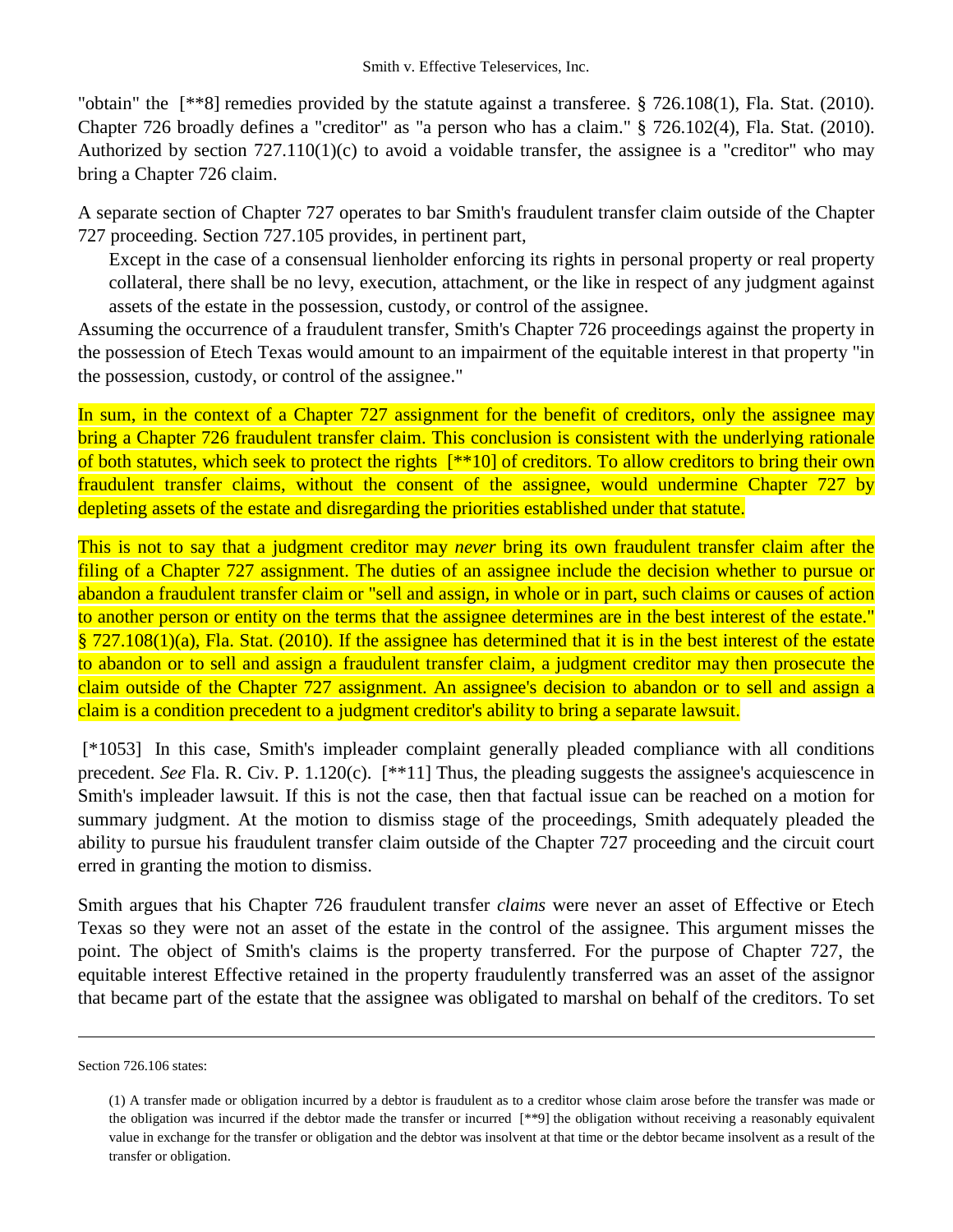aside the fraudulent transfer, the assignee would not pursue Smith's Chapter 726 claims. Rather, section 727.110(1)(c) separately authorizes the assignee to bring a section 726 action to avoid any conveyance or transfer.

We disagree with the third district in *Moffatt* [\*\*12] to the extent that *Moffatt* appears to hold that a judgment creditor's Chapter 726 fraudulent transfer claim is an "interest of the assignor in property" under section 727.103(1). The cause of action is the judgment creditor's, not the assignor's. For the reasons stated above, we agree with *Moffatt's* conclusion that "[u]nder the statutory scheme as it now exists, only an assignee has standing to pursue fraudulent transfers, preferential transfers or other derivative claims," *Moffatt*, 48 So. 3d at 899, with the proviso that an assignee may abandon or sell and assign the claims so that they may be pursued outside of a Chapter 727 proceeding.

Finally, we reject Smith's argument that *Seminole Boatyard, Inc. v. Christoph*, 715 So. 2d 987 (Fla. 4th DCA 1998), is controlling. That case involves a bankruptcy trustee's ability to pursue an alter ego claim in the attempt to recover money owed by a bankrupt corporation from the corporation's president. The case does not involve the interplay between Chapters 726 and 727.

*Reversed and remanded for further proceedings consistent with this opinion*.

WARNER and KLINGENSMITH, JJ., concur.

**End of Document**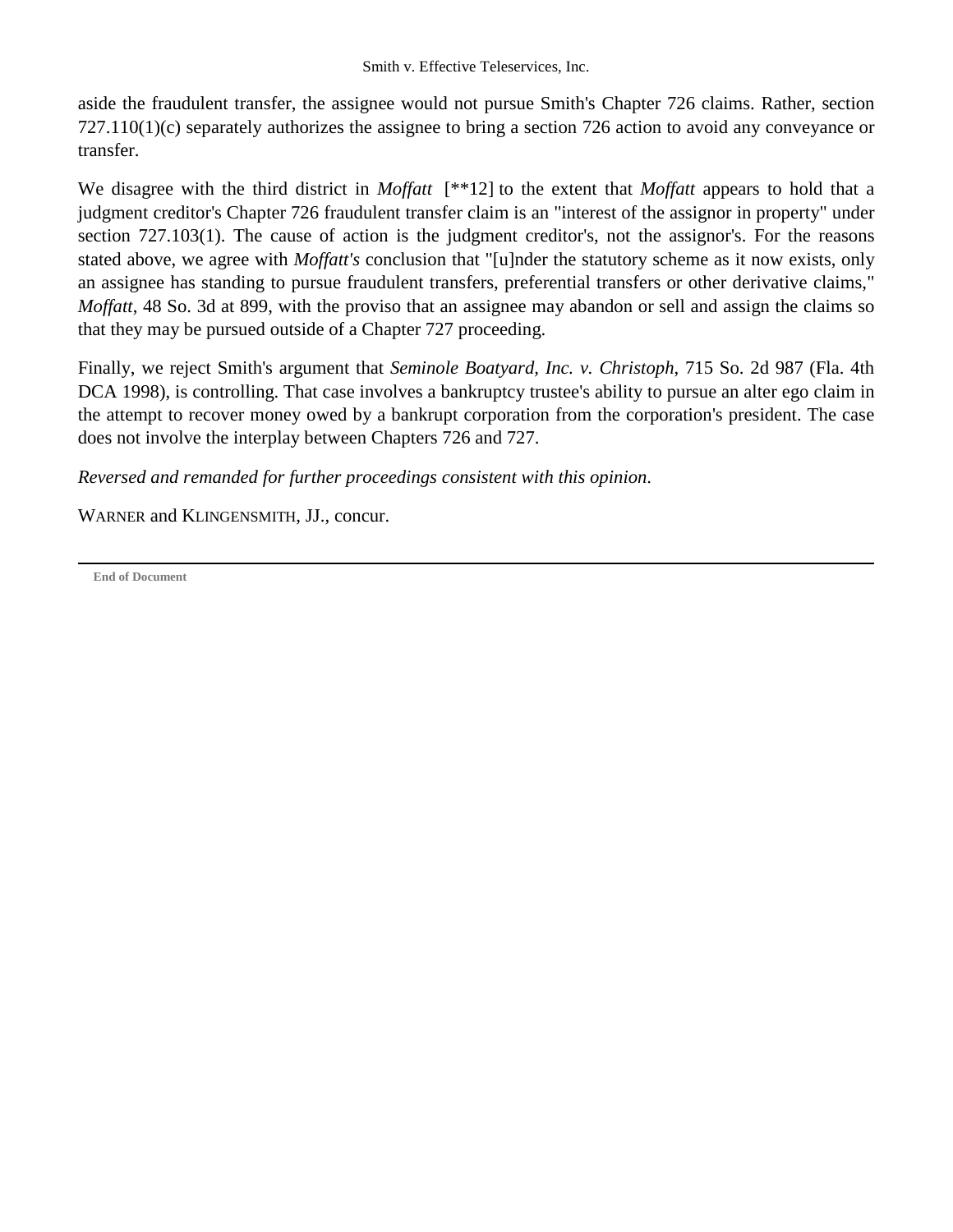## **Pepper v. Litton**

Supreme Court of the United States November 9, 10, 1939, Argued ; December 4, 1939, Decided

No. 39

**Reporter** 308 U.S. 295 \*; 60 S. Ct. 238 \*\*; 84 L. Ed. 281 \*\*\*; 1939 U.S. LEXIS 971 \*\*\*\*

PEPPER v. LITTON

**Prior History:** [\*\*\*\*1] CERTIORARI TO THE CIRCUIT COURT OF APPEALS FOR THE FOURTH CIRCUIT.

CERTIORARI, 307 U.S. 620, to review the reversal of a judgment disallowing a claim in bankruptcy.

**Disposition:** 100 F.2d 830, reversed.

# **Syllabus**

1. The overruling by a state court of a motion made by the trustee of a bankrupt corporation to set aside a judgment against the corporation, where such motion was based exclusively upon the ground that the state practice governing confession of judgments was not followed in obtaining the judgment, and upon the ground that the agent purporting to act for the corporation in the matter was not authorized, does not bar the trustee, acting in the bankruptcy court on behalf of other creditors, from attacking the validity or priority of the claim underlying the judgment, -- matters which were not in issue and could not have been decided in the state court proceeding. P. 302.

2. Courts of bankruptcy, in passing upon the validity and priority of claims, exercise equity powers and have not only the power but the duty to disallow or subordinate claims if equity and fairness so require. [\*\*\*\*2] That power and duty are especially clear where the claim seeking allowance accrues to the benefit of an officer, director or stockholder of the bankrupt. P. 303.

3. Merger of a claim in a judgment does not change its nature in so far as provability in bankruptcy is concerned; the court of bankruptcy may look behind the judgment to the essence of the liability. P. 305.

4. A dominant and controlling stockholder has a fiduciary duty to creditors in dealing with the corporation and with them, and when his transactions are challenged must prove the good faith of the transactions and their inherent fairness from the viewpoint of the corporation and those interested therein. This obligation is enforceable by the trustee in bankruptcy of the corporation. P. 306.

5. A dominant or controlling stockholder or group of stockholders are fiduciaries, as are directors. Their powers are powers in trust. P. 306.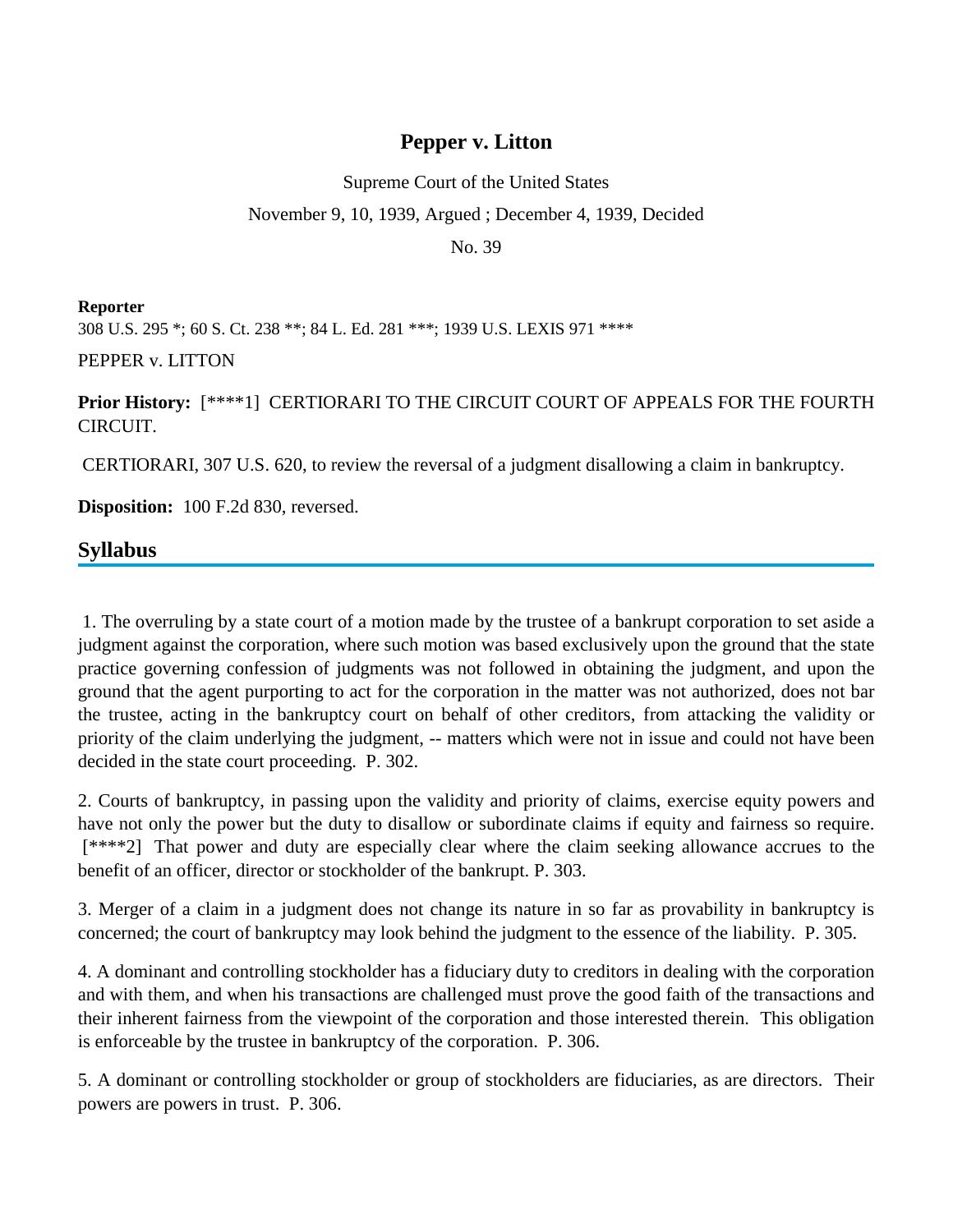6. The dominant and controlling stockholder of a corporation, scheming to defraud one of its creditors, sued the corporation on accumulated unpaid salary claims, the amounts of which were fixed by himself, and which he sought to collect only when the corporation was in financial difficulties; [\*\*\*\*3] caused the corporation to confess judgment; used the judgment to delay the other creditor; levied on part of the corporate property and bought it in at sheriff's sale for much less than his judgment or the other claim; transferred the property to a second "one-man" corporation for six times what it cost him at the sale, payable in stock; caused the first corporation to go into voluntary bankruptcy for the sole purpose of avoiding payment of the other creditor's claim; bought up other debts; and presented his judgment as a claim, preferred in part, against the remaining assets of the bankrupt. *Held*, that the judgment claim was properly disallowed by the court of bankruptcy either as a secured or as an unsecured claim. P. 310.

7. The fact that the judgment lien was perfected more than four months preceding bankruptcy can not affect the result. P. 312.

**Counsel:** Mr. M. M. Heuser, with whom Mr. Geo. M. Warren was on the brief, for petitioner.

Mr. Henry Roberts for respondent.

**Judges:** Hughes, McReynolds, Butler, Stone, Roberts, Black, Reed, Frankfurter, Douglas

**Opinion by:** DOUGLAS

# **Opinion**

[\*296] [\*\*240] [\*\*\*283] MR. JUSTICE DOUGLAS delivered the opinion of the Court.

The case [\*\*\*\*4] presents the question of the power of the bankruptcy court to disallow either as a secured or as a general or unsecured claim a judgment obtained by the dominant and controlling stockholder of the bankrupt corporation on alleged salary claims. The judgment of the District Court disallowing the claim was reversed by the Circuit Court of Appeals (100 F.2d 830). We granted certiorari because of an apparent restriction imposed by that decision on the power of the bankruptcy court to disallow or to subordinate [\*\*\*284] such claims in exercise of its broad equitable powers.

The findings of the District Court, amply supported by the evidence, reveal a scheme to defraud creditors reminiscent of some of the evils with which 13 Eliz. c. 5 was designed to cope. But for the use of a socalled [\*297] "one-man" or family corporation, Dixie Splint Coal Company, of which respondent was the dominant and controlling stockholder, that scheme followed an ancient pattern.

In 1931 Pepper, the petitioner, brought suit in a state court in Virginia against Dixie Splint Coal Company and Litton, the respondent, for an accounting of royalties due Pepper under a lease. <sup>1</sup> While this  $[****5]$ suit was pending and in anticipation that Pepper would recover, Litton caused Dixie Splint Coal Company to confess a judgment in Litton's favor in the amount of \$ 33,468.89, representing alleged accumulated salary claims dating back at least five years. This was done by P. H. Smith, secretary and treasurer of Dixie Splint Coal Company, who, according to the District Court, was "an employee of Litton and subservient to the latter's will." This was on June 2, 1933. Execution was issued on this judgment the

<sup>&</sup>lt;sup>1</sup> During this litigation A. P. Pepper, the plaintiff, died and the suit was continued in the name of Jean McNeil Pepper, as his executrix.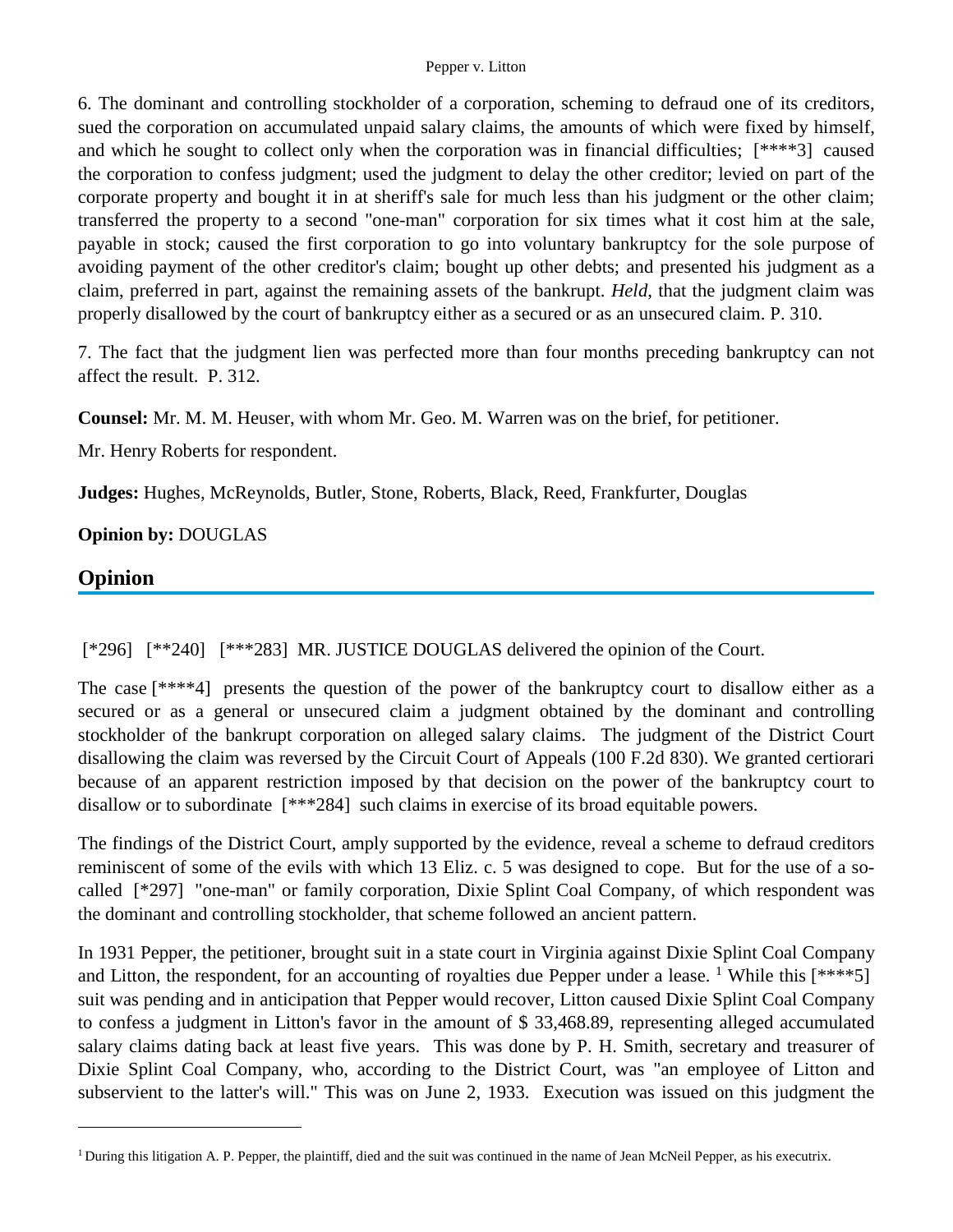#### Pepper v. Litton

same day but no return was made thereon, Litton waiting "quietly until the outcome of the Pepper suit was definitely known." On February 19, 1934, Pepper obtained a judgment against Dixie Splint Coal Company for \$ 9,000. On motion of the company, execution on the judgment was suspended for ninety  $[$ \*241] days to permit an appeal. But defendant in that suit did not appeal.  $^2$  Instead, on March 19, 1934, while execution on the Pepper judgment was suspended, Litton caused an execution to issue on his confessed judgment and levy to be made thereunder. Yet Litton "had no intention of trying to satisfy his confessed judgment" against his corporation "unless and until it became [\*\*\*\*6] necessary to do so"; he was using it "only as a shield against the Pepper debt." Thus, when execution and levy were made March 19, 1934, no steps were [\*298] taken for over two months towards a sale of the property on which levy had been made. On May 31, 1934, Pepper caused an execution to issue on her judgment, and levy was made June 2, 1934. On this latter date the sheriff "who seems to have been cooperating with Litton" advertised the property for sale under the Litton levy made in the previous March. On June 14, 1934, the sale was held and Litton became the purchaser of the property sold at the sum of \$ 3,200.

The next step in the "planned and fraudulent scheme" was the formation by Litton [\*\*\*\*7] of "another of his one-man corporations," Dixie Beaver Coal Company, to which Litton transferred the property he had acquired at the execution sale at a valuation of  $$ 20,135.36$  to be paid for in stock of the new company.<sup>3</sup>

On September 4, 1934, the third step in Litton's scheme was taken. On that date Dixie Splint Coal Company, pursuant to a resolution of the board of directors, passed June 16, 1934, (two days after the Litton execution sale) filed a voluntary petition in bankruptcy. This step, according to the findings below was "plainly for the sole purpose of avoiding payment of the Pepper debt." The bankrupt at that time had  $$ 4,500$  on bank deposit and  $$ 12,000$  [\*\*\*285] in accounts [\*\*\*\*8] receivable, most of which was good. The cash on deposit was then more than sufficient to pay all creditors with the exception of Pepper. And Litton caused the voluntary petition to be filed "feeling confident that his confessed judgment would cover and consume" the remaining assets. Adjudication followed on September 7, 1934.

[\*299] Litton's next step in his scheme to defeat the Pepper claim was to purchase wage claims against the bankrupt and to cause "in some manner" other claims to be withdrawn. This was done, according to the District Court, so that Pepper might be made to appear as the only general creditor -- a situation designed to give Litton a decided technical advantage, as we shall see.

On June 13, 1934, Pepper had instituted suit in the Virginia state court to have the Litton judgment declared void. On June 15, 1934, the day following the sale under the Litton execution, the sheriff instituted an interpleader action joining Litton, Pepper and the Clinchfield Coal Corporation and alleging, *inter alia*, that that corporation had a prior lien on all the property sold for a debt of \$ 2,153. Litton and Pepper both answered admitting the prior lien of the corporation,  $[***9]$  Pepper answering "without prejudice to her rights" asserted in the chancery cause to have the Litton judgment set aside. On July 18, 1934, an order in the interpleader suit was entered directing payment of \$ 2,153.00 to the Clinchfield Coal Corporation.

<sup>2</sup> Plaintiff, however, did appeal on certain phases of the case. See *Pepper* v. *Dixie Splint Coal Co*., 165 Va. 179; 181 S. E. 406.

<sup>&</sup>lt;sup>3</sup>The resolution of the board of directors of this new company certified that in their opinion the property "formerly owned by Dixie Splint Coal Company and now owned by Scott Litton is worth \$ 20,135.36 in current money of the United States and we fix the value of the same at this sum, which is to be paid for in stock."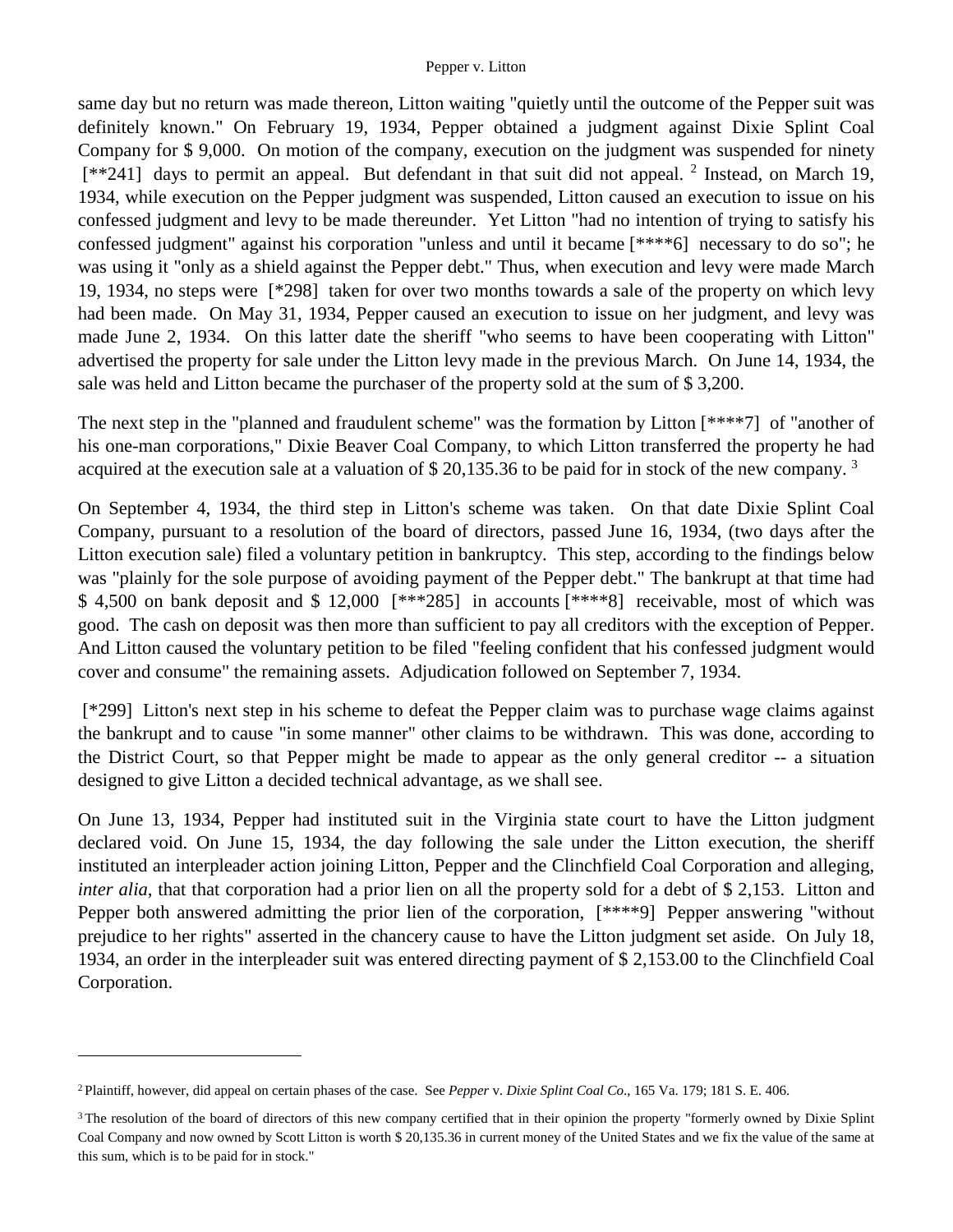#### Pepper v. Litton

Thereafter the trustee, with the authority of the bankruptcy court, moved in the state court to set aside the judgment and to quash the execution thereof on the ground that the judgment was void since it had not been confessed in the manner required by the Virginia statute. <sup>4</sup> [\*300] [\*\*\*286] The court concluded that the Litton judgment was void but denied the motion on the [\*\*242] grounds that the trustee was estopped to challenge it. The court held that Pepper in the interpleader suit had treated the fund derived from the execution sale under the Litton judgment as valid and consequently had elected to recognize the validity of the judgment. Since Litton had acquired, or caused to have withdrawn, all the remaining claims against the [\*301] estate, the trustee in this suit was representing only Pepper. Therefore, since Pepper was estopped, so was the trustee. On appeal that judgment was affirmed on those grounds. [\*\*\*\*10] *Smith* v. *Litton*, 167 Va. 263; 188 S. E. 214.

[\*\*\*\*11] Thereafter the question of the allowance of the Litton judgment came before the bankruptcy court on exceptions previously made by Pepper. That court concluded that the decision by the state court that the trustee was estopped to attack the Litton judgment there, did not prevent the bankruptcy court from considering its validity. It therefore reviewed all the facts and concluded (1) that Litton and the Dixie Splint Coal Company had made a "deliberate and carefully planned attempt" to avoid "the payment of a just debt"; (2) that Litton and the Dixie Splint Coal Company were "in reality the same"; and (3) that the alleged salary claims underlying the Litton judgment did not represent an "honest debt" of the bankrupt corporation, being merely bookkeeping entries for the double purpose of lessening income taxes and of enabling Litton to appear as a creditor of the corporation in case it became financially involved. <sup>5</sup>

<sup>&</sup>lt;sup>4</sup> At the first meeting of creditors held on September 26, 1934, the strategic position of Litton was further improved by two other events which later the District Court quite properly denounced. In the first place, P. H. Smith, secretary and treasurer of Dixie Splint Coal Company and the one who had caused the entry of the Litton judgment on June 2, 1933, by confession against the company, was elected trustee. In the second place, Smith was authorized to employ, and did in fact employ, as attorney for the trustee, one I. M. Quillen. Quillen, or his firm, was attorney for Dixie Splint Coal Company. As such he or his firm had prepared and filed the petition in bankruptcy for the company. And he appeared at the first meeting of creditors as counsel for the bankrupt and yet at that time, as attorney for Litton, filed the claim of Litton for \$ 33,468.89 as a preferred or secured claim. And at the time these appointments were made the controversy between Pepper and Litton over the latter's judgment was known and recognized, although formal proof of the Pepper claim was not filed until November 8, 1934. The grave impropriety of these appointments became striking as administration of the estate was commenced.

On October 6, 1934, Pepper moved in her state court action to quash all execution issued and outstanding on the Litton judgment. Quillen, attorney for the bankruptcy trustee, appeared in opposition to the motion, acting as attorney for Litton, and contended that the intervention of bankruptcy had deprived the state court of jurisdiction. The state court reserved decision. On October 15, 1934, Pepper petitioned the referee to direct the trustee to contest the Litton judgment in the state court proceeding. Quillen, stating that he acted as attorney for Litton, opposed the petition. After some delay, new counsel for the trustee were obtained who soon asked the court for authority to institute a new and independent suit in the state court to have the Litton judgment declared void. This authority was granted.

The District Court, though condemning such steps, stated it did not suggest that Smith and Quillen were acting "with any fraudulent plan or intention of utilizing their positions in aid of Litton and to the detriment of the estate." Yet he denounced the impropriety of such conduct and emphasized the incompatible and conflicting positions which these persons occupied. On the professional ethics of the conduct of Quillen, the District Court aptly observed: "It is generally accepted that an attorney for the bankrupt should not be chosen attorney for the trustee in any case. And it is even more evident that an attorney who represents a creditor whose claim is under attack should not be chosen as attorney for the trustee who, on behalf of other creditors, is charged with the duty of making that attack."

<sup>5</sup> This conclusion was based on the history and nature of the claims for salary. Litton's alleged claim of \$ 33,468.89 represented \$ 7,427.25 owed Litton and \$ 26,041.64 owed P. H. Smith which the latter had assigned to Litton for \$ 1 and "other considerations" which Litton was unable to recall. As we have noted, these claims date back over a number of years. The regular salaries paid Litton and Smith were entered on the corporation's books under a "payroll" account; the salary claims here in question were carried under separate accounts, "P. H. Smith -- Personal" and "Scott Litton -- Personal." No sums were paid Smith from that personal account. The District Court concluded that it was hard to believe that Smith, a bookkeeper and clerk, who had been paid \$ 2,700 a year, should, with no change in the nature of his work, receive a sudden increase in salary to \$ 8,000 a year, except upon an understanding that it was merely for record purposes and not to be paid. This conclusion was strengthened by the fact that the \$ 26,041.64 accumulated for over five years with no effort on Smith's part to collect it and by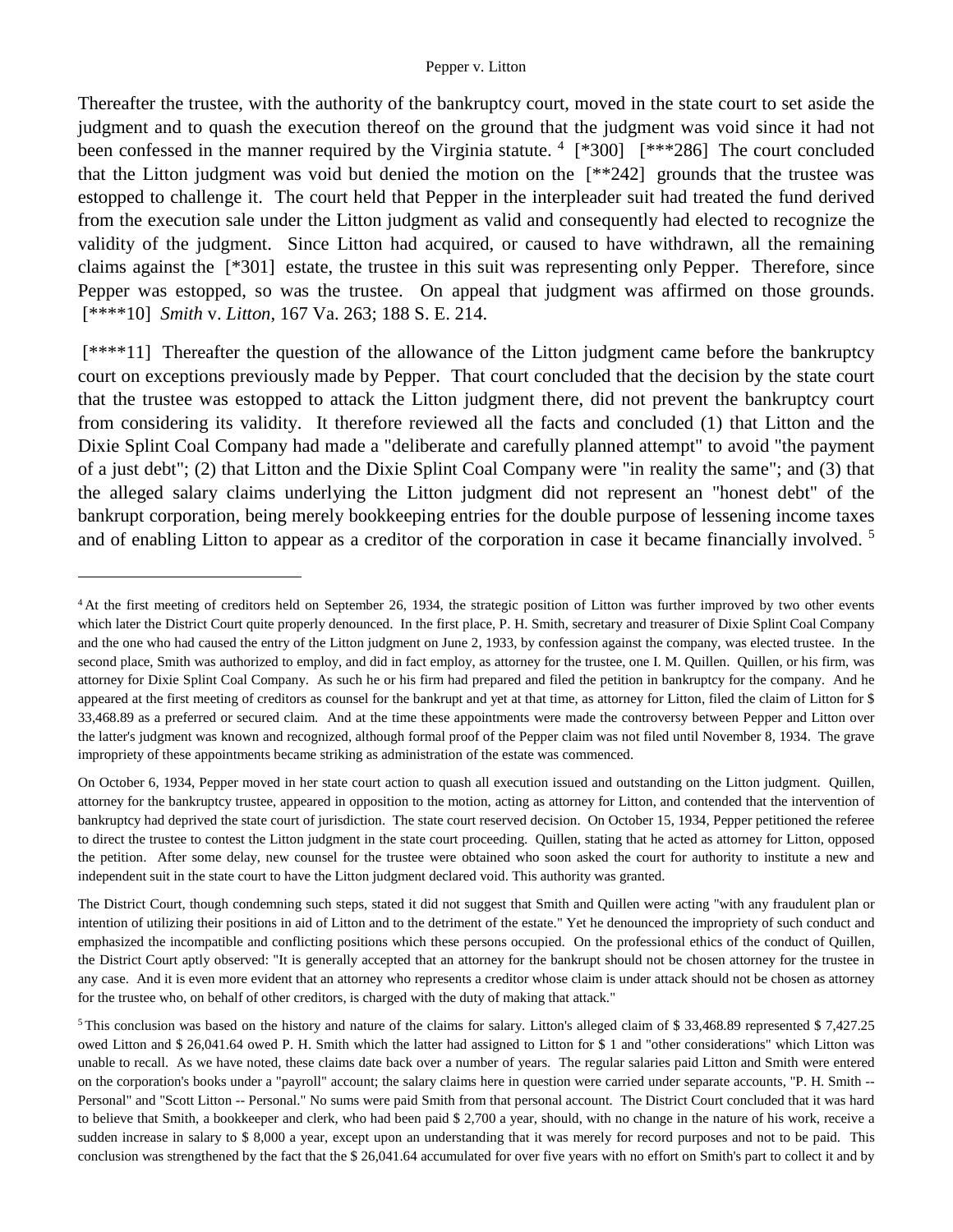Accordingly, the [\*302] District Court disallowed the Litton claim either [\*\*243] as a secured or unsecured claim and directed the trustee to recover for the benefit of the estate the property or its value which Litton purchased at the execution sale on June 14, 1934. [\*\*\*\*12] On appeal the Circuit Court of Appeals reversed that judgment holding that the decision in the state court was *res judicata* in the bankruptcy proceedings.

[\*\*\*\*13] [\*\*\*287] We think that the Circuit Court of Appeals was in error in reversing the judgment of the District Court.

[1][2A]In the first place, *res judicata* did not prevent the District Court from examining into the Litton judgment and disallowing or subordinating it as a claim. When that claim was attacked in the bankruptcy court Litton did not show that the proceeding in the state court was anything more than a proceeding under Virginia practice to set aside the judgment in his favor on the ground that it was irregular or void upon its face. He failed to show that the judgment in the state court was conclusive in his favor on the validity or priority of the underlying claim, as respects the other creditors of the bankrupt corporation -- a duty which was incumbent on him. On the pleadings in the state court the validity of the underlying claim was not in issue. Nor was there presented to the state court the question of whether or not the Litton judgment might be subordinated to the claims of other [\*303] creditors upon [\*\*\*\*14] equitable principles. The motion on which that proceeding was based challenged the Litton judgment on one ground only, viz., that it was void *ab initio* because it was not confessed by Dixie Splint Coal Company in the manner required by the Virginia statute and because P. H. Smith did not have either an implied or express power to confess it. In other words, in the state court under the pleadings and practice, the only decree which was asked or could be given in the plaintiff's favor was for cancellation of the judgment as a record obligation of the bankrupt. It is therefore plain that the issue which the bankruptcy court later considered was not an issue in the trial of the cause in the state court and could not be adjudicated there. <sup>6</sup> Hence, the failure on the part of Litton to establish that the state judgment was *res judicata* plus his submission of his judgment to the bankruptcy court for allowance (as a preferred claim to the extent that it was secured by the alleged lien and as a common claim as respects the deficiency) plainly left the bankruptcy court with full authority to follow the course it took and to determine the validity of Litton's alleged secured claim [\*\*\*\*15] and the priority which should be accorded it in the distribution of the bankrupt estate. In the second place, even though we assume that the alleged salary claim on which the Litton judgment was based was not fictitious but actually existed, we are of the opinion that the District Court properly disallowed or subordinated it.

the fact that shortly before bankruptcy he assigned the claim to Litton for a nominal consideration. As to the \$ 7,427.25 alleged to be owed Litton the court likewise concluded that it had been entered on the books for income tax purposes and was not a "bona fide obligation" of the company. Furthermore, a substantial part of these claims was barred by the statute of limitations. On the most tolerant assumption that could be made, according to the court, the salaries credited to Litton and Smith were merely contingent or conditional obligations not provable since they were intended to be paid only whenever the profits of the company permitted. Hence they were not fixed liabilities absolutely owing. See § 63 (a) (1).

<sup>&</sup>lt;sup>6</sup>It should be noted that there is authority for the conclusion that the trustee is not necessarily precluded from questioning a judgment in the bankruptcy proceedings merely because he attacked it in a state court proceeding, where the state court did not pass upon the validity of the underlying claim. *In re James A. Brady Foundry Co*., 3 F.2d 437; Gilbert's Collier on Bankruptcy (4th ed.) § 1247.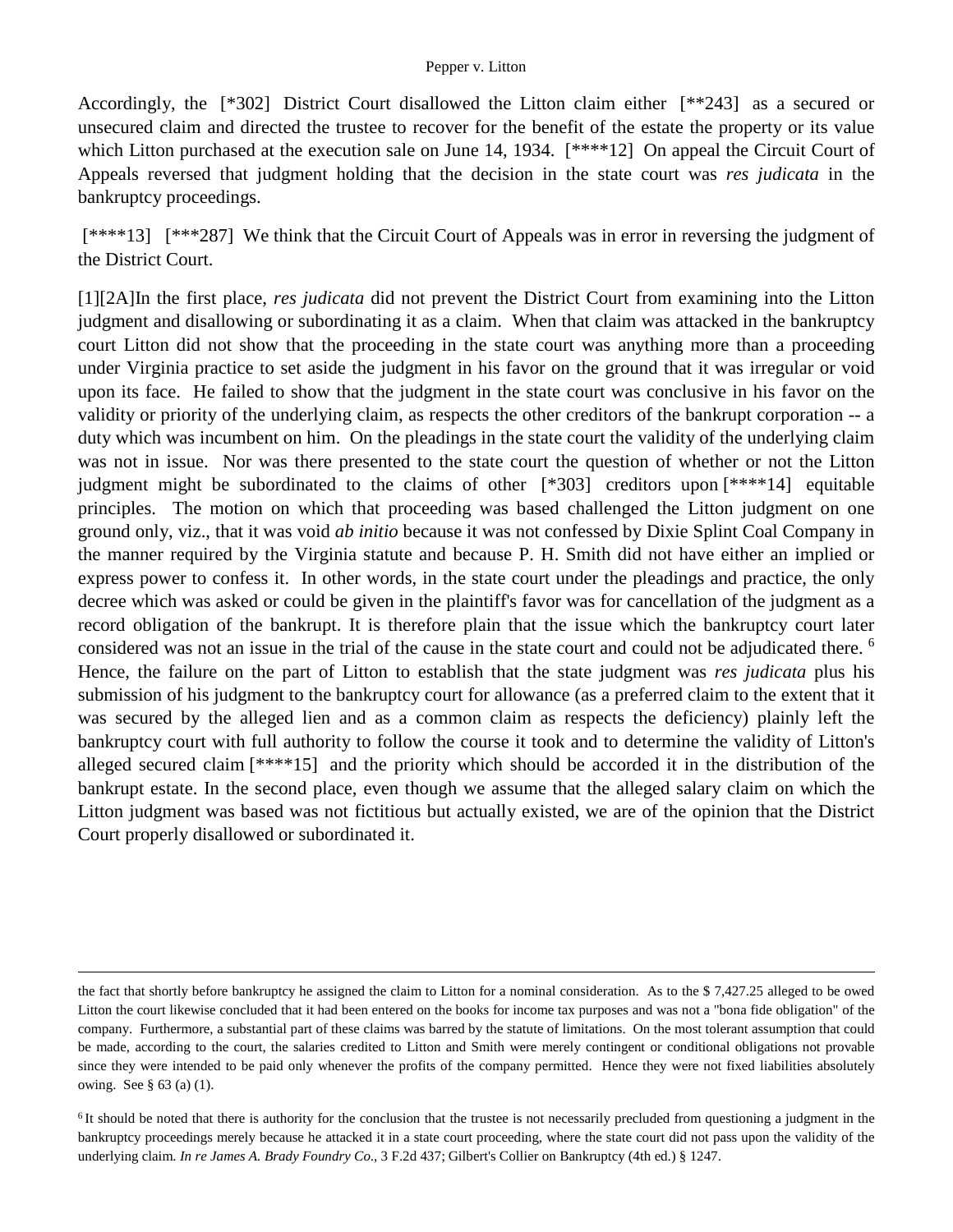[\*\*244] [3][4]Courts of bankruptcy are constituted by §§ 1 and 2 of the Bankruptcy Act (30 Stat. 544) and by the latter [\*\*\*\*16] [\*304] section are invested "with such jurisdiction at law and in equity as will enable them to exercise original jurisdiction in bankruptcy proceedings." Consequently this Court has held that for many purposes "courts of bankruptcy are essentially courts of equity, and their proceedings inherently proceedings in equity." *Local Loan Co*. v. *Hunt*, 292 U.S. 234, 240. By virtue of § 2 a bankruptcy court is a court of equity at least in the sense that in the exercise of the jurisdiction conferred upon it by the Act, it applies the principles and rules of equity jurisprudence. *Larson* v. *First State Bank*, 21 F.2d 936, 938. [\*\*\*288] Among the granted powers are the allowance and disallowance of claims; <sup>7</sup> the collection and distribution of the estates of bankrupts and the determination of controversies in relation thereto; <sup>8</sup> the rejection in whole or in part "according to the equities of the case" of claims previously allowed; <sup>9</sup> and the entering of such judgments "as may be necessary for the enforcement of the provisions" of the Act.  $^{10}$  In such [\*\*\*\*17] respects the jurisdiction of the bankruptcy court is exclusive of all other courts. *United States Fidelity & Guaranty Co*. v. *Bray*, 225 U.S. 205, 217.

[5]The bankruptcy courts have exercised these equitable powers in passing on a wide range of problems arising out of the administration of bankrupt estates.  $^{11}$  [\*\*\*\*19] They [\*305] have been invoked to the end that fraud will not prevail, that substance will not give way to form, that technical considerations will not prevent substantial justice from being done. By reason of the express provisions of § 2 these equitable powers are to be exercised on the allowance of [\*\*\*\*18] claims, a conclusion which is fortified by § 57 (k). <sup>12</sup> For certainly if, as provided in the latter section, a claim which has been allowed may be later "rejected in whole or in part, according to the equities of the case," disallowance or subordination in light of equitable considerations may originally be made.

[2B]Hence, this Court has held that a bankruptcy court has full power to inquire into the validity of any claim asserted against the estate and to disallow it if it is ascertained to be without lawful existence. *Lesser* v. *Gray*, 236 U.S. 70. And the mere fact that a claim has been reduced to judgment does not prevent such an inquiry. [\*\*245] As the merger of a claim into a judgment does not change its nature so

 $9 \S 57$  (k).

 $10 \text{ }$ § 2 (15).

 $7 \nbrace$  8 2 (2). The sections are cited as they were at the time of the bankruptcy in this case. But the amendments made by the Chandler Act (52) Stat. 840), approved June 22, 1938, are not material so far as the issues here involved are concerned.

 $8 \S 2 (7)$ .

<sup>&</sup>lt;sup>11</sup> Thus the bankruptcy court has been held to have jurisdiction over a supplemental and ancillary bill to enjoin a creditor, after adjudication and discharge of the bankrupt, from prosecuting his claim in a state court. *Local Loan Co*. v. *Hunt, supra*. As a court in equity it has been held to have the power to protect the bankrupt estate against a fraudulent assessment, *Cross* v. *Georgia Iron & Coal Co*., 250 F. 438; to compel execution of a deed to make the bankrupt's equitable title a complete legal title, *Dearborn Electric Light & Power Co*. v. *Jones*, 299 F. 432; to recover assets of the estate which have been used to pay dividends under a composition order later reversed, *In re Lily-knit Silk Underwear Co*., 73 F.2d 52. And even though the act provides that claims shall not be proved against a bankrupt estate subsequent to six months after the adjudication, the bankruptcy court in the exercise of its equitable jurisdiction has power to permit claims to be proved thereafter in order to prevent a fraud or an injustice. *Williams* v. *Rice*, 30 F.2d 814; *In re Pierson*, 174 F. 160; *Larson* v. *First State Bank, supra; Burton Coal Co*. v. *Franklin Coal Co*., 67 F.2d 796.

 $12$  Section 57 (k) provides: "Claims which have been allowed may be reconsidered for cause and reallowed or rejected in whole or in part, according to the equities of the case, before but not after the estate has been closed."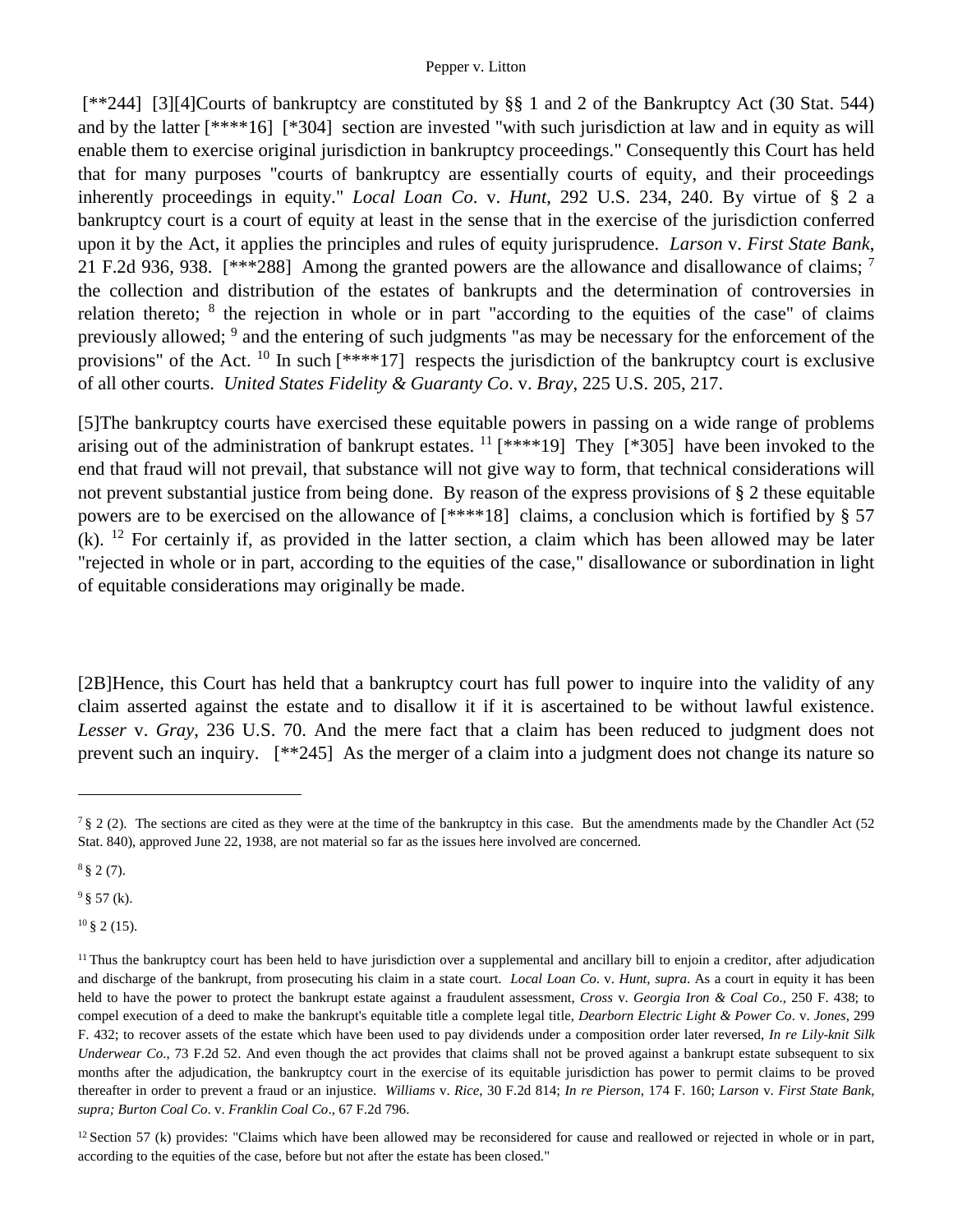far as provability is concerned, *Boynton* v. *Ball*, 121 U.S. 457, so the court may look behind the judgment to determine the essential nature of the liability [\*306] for purposes of proof and allowance. *Wetmore* v. *Markoe*, 196 U.S. 68. [\*\*\*\*20] [\*\*\*289] It may ascertain the validity of liens, marshal them, and control their enforcement and liquidation. *Isaacs* v. *Hobbs Tie & Timber Co*., 282 U.S. 734. And the bankruptcy trustee may collaterally attack a judgment offered as a claim against the estate for the purpose of showing that it was obtained by collusion of the parties or is founded upon no real debt. <sup>13</sup>

[6A][7][8][9]That equitable power also exists in passing on claims presented by [\*\*\*\*21] an officer, director, or stockholder in the bankruptcy proceedings of his corporation. The mere fact that an officer, director, or stockholder has a claim against his bankrupt corporation or that he has reduced that claim to judgment does not mean that the bankruptcy court must accord it *pari passu* treatment with the claims of other creditors. Its disallowance or subordination may be necessitated by certain cardinal principles of equity jurisprudence. A director is a fiduciary. *Twin-Lick Oil Co*. v. *Marbury*, 91 U.S. 587, 588. So is a dominant or controlling stockholder or group of stockholders. *Southern Pacific Co*. v. *Bogert*, 250 U.S. 483, 492. Their powers are powers in trust. See *Jackson* v. *Ludeling*, 21 Wall. 616, 624. Their dealings with the corporation are subjected to rigorous scrutiny and where any of their contracts or engagements with the corporation is challenged the burden is on the director or stockholder not only to prove the good faith of the transaction but also to show its inherent fairness from the viewpoint of the corporation and those interested [\*\*\*\*22] therein. *Geddes* v. *Anaconda Copper Mining Co*., 254 U.S. 590, 599. The essence of the test is whether or not under all the circumstances the transaction carries the earmarks of an [\*307] arm's length bargain. <sup>14</sup> [\*\*\*\*23] If it does not, equity will set it aside. While normally that fiduciary obligation is enforceable directly by the corporation, or through a stockholder's derivative action,  $15$  it is, in the event of bankruptcy of the corporation, enforceable by the trustee.  $16$  For that standard of fiduciary obligation is designed for the protection of the entire community of interests in the [\*\*\*290] corporation<sup>17</sup> -- creditors as well as stockholders.

[6B] [\*\*\*\*24] As we have said, the bankruptcy court in passing on allowance of claims [\*\*246] sits as a court of equity. Hence these rules governing the fiduciary responsibilities of directors and stockholders come into play on allowance of their claims in bankruptcy. In the exercise of its equitable [\*308] jurisdiction the bankruptcy court has the power to sift the circumstances surrounding any claim to see that

<sup>13</sup> *Chandler* v. *Thompson*, 120 F. 940; *In re Thompson*, 276 F. 313; *In re Continental Engine Co*., 234 F. 58. This is of course in absence of a plea of *res judicata*.

<sup>14</sup> This Court said in *Twin-Lick Oil Co*. v. *Marbury, supra*, p. 590: "So, when the lender is a director, charged, with others, with the control and management of the affairs of the corporation, representing in this regard the aggregated interest of all the stockholders, his obligation, if he becomes a party to a contract with the company, to candor and fair dealing, is increased in the precise degree that his representative character has given him power and control derived from the confidence reposed in him by the stockholders who appointed him their agent. If he should be a sole director, or one of a smaller number vested with certain powers, this obligation would be still stronger, and his acts subject to more severe scrutiny, and their validity determined by more rigid principles of morality, and freedom from motives of selfishness."

<sup>15</sup> *Converse* v. *United Shoe Machinery Co*., 209 Mass. 539; 95 N. E. 929. *Davenport* v. *Dows*, 18 Wall. 626. It is also clear that breach of that fiduciary duty may also give rise to direct actions by stockholders in their own right. *Strong* v. *Repide*, 213 U.S. 419. Cf. *Green* v. *Victor Talking Machine Co*., 24 F.2d 378.

<sup>16</sup> § 70 (a) (6); *Manning* v. *Campbell*, 264 Mass. 386; 162 N. E. 770; *Stephan* v. *Merchants Collateral Corp*., 256 N. Y. 418; 176 N. E. 824; *Dean* v. *Shingle*, 198 Cal. 652; 246 P. 1049.

<sup>17</sup> See *Wyman* v. *Bowman*, 127 F. 257, 274; *Burnes* v. *Burnes*, 137 F. 781; *Texas Auto Co*. v. *Arbetter*, 1 S. W. 2d 334, 339; *McCandless* v. *Furlaud*, 296 U.S. 140; *Jackson* v. *Ludeling, supra*, pp. 624 *et seq*.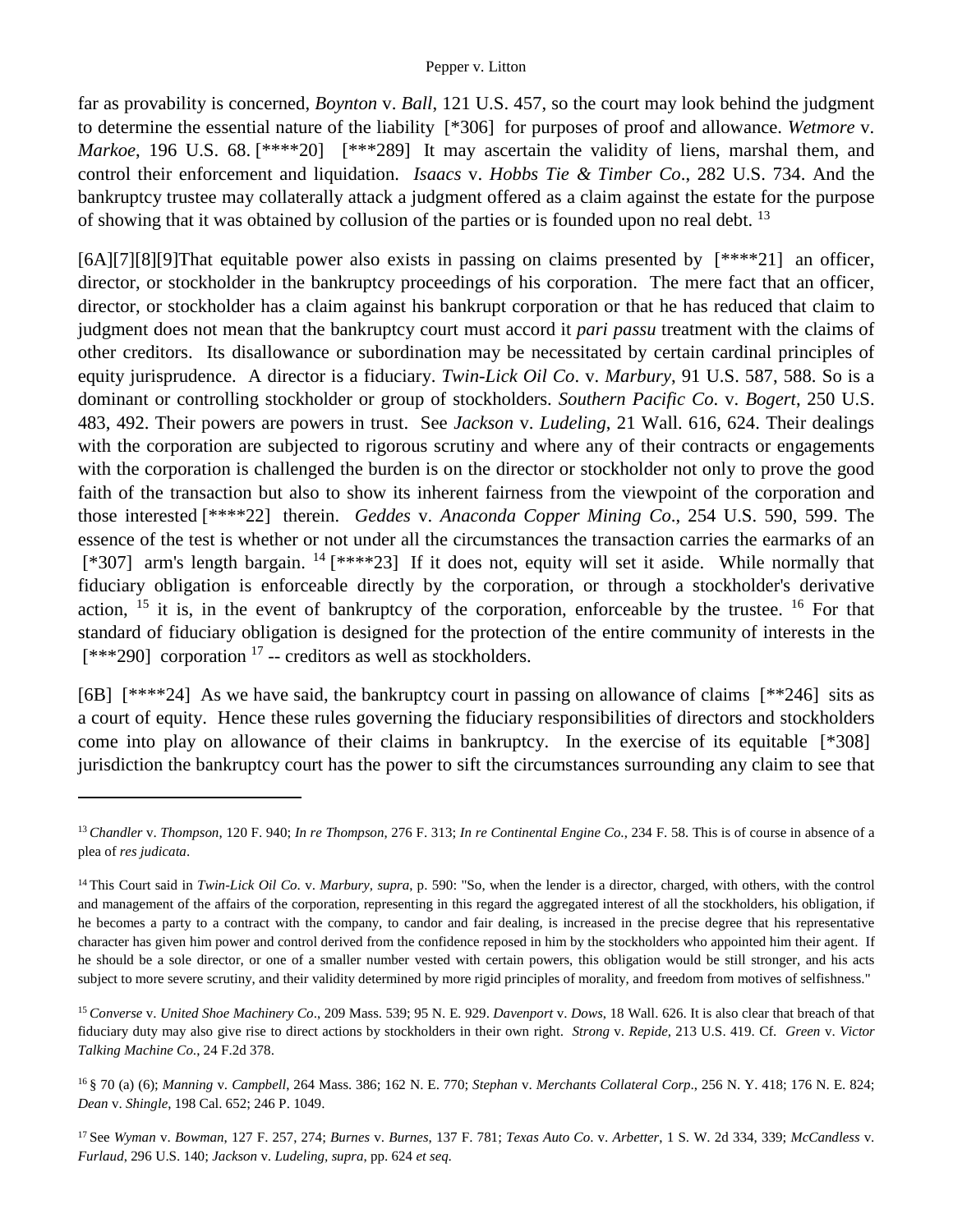injustice or unfairness is not done in administration of the bankrupt estate.  $18$  And its duty so to do is especially clear when the claim seeking allowance accrues to the benefit of an officer, director, or stockholder. That is clearly the power and duty of the bankruptcy courts under the reorganization sections. In *Taylor* v. *Standard Gas & Electric Co*., 306 U.S. 307, this Court held that the claim of Standard against its subsidiary (admittedly a claim due and owing) should be allowed to participate in the reorganization plan of the subsidiary only in subordination to the preferred stock of the subsidiary. This was based on the equities of the case -- the history of spoliation, mismanagement, and faithless stewardship of the affairs of the subsidiary [\*\*\*\*25] by Standard to the detriment of the public investors. Similar results have properly been reached in ordinary bankruptcy proceedings. Thus, salary claims of officers, directors, and stockholders in the bankruptcy of "one-man" or family corporations have been disallowed or subordinated where the courts have been satisfied that allowance of the claims would not be  $[*309]$  fair or equitable to other creditors. <sup>19</sup> [\*\*\*\*27] And that result may be reached even though the salary claim has been reduced to judgment. <sup>20</sup> It is reached where the claim asserted is void or voidable because the vote of the interested director or stockholder helped bring it into being or where the history of the corporation  $[***291]$  shows dominancy and exploitation on the part of the claimant. <sup>21</sup> It is also reached where on the facts the bankrupt has been used merely as a corporate pocket of the dominant stockholder, who, with disregard of the substance or form of corporate management, has treated its affairs as his own. <sup>22</sup> And socalled loans or advances by the dominant or controlling stockholder will be subordinated to claims of other creditors [\*310] and thus treated in effect as capital contributions by [\*\*\*\*26] the stockholder not only in the foregoing types of situations but also where the paid-in capital is purely nominal, [\*\*247] the capital necessary for the scope and magnitude of the operations of the company being furnished by the stockholder as a loan.<sup>23</sup>

. . . .

<sup>&</sup>lt;sup>18</sup> Thus in *National Cash Register Co. v. Dallen*, 76 F.2d 867, the bankrupt, prior to bankruptcy, turned in to petitioner an old cash register as a credit on account of the purchase of a new one. Pending delivery of the new machine, petitioner loaned the bankrupt another one and after the bankruptcy adjudication sought to reclaim the loaned machine. The court affirmed an order of the District Court allowing the reclamation on condition that petitioner first deliver to the bankrupt the old machine or pay the amount of its agreed value. The court said, p. 868, "We do not think it necessary to determine whether the contract for the purchase of the new cash register amounted to a bailment lease or a conditional sale. Bankruptcy courts may apply rules regulating equitable actions."

<sup>19</sup> *In re Burntside Lodge, Inc*., 7 F.Supp. 785. In that case the court said, p. 787:

<sup>&</sup>quot;The relations of a stockholder to a corporation and to the public require good faith and fair dealing in every transaction between the stockholder and the corporation which may injuriously affect the rights of creditors and the general public, and a careful examination will be made into all such transactions in the interests of creditors.

<sup>&</sup>quot;If the business had not been incorporated and the Cooks had conducted the enterprise personally, they would not have been allowed compensation for services in the event of bankruptcy, and there is no cogent reason why they should be paid when the same service is rendered as an officer and manager of a corporation of their own creation and to serve their own interests. To allow claims under such circumstances in effect would permit bankrupts to collect on claims against their own bankrupt estate. It would give effect to form rather than to substance, to the letter of the law rather than the spirit and purpose of it."

<sup>20</sup> *In re Wenatchee-Stratford Orchard Co*., 205 F. 964.

<sup>21</sup> *In re McCarthy Portable Elevator Co*., 196 F. 247, aff'd 201 F. 923.

<sup>22</sup> *In re Chas. K. Horton, Inc*., 22 F.Supp. 905; *In re Kentucky Wagon Mfg. Co*., 71 F.2d 802; *Forbush Co*. v. *Bartley*, 78 F.2d 805; *Clere Clothing Co*. v. *Union Trust & Savings Bank*, 224 F. 363.

<sup>23</sup> *Albert Richards Co*. v. *Mayfair, Inc*., 287 Mass. 280; 191 N. E. 430. Cf. *Erickson* v. *Minnesota & Ontario Power Co*., 134 Minn. 209; 158 N. W. 979; *Oriental Investment Co*. v. *Barclay*, 64 S. W. 80 (Tex. Civ. App.); *Joseph R. Foard Co*. v. *State*, 219 F. 827.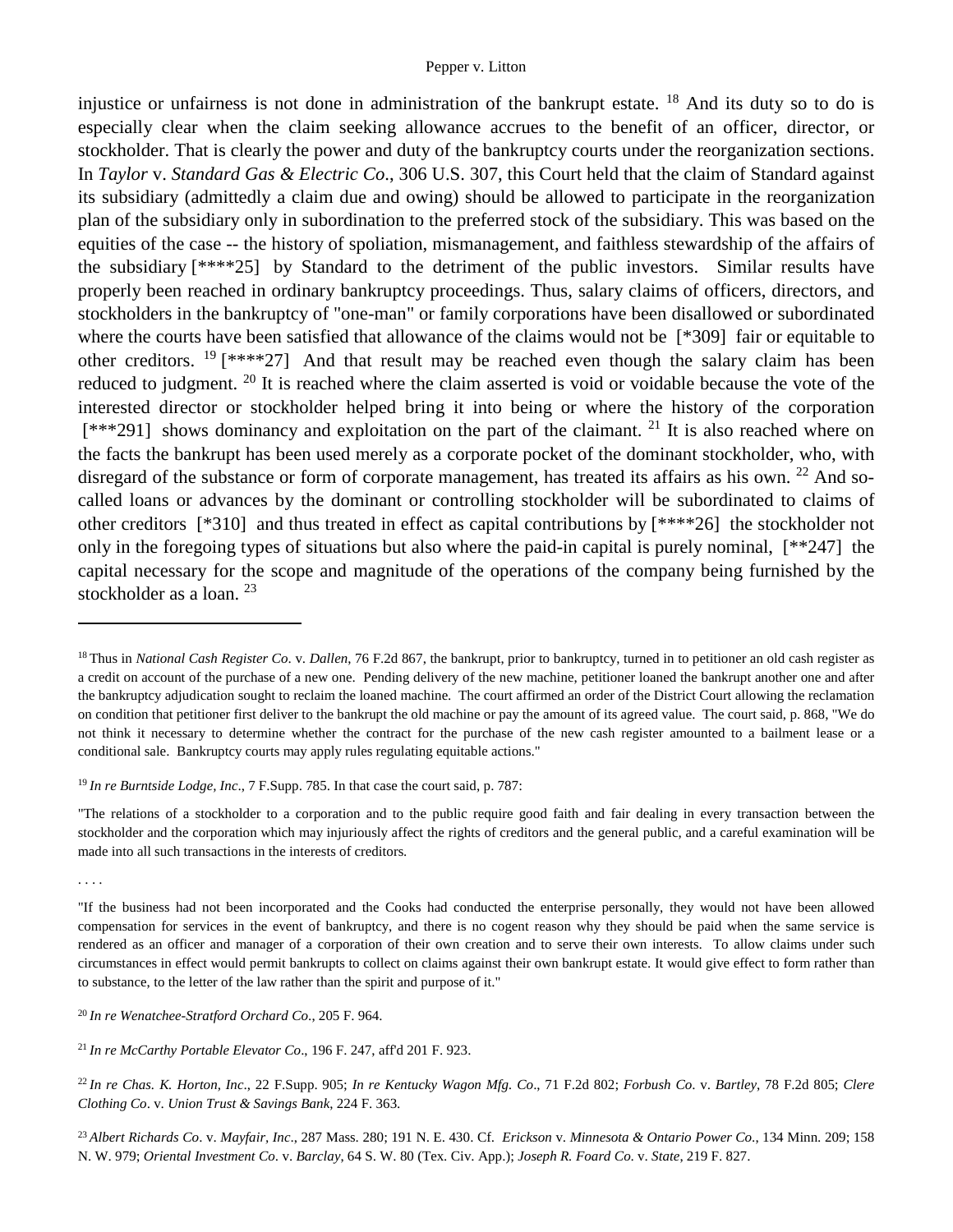[10]Though disallowance of such claims will be ordered where they are fictitious or a sham,  $^{24}$  these cases do not turn on the existence or non-existence of the debt. Rather they involve simply [\*\*\*\*28] the question of order of payment. <sup>25</sup> At times equity has ordered disallowance or subordination by disregarding the corporate entity. <sup>26</sup> [\*\*\*\*30] That is to say, it has treated the debtor-corporation simply as a part of the stockholder's own enterprise, consistently with the course of conduct of the stockholder. But in that situation as well as in the others to which we have referred, a sufficient consideration may be simply the violation of rules of fair play and good conscience by the claimant; [\*311] a breach of the fiduciary standards of conduct which he owes the corporation, its stockholders and creditors. He who is in such a fiduciary position cannot serve himself first and his *cestuis* second. He cannot manipulate the affairs of his corporation to their detriment and in disregard of the standards of common decency and honesty. He cannot by the intervention of a corporate entity violate the ancient precept against serving two masters. <sup>27</sup> He cannot by the use of the corporate device avail himself of privileges normally permitted outsiders in a race of creditors. He cannot utilize his inside information and his strategic position for his own preferment. He cannot violate [\*\*\*\*29] rules of fair play by doing indirectly through the corporation what he could not do directly. He cannot use [\*\*\*292] his power for his personal advantage and to the detriment of the stockholders and creditors no matter how absolute in terms that power may be and no matter how meticulous he is to satisfy technical requirements. For that power is at all times subject to the equitable limitation that it may not be exercised for the aggrandizement, preference, or advantage of the fiduciary to the exclusion or detriment of the *cestuis*. Where there is a violation of those principles, equity will undo the wrong or intervene to prevent its consummation.

[11]On such a test the action of the District Court in disallowing or subordinating Litton's claim was clearly correct. Litton allowed his salary claims to lie dormant for years and sought to enforce them only when his debtor corporation was in financial difficulty. Then he used them so that the rights of another creditor were impaired. Litton as an insider utilized his strategic position for his own preferment to the damage of Pepper. Litton as the dominant influence over Dixie Splint Coal Company used his power not to deal fairly with the [\*312] creditors of that company but to manipulate its affairs in such a manner that when one of its creditors came to collect her just debt the bulk of the assets had disappeared into another Litton company. Litton, though a fiduciary, was enabled by astute legal manoeuvering to acquire most of the assets of the bankrupt not for cash or other consideration of value to creditors but for

<sup>24</sup> *New York Trust Co*. v. *Island Oil & Transport Corp*., 34 F.2d 655; *In re H. Hicks & Son, Inc*., 82 F.2d 277.

 $25$  See comment in 45 Yale L. Journ. 1471.

<sup>&</sup>lt;sup>26</sup> *In re Otsego Waxed Paper Co.*, 14 F.Supp. 15. The court said, p. 16, "The applicable principle is that, where a corporation is so organized and controlled as to make it a mere instrumentality or adjunct of another, and the subsidiary becomes bankrupt, the parent corporation cannot have its claim paid until all other claims are first satisfied." See also *Hunter* v. *Baker Motor Vehicle Co*., 225 F. 1006; *Henry* v. *Dolley*, 99 F.2d 94.

The same result has been reached in equity receiverships. *Central Vermont Ry. Co*. v. *Southern New England R. Corp*., 1 F.Supp. 1004, aff'd 68 F.2d 460; *S. G. V. Co*. v. *S. G. V. Co*., 264 Pa. 265; 107 A. 721.

*A fortiori* that result is reached where there is a fraudulent purpose. *E. E. Gray Corp*. v. *Meehan*, 54 F.2d 223.

<sup>27</sup> See *Alexander* v. *Theleman*, 69 F.2d 610, 613.